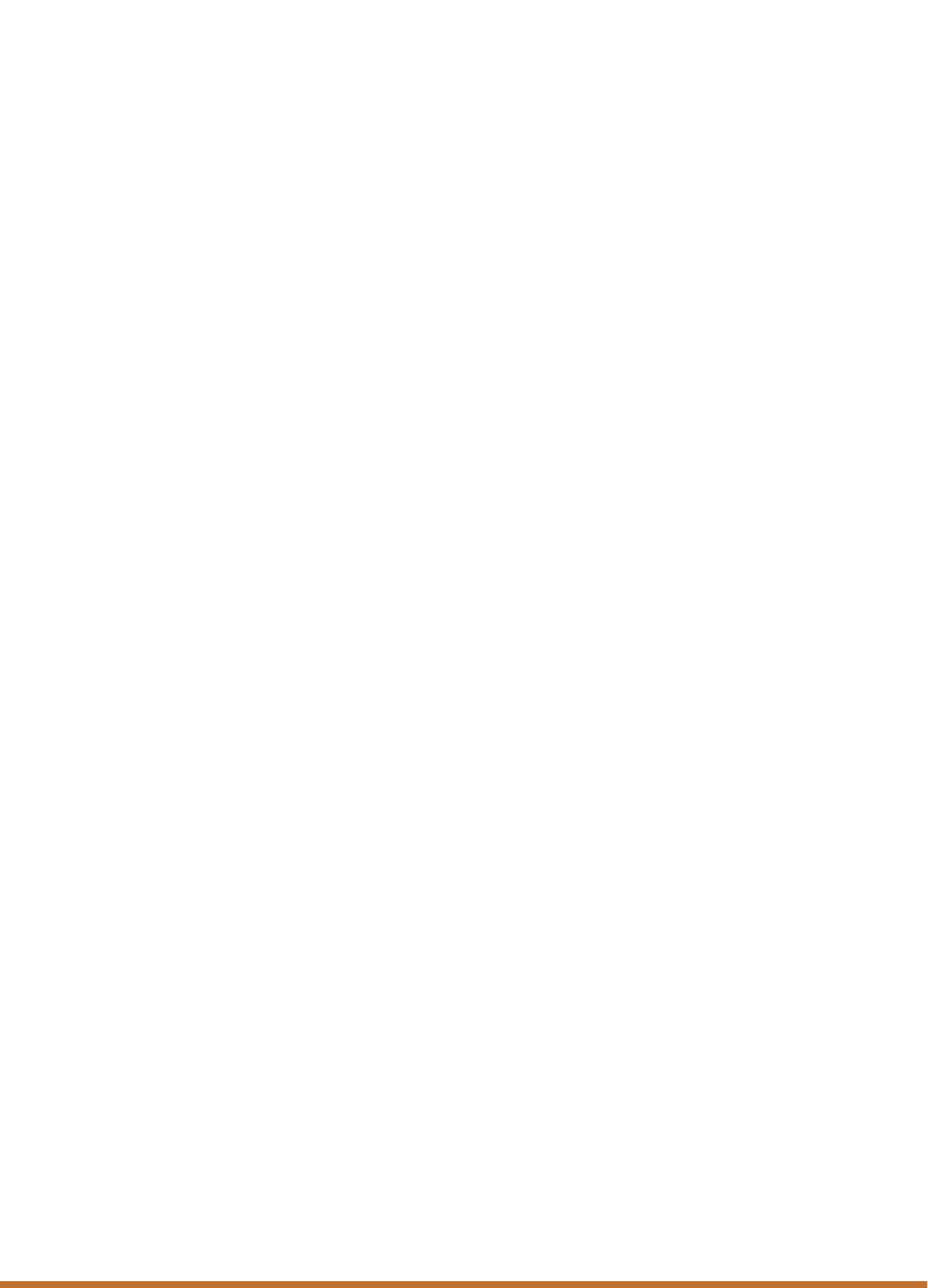## **KNOWLEDGE, ATTITUDES AND PERCEPTIONS SURVEY REPORT**

Sri Lankan society's views about sexuality and LGBT people's experiences in Sri Lanka

**Pradeep Peiris**

Social Scientists' Association 2021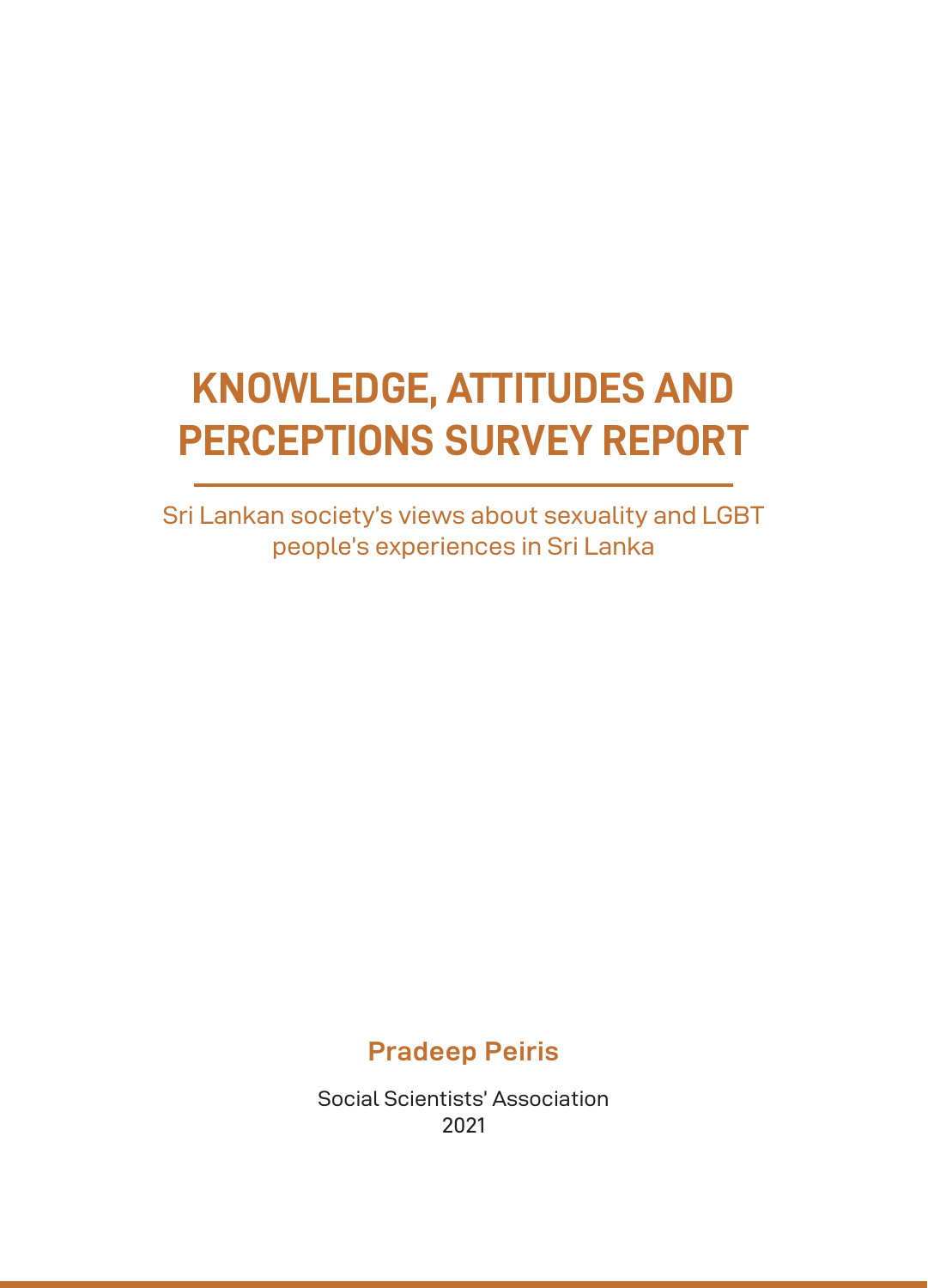#### **Acknowledgements and Disclaimer**

This report on knowledge, attitudes and perceptions towards LGBT+ communities in Sri Lanka is the product of Westminster Foundation for Democracy (WFD) and Kaleidoscope Trust (KT). It was made possible through funding received from the United Kingdom's Foreign, Commonwealth and Development Office (FCDO) through its Commonwealth Equality Project (CEP) and Global Equality Project (GEP). WFD and KT's programme focuses on fighting discrimination against women and girls, LGBTIQ+ people and other intersectionally disadvantaged groups in at least 18 countries and territories in Africa, the Eastern Caribbean, Asia, and the Pacific.

The paper was written by Dr. Pradeep Peiris. The views expressed in the paper are those of the author, and not necessarily those of or endorsed by the UK Government, who do not accept responsibility for such views or information, or any reliance placed on them.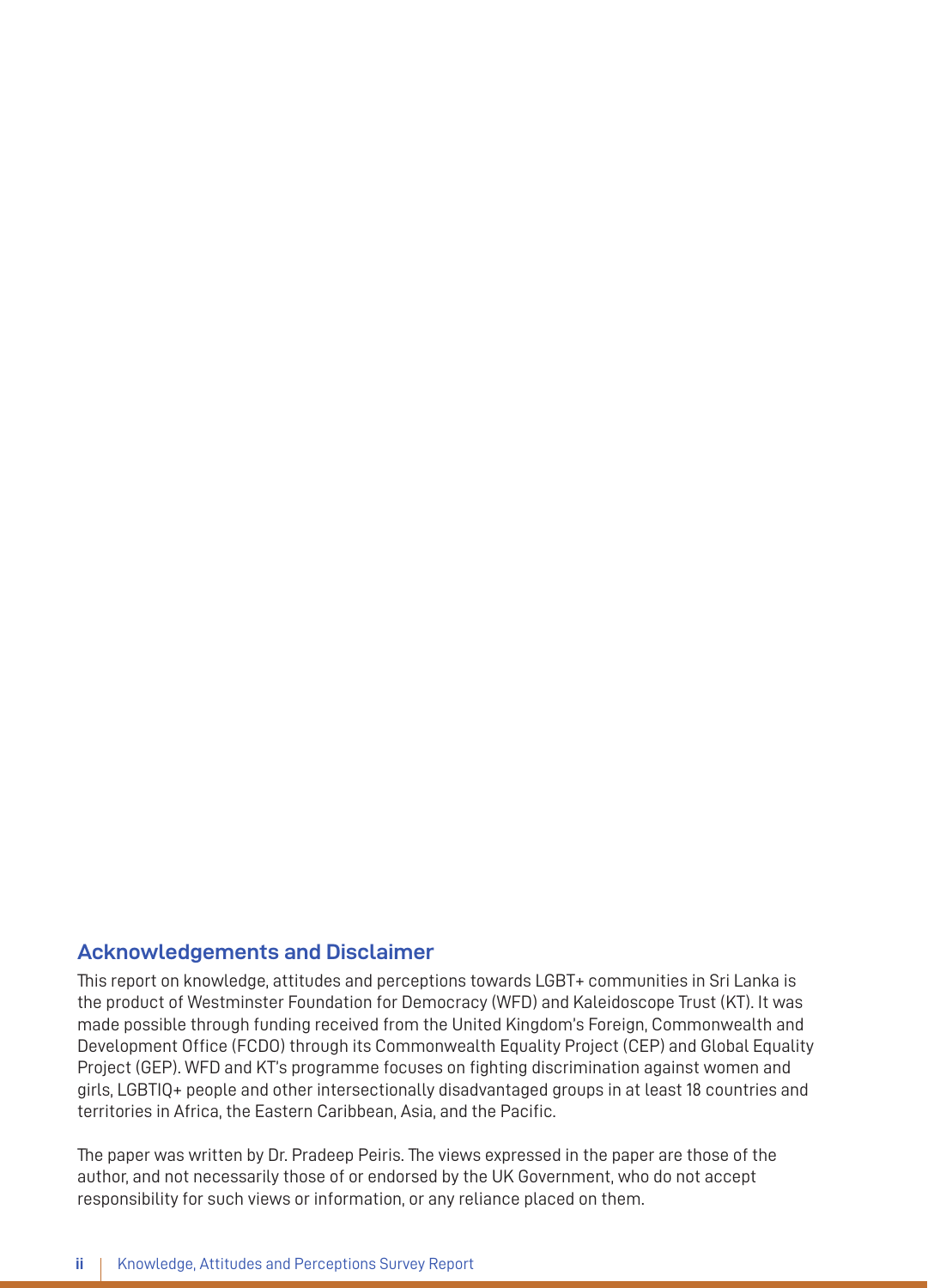## **Table of Contents**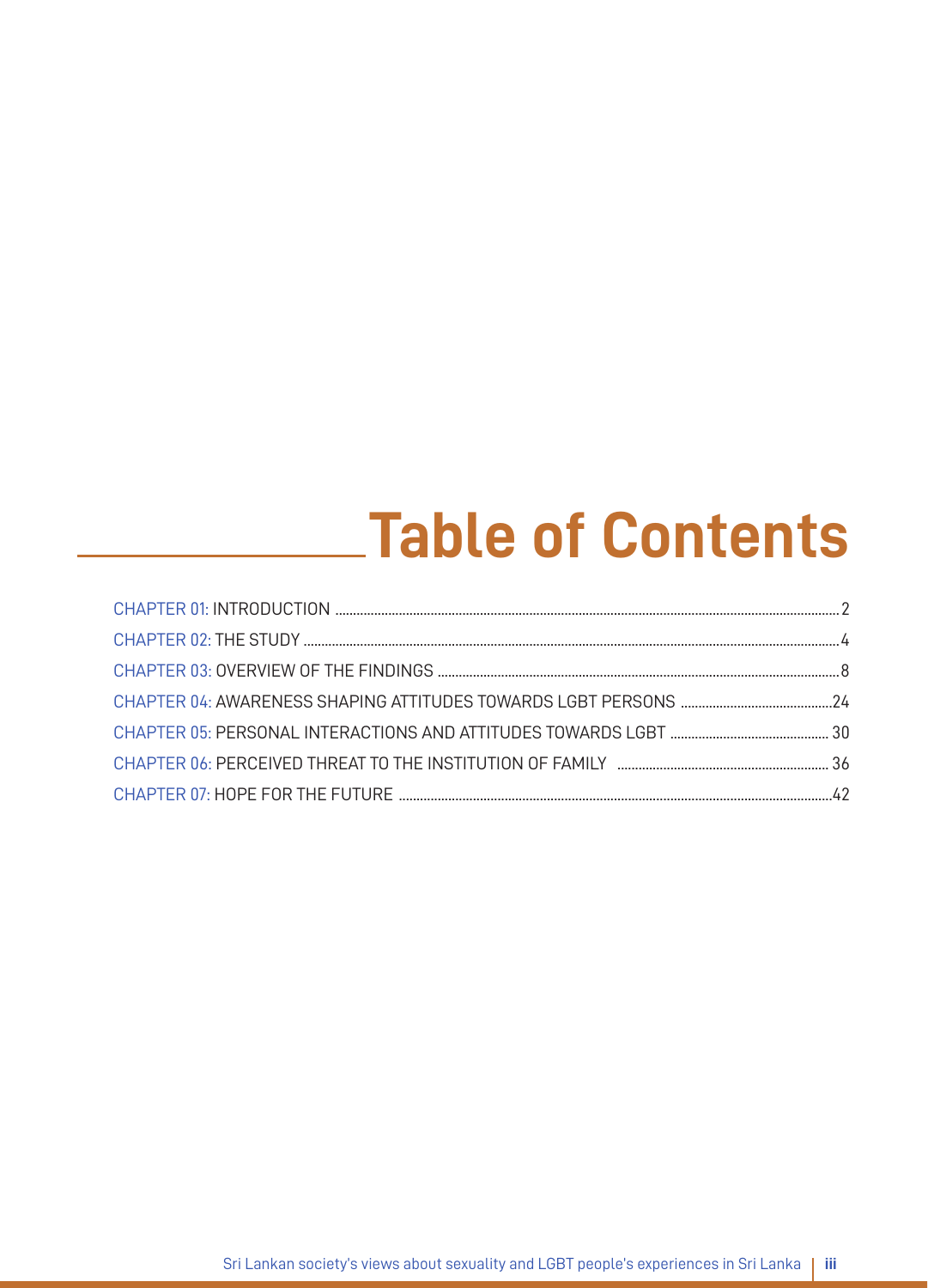# **List of Tables**

| A summary of the social profile of individuals who have a positive and                    |  |
|-------------------------------------------------------------------------------------------|--|
|                                                                                           |  |
| Table 3.1: Awareness of terminology on gender identity and sexual orientation             |  |
|                                                                                           |  |
|                                                                                           |  |
|                                                                                           |  |
| Table 3.4: Have you ever personally known someone who is a lesbian, gay, bisexual         |  |
|                                                                                           |  |
|                                                                                           |  |
| Table 3.6: Attitudes towards LGBT persons - composite index by demographics18             |  |
|                                                                                           |  |
|                                                                                           |  |
|                                                                                           |  |
| Table 3.10: Acknowledging the existence of discriminations against LGBT people 23         |  |
|                                                                                           |  |
|                                                                                           |  |
|                                                                                           |  |
| Table 5.1: Personal interaction vs. subscription to beliefs about LGBT people  32         |  |
|                                                                                           |  |
|                                                                                           |  |
|                                                                                           |  |
|                                                                                           |  |
|                                                                                           |  |
|                                                                                           |  |
| Table 7.3: Subscribing to social prejudices: a comparison of two age cohorts47            |  |
| Table 7.4: Knowing someone personally from the LGBT community vs.                         |  |
|                                                                                           |  |
| Table 7.5: Subscription to societal prejudices against the LGBT community by education 52 |  |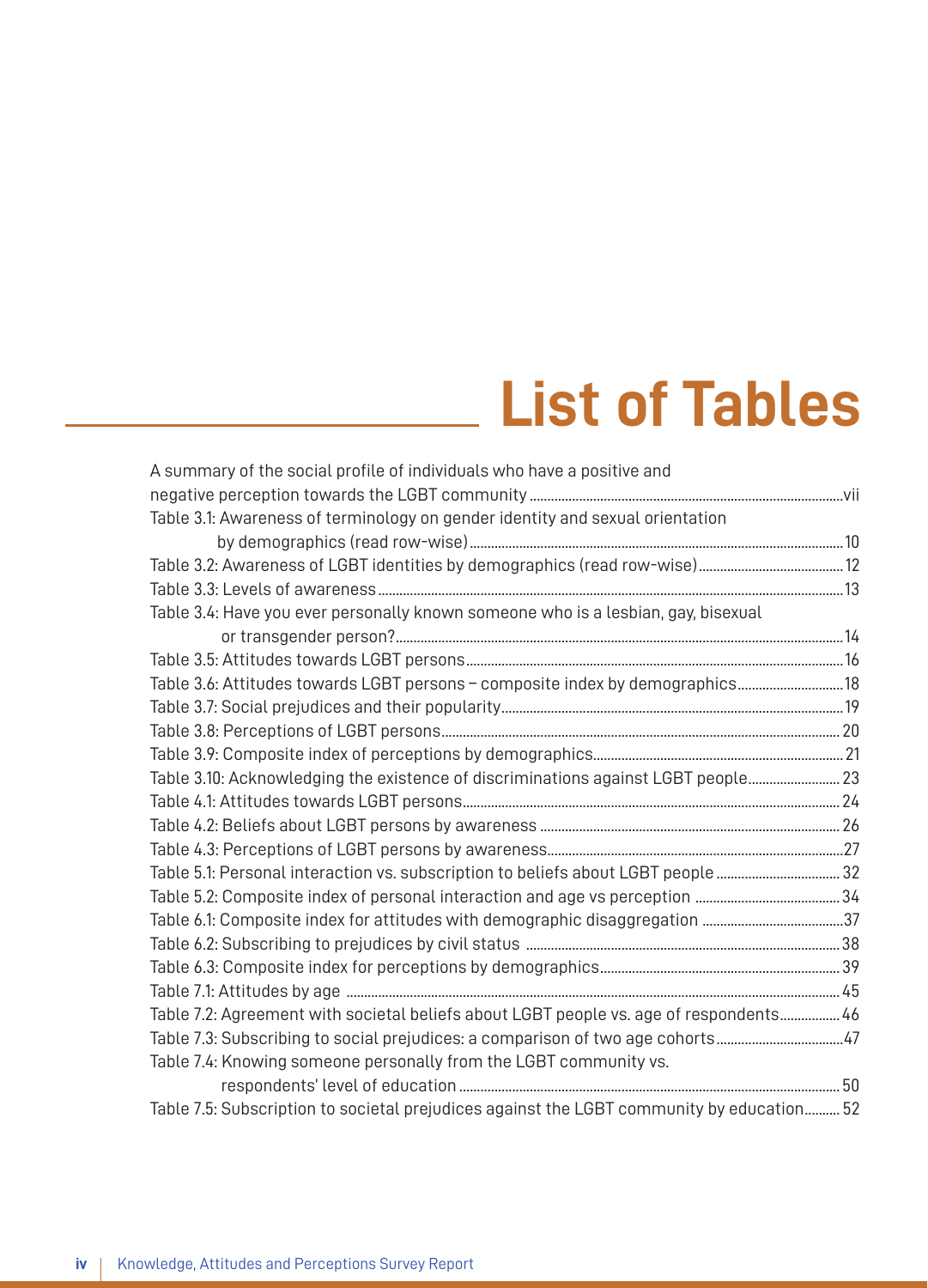# **List of Figures**

| Figure 3.1: Awareness: Have heard of the term as well as knew the meaning10           |  |
|---------------------------------------------------------------------------------------|--|
|                                                                                       |  |
| Figure 3.3: Have you ever personally known someone who is a lesbian, gay, bisexual    |  |
|                                                                                       |  |
|                                                                                       |  |
|                                                                                       |  |
|                                                                                       |  |
|                                                                                       |  |
| Figure 5.2: The relationship between exposure (composite index) and attitudes towards |  |
|                                                                                       |  |
|                                                                                       |  |
| Figure 5.4: Exposure and acknowledging discrimination against LGBT persons35          |  |
|                                                                                       |  |
| Figure 6.2: Composite index for acknowledging discrimination against LGBT persons 40  |  |
|                                                                                       |  |
|                                                                                       |  |
|                                                                                       |  |
|                                                                                       |  |
|                                                                                       |  |
|                                                                                       |  |
|                                                                                       |  |
| Figure 7.8: Attitudes towards transgender, lesbian, and gay persons by education 51   |  |
|                                                                                       |  |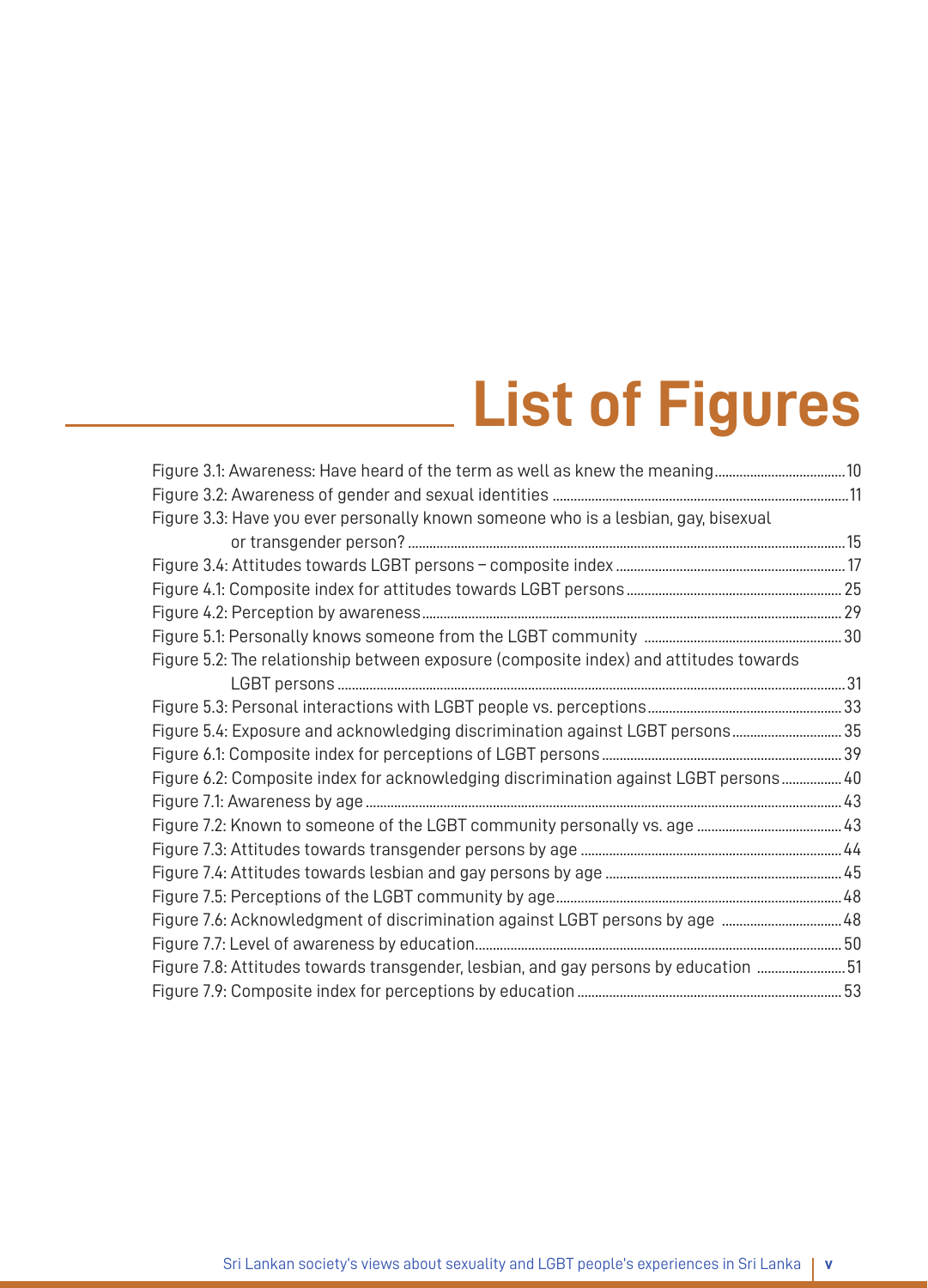# **Executive Summary**

The Social Scientists' Association undertook a survey of the knowledge, attitudes and perceptions of Sri Lankans about Sri Lankan LGBT persons<sup>i</sup>. A structured questionnaire, available in Sinhala, Tamil and English, was administered in late 2020 among 2130 individuals (respondents) in all of Sri Lanka's 25 districts. The sample was selected using a multi-stage stratified sampling technique comprising of respondents from different gender, age, education and religious groups.

This survey report<sup>ii</sup> examines and shares findings in a thematic way by reference to respondents'

answers. The survey findings have potential for further multiple level in-depth analyses for academic as well as for programmatic purposes. They may provide a snapshot of how Sri Lanka understands and views a range of matters related to Sri Lanka's LGBT community. It is hoped this report would encourage policy makers, advocacy groups and scholars to use the survey findings to inform their strategic and specific interventions to safeguard and respect the rights of Sri Lankan LGBT persons. A few selected highlights of the survey findings are as follow.

#### **Respondents' awareness and knowledge on LGBT persons**

- A reasonable percentage said they had heard of the terms transgender (39.9%), lesbian and gay (25.6%) and bisexual (16.1%). 55% said they had not heard of any of the LGBT terms.
- Awareness of LGBT amongst younger, urban and the tertiary educated is slightly higher.
- A reasonable percentage said they personally knew someone who was transgender (27%), lesbian or gay (24%) and bisexual (21%).

#### **Respondents' attitudes towards LGBT persons**

- Many respondents had positive attitudes towards LGBT persons in varied contexts. For instance, 59.7% said they will not be ashamed to travel next to a gay or lesbian person.
- Attitudes were mixed or negative in some contexts. On whether it would be shameful for a transgender person to be president of Sri Lanka, 49.5% agreed and 48% disagreed.

#### **Respondents' perceptions of and prejudices against LGBT persons**

- Respondents' perceptions towards LGBT persons vary depending on the context in which a respondent and LGBT+ person are situated.
- Positive perceptions are evident in some contexts not seemingly immediately connected to a respondent's personal circumstances. 72.5% said a person living life as a LGBT person should not be punished; 65% said a LGBT person can do a job as well as any other person; 51.4% said they would support legislation to ensure the rights of LGBT persons.
- Negative perceptions are evident in some contexts closer or more personally relevant to a respondent. 59.5% said renting their house to a LGBT+ person would be a problem.
- In some personal contexts, respondents' views are mixed. 48.6% said it will not be shameful to have a LGBT child; 44.4% said it will be shameful.

*i) The survey was commissioned by the Westminster Foundation for Democracy under the Commonwealth Equality Project as part of a series of initiatives to fill gaps in research and evidence and work with and support the rights of LGBT communities and allies in Sri Lanka. Due to time and resource constraints, the survey focused specifically on LGBT rather than LGBTIQ+. ii) Final report pending and will be available here: https://www.wfd.org/network/sri-lanka/*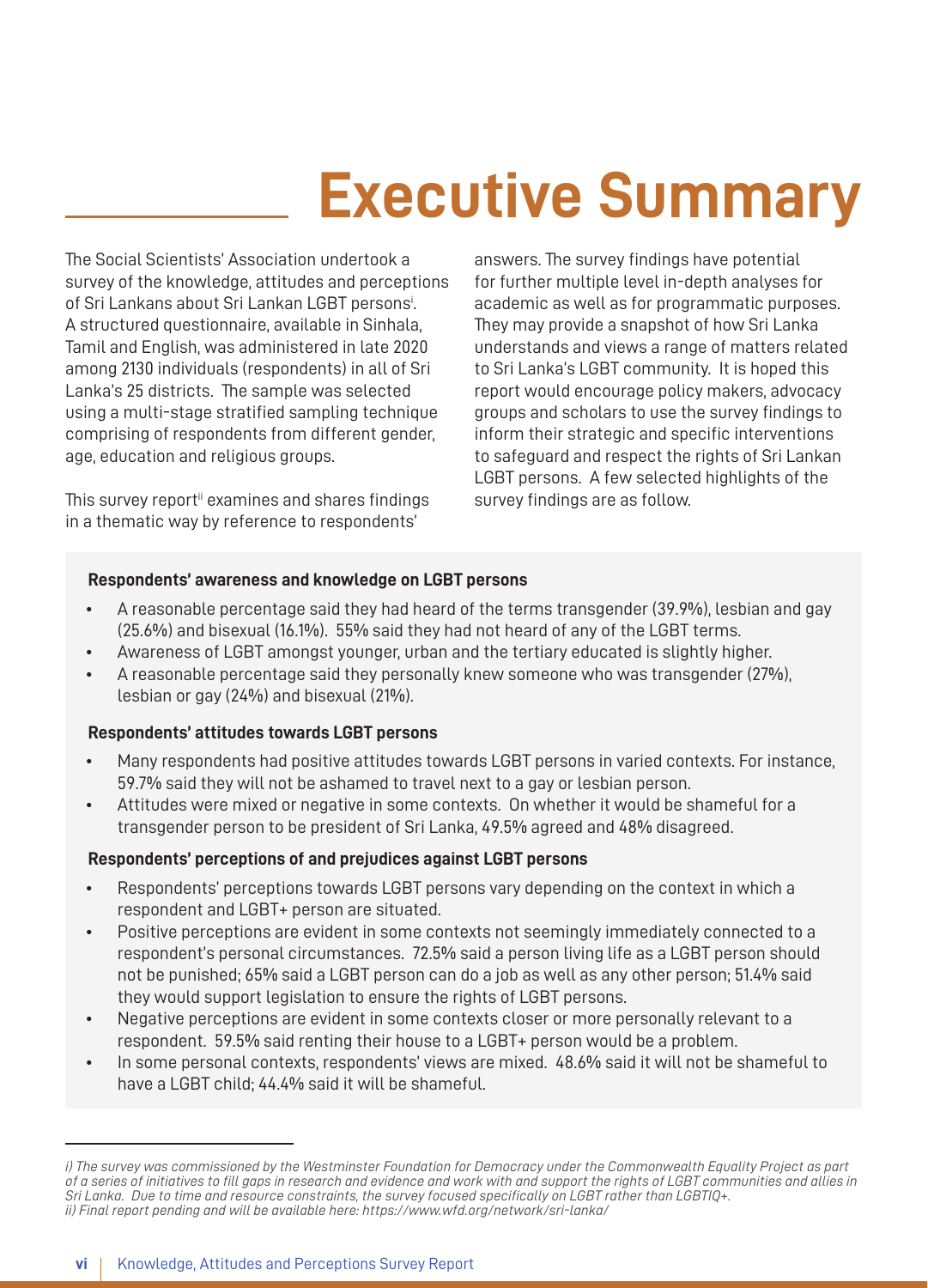• Respondents subscribe to many social prejudices tested in the survey against Sri Lankan LGBT persons. For instance, 51.4% said they go against my religion and 52.3% said association encourages a person to become like them; relevantly, upwards of 40% disagreed.

**Respondents' profile with positive or negative attitudes and perceptions could be as follows:**

#### **Table name**

| <b>Respondents with positive attitudes and</b><br>perceptions of LGBT persons | <b>Respondents with negative attitudes and</b><br>perceptions of LGBT persons |
|-------------------------------------------------------------------------------|-------------------------------------------------------------------------------|
| Majority are less than 30 yrs or less                                         | Majority are 30 years or more                                                 |
| Live mainly in urban localities                                               | Live mainly in rural localities                                               |
| Are educated to tertiary levels or higher                                     | Are educated to secondary levels or lower                                     |
| Higher level of awareness of LGBT identities                                  | Lower level of awareness of LGBT identities                                   |
| More interactions with LGBT persons                                           | Fewer interactions with LGBT persons                                          |
| More prevalent among those following Buddhism<br>and Hinduism                 | More prevalent among those following Islam and<br>Christianity                |

#### Respondents' views on discrimination against LGBT

A vast majority of respondents acknowledge discrimination experienced by LGBT persons in different public and private contexts in Sri Lanka - irrespective of the respondents' awareness, attitudes and perceptions of LGBT. Examples of percentages of respondents who said Sri Lankan LGBT persons are discriminated or harassed, because they are LGBT persons include:

- 89% violence; on social media
- 87% finding rental housing; by students in school
- 69% in treatment by police

This report was funded through the Westminster Foundation for Democracy (WFD) and Kaleidoscope Trust (KT)'s Commonwealth Equality Programme (CEP) which ran from October 2020 to March 2021. CEP focused on fighting discrimination against women and girls, LGBTIQ+ people and other intersectionally disadvantaged groups in 16 Commonwealth countries in Africa, the Eastern Caribbean, Asia and the Pacific. The programme was funded by the UK Foreign, Commonwealth and Development Office (FCDO) through the Conflict, Security and Stability Fund (CSSF) as part of its Commonwealth Equality Project.

a a s

The Global Equality Project (GEP), implementing between August 2021 to March 2022, will build on the accomplishments of the Commonwealth Equality Project (CEP) and ensure the momentum achieved can be sustained. Working in at least 18 countries and territories across Africa, the Caribbean, Asia and the Pacific, GEP will strengthen the inclusion of women and girls, LGBT+ people, and other people with intersecting identities and experiences in democratic processes. The programme is funded by the UK Foreign, Commonwealth and Development Office (FCDO).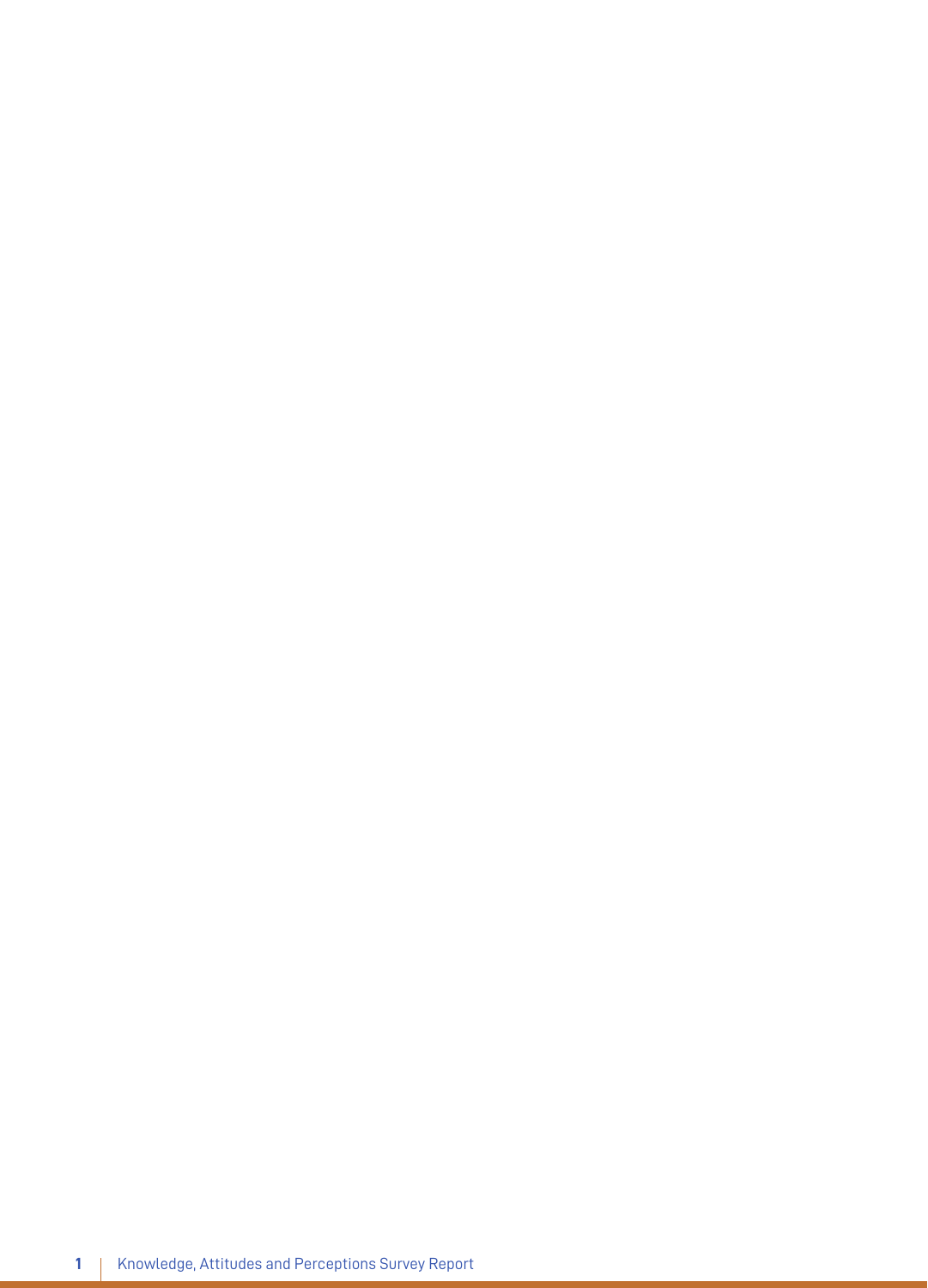### **Chapter 01**

# **INTRODUCTION**

Societal attitudes towards lesbian, gay, bisexual and transgender (LGBT<sup>I</sup>) individuals vary from one country to another. Across the world, many states have taken reformist steps to accommodate the concerns and redress, amend or repeal discriminatory policies and laws that impact the LGBT community. Despite numerous recent victories, in many parts of the world, members of the LGBT community continue to face intimidation, harassment, physical and sexual abuse, violence, and discrimination both in their offline and online lives<sup>2</sup>. People who violate gender norms, not just trans people, but also lesbian and bisexual women who are thought to look 'masculine' or gay and bisexual men who are thought to be 'not masculine enough', sometimes get targeted for abuse and discrimination. With archaic colonial legal structures and widespread societal prejudices, the Sri Lankan LGBT community also faces numerous forms of institutional discrimination and harassment including accessing employment, housing, and health services<sup>3</sup>. As the 2016 Human Rights Watch Report showed there is also widespread impunity for perpetrators - sometimes from state and non-state institutions, actors and individuals - of violence against LGBT persons<sup>4</sup>. For years, many Sri Lankan activists, either individually or as institutions, have been working tirelessly for decriminalization of laws affecting Sri Lanka's LGBT community and to advocate for their rights with policy makers, and there is no doubt about the salience of institutional reforms to ensure the rights of the LGBT community. However, in addition to institutional provisions, public support is helpful to pave the way for the introduction of positive policies and laws that are supportive of the LGBT community and create a positive social and cultural environment that allows LGBT persons to enjoy their rights and live without fear, intimidation, harassment and violence.

Anecdotal evidence shows that many Sri Lankans, including policy makers, view the term LGBT pejoratively including as a psychiatric disorder, an epidemic of Western origin, and destructive of cultural, religious, and traditional values of the country<sup>5</sup>.

*<sup>1</sup> The report uses the term LGBT -instead of LGBT+ - as this survey specifically captured public opinion on lesbian and gay, bisexual and transgender communities.*

*<sup>2</sup> https://www.scribd.com/document/214827257/Not-Gonna-Take-It-Lying-Down-English*

*<sup>3</sup> https://www.hrw.org/world-report/2016/country-chapters/sri-lanka*

*<sup>4</sup> https://www.hrw.org/world-report/2016/country-chapters/sri-lanka*

*<sup>5</sup> https://lup.lub.lu.se/luur/download?func=downloadFile&recordOId=8975740&fileOId=8979999*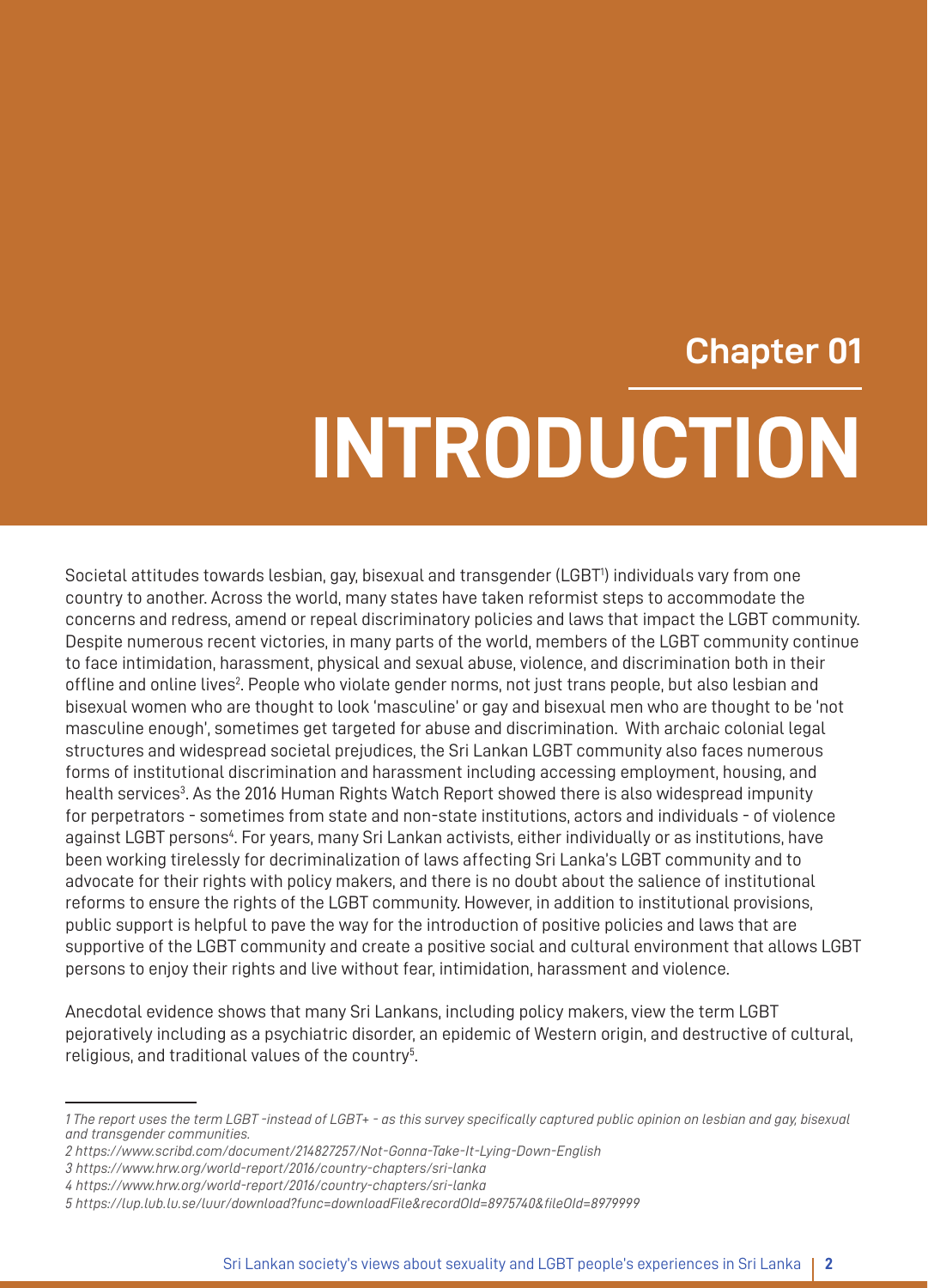However, it is important to have scientifically collected and objectively assessed knowledge on how Sri Lankan society perceives its LGBT community. In that context, the Westminster Foundation for Democracy (WFD) commissioned the Social Scientists' Association (SSA) to administer a nation-wide Knowledge, Attitudes and Perception survey (KAPS) about the LGBT community and the discriminatory experiences they face. The survey findings, as the Westminster Foundation strongly believes, would empower engaging policy and law makers in a fruitful dialogue on the current condition of and challenges faced by the LGBT community in Sri Lanka. This report provides a brief and general overview of the findings of the survey. The survey was conducted amongst 2130 individuals across 25 districts across the country during the months of December 2020 to January 2021. Individuals from all main ethnic and religious groups, age and education brackets and localities participated in this survey. The survey captures five important aspects with regards to how the Sri Lankan public perceives its LGBT community. First, the survey attempted to capture how familiar respondents were with the terms 'lesbian and Gay' (Samarisi in Sinhala and thanpaal eerppullavar in Tamil), 'Bisexual' (Divirisi in Sinhala and irupaal eerppullavar in Tamil) and 'Transgender' (Sankranthi lingika in Sinhala and thirunar in Tamil) and their actual meanings. It also looked into whether or not the respondents knew individuals who challenge gender norms in these terms. Secondly, the survey attempted to capture the nature of public attitudes towards the LGBT community. Thirdly, people were asked to indicate to what extent they subscribe to prejudices prevalent in our society that frame the societal attitude towards the LGBT community. Fourthly, the survey attempted to assess public perception towards LGBT persons. Finally, the survey aimed to find out as to what extent people acknowledge discriminatory experiences the LGBT community face in the country. In addition, the survey captured the demographic information of respondents, allowing a structural analysis of the findings.

This report formulates its arguments solely on the quantitative survey findings to maintain

its commitment to objectivity in the analysis. However, for the benefit of readers, the findings are presented under five broad themes: i) Overview of the findings, ii) Awareness shaping attitudes towards LGBT persons, iii) Personal interactions and attitudes towards LGBT persons, iv) Perceived threat to the institution of family and v) Hope for the future. Although the survey data captured the intensity of the societal attitude towards the LGBT community, the limited qualitative interviews conducted across different communities helped to structure this report immensely. Each section is organised in a way to provide an objective analysis to highlight the struggles of the LGBT community. Therefore, this report captures not only the existing status of societal perceptions about the LGBT community, but also the structural conditions that contribute to it. We hope this report will be useful in formulating policy proposals as well as designing effective communication strategies to engage constructively diverse social groups in supporting the rights of the LGBT community.

I thank the Westminster Foundation for Democracy for their support for this survey project. This project would not have been possible without the enthusiasm and dedication of Priyanga Hettiarchchi, the Country Representative of the Westminster Foundation and Aingkaran Kugathasan, its local Programme Coordinator. The most difficult part of the survey was carried out by the SSA team. Shashik Danushka, Mark Schubert, Rebecca Surenthiraraj, Nuwan Sampath and the team deserve special mention for their valuable contribution to complete this survey, especially through a pandemic. I also would like to extend my heartiest gratitude to Hasini Lecamwasam, Sakina Moinudeen, Taniya Silvapulle and Kaushini Dammalage for their invaluable assistance in producing this report. A big thanks to the reference group, a panel of LGBTQ activists for the comments and critique offered to this study during our pre and post survey interactions to improve the rigor of the study. I am very grateful for the valuable comments and suggestions provided by Zainab Ibrahim which has helped to enhance the quality of this report. Thank you, too, Oshan Gunathilake, for elegantly designing this report on very short notice.

**The Co**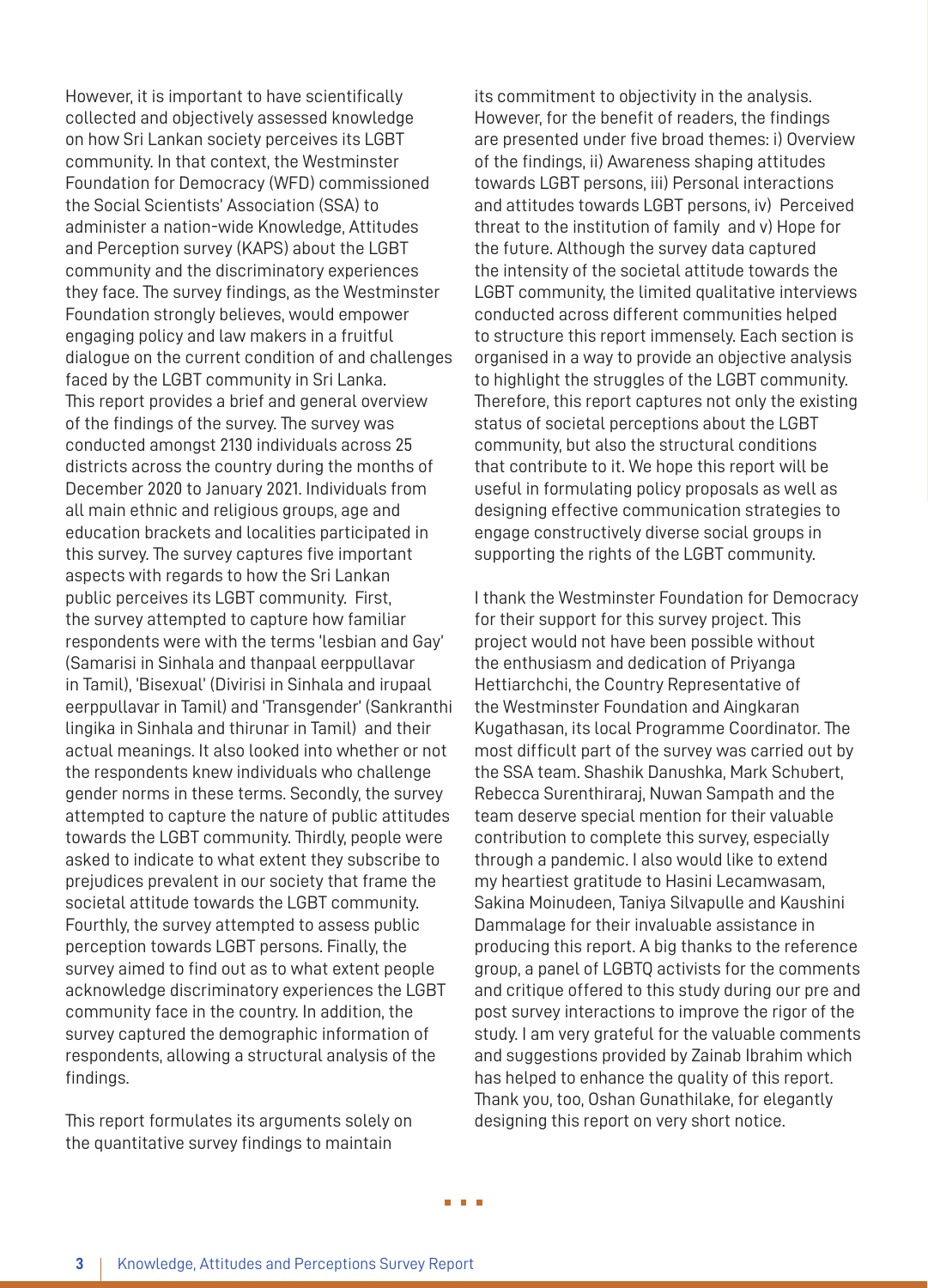## **Chapter 02**

# **THE STUDY**

This survey was designed to capture public knowledge, attitudes and perceptions regarding the LGBT community in Sri Lanka. In addition, the survey aimed to examine the role that demographic and social structures play in influencing the views of the individual on the LGBT community. A total of 2130 respondents from 25 districts participated

in this survey. A total of 96 field investigators from Sinhala, Tamil, Muslim and Upcountry Tamil communities participated in administrating the questionnaire using the face-to-face technique. The field work was conducted from December 2020 to January 2021. The detailed steps employed in this study are as follows.

#### **• QUESTIONNAIRE**

A carefully designed questionnaire is the key to a high-quality survey. Accuracy of measures and simplicity of language determine the precision of the findings. Since the subject of this survey is a taboo for many, designing the questionnaire was rife with challenges. In order to maintain the objectivity of the survey questionnaire, technical terms that are being used at the official level were used. However, the questionnaire was designed in a way that even those individuals who are not familiar with - and not aware of - the meaning of the terms used for lesbian and gay, bisexual and transgender could participate in the survey $\epsilon$  . In order to capture attitudes, beliefs, and perceptions, the questionnaire used batteries of questions – propositions - with Likert scales. These propositions were developed based on the current debates on, for and against the LGBT community in Sri Lanka and abroad. The informal group discussions that were held with a group of teachers and community workers from five districts was also useful when designing those propositions. In addition, comments of the WFD team and the Reference Group were also incorporated into the questionnaire. The questionnaire that was originally designed in English was later translated to Sinhala and Tamil as the survey was administered in the language of the respondent.

#### **• PILOT STUDY**

A pilot test of the questionnaire was conducted among 30 respondents from Sinhala and Tamil speaking communities prior to the field deployment of the survey. In order to test the clarity of the language, sequence effect of the questions and relevance of the

*<sup>6</sup> Prior to proceeding to the attitudes, beliefs and perceptions section of the questionnaire, the meanings of the terms were explained to the respondents who did not know them.*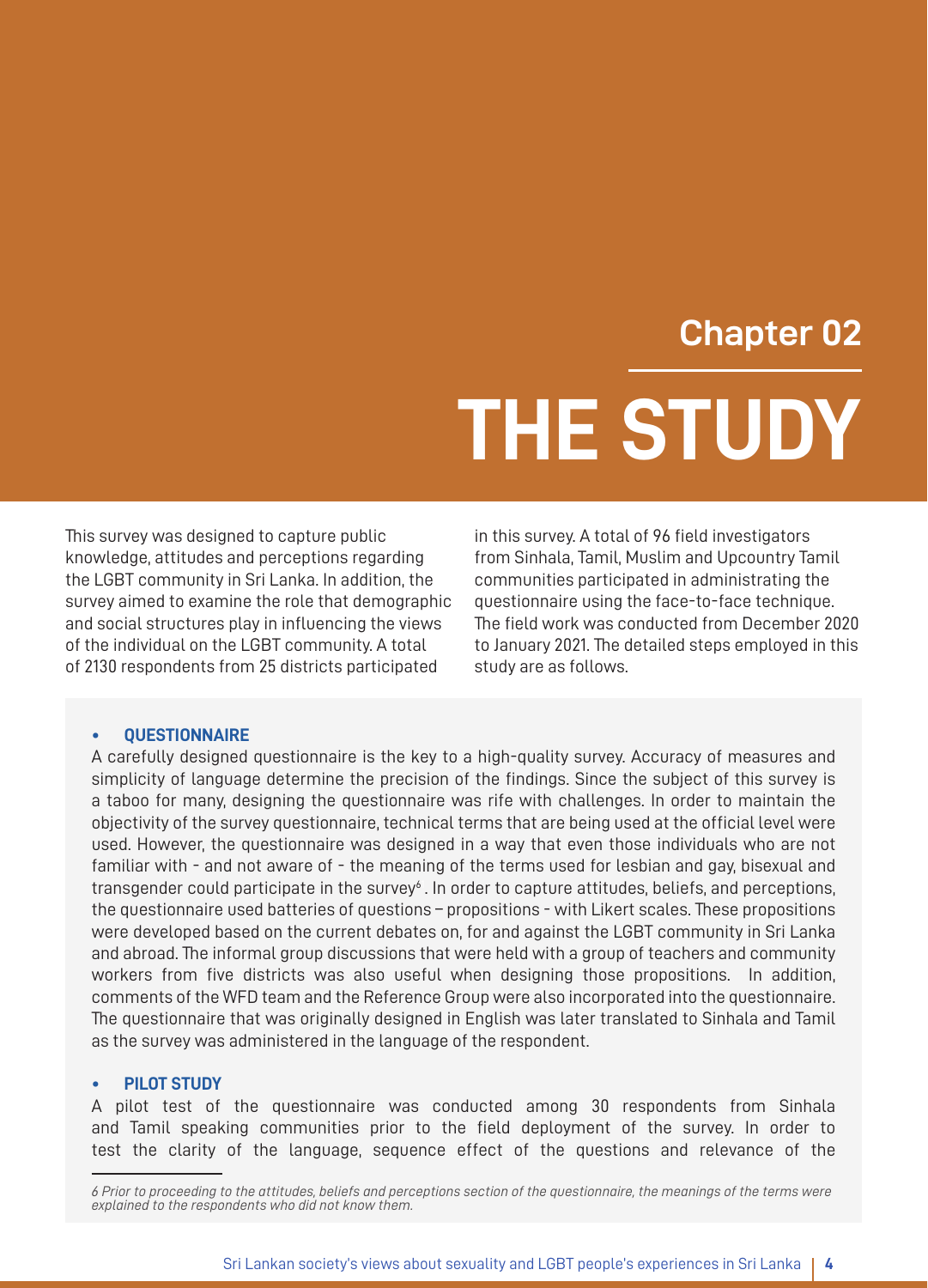answer categories, a pilot survey was conducted by a group of senior field supervisors. Based on the findings of the pilot study, the questionnaire was further improved.

#### **• ENUMERATOR TRAINING**

The Social Scientists' Association recruited 96 men and women from their field researcher pool and provided them a one-day comprehensive training before deploying them to conduct the field work for this study. During the field training, field enumerators were given a thorough understanding of the meaning of each question in the questionnaire in addition to the instructions on how to implement the questionnaire in the field. Field researchers were instructed to strictly confine to the original wording in the questionnaire and express no personal opinion, even implicitly, with the respondent during the interview. Although such instructions constitute standard practice in survey research, it was especially emphasized during the training to avoid any possibility of the survey findings coming under the influence of the field researchers' personal opinions. This way, the field researchers were able to administer the questionnaire in a manner that is respectful of the LGBT+ community while also respecting the opinion of the respondent.

#### **• SAMPLING**

This survey was conducted using a form of multi-stage stratified random sampling method. A total of 2130 respondents were interviewed using the face-to-face interview technique across all 25 districts of the country. The distribution of the sample across the districts is graphically presented in Figure 1.

#### *Stages of sampling:*

- **• First Stage:** The total sample was distributed across all 25 districts based on the Population Proportionate Sampling (PPS) method.
- **• Second Stage:** Each district sample was further distributed across Local Authority Areas to capture the views of diverse communities within each district. Sample allocation at this stage also followed PPS method.
- **• Third Stage:** Within each selected Local Authority Area, 2 GN Divisions were selected randomly. Within each GN Division, a starting point was randomly selected to initiate the random walk method to select the respondents randomly. This ensured that the sample within the local authority area is dispersed, rather than concentrated in one location.
- **• Fourth Stage:** Households were selected in each GN division using the right-hand-rule<sup>7</sup>. However, a quota was introduced - 25% young (less than 30 years) men, 25% young women, 25% older (30 years or more) men, 25% older women- in order to ensure the survey represents multiple age and gender groups across all districts.



*<sup>7</sup> The right-hand-rule is used for the selection of households in field research of household surveys. This rule states that after reaching the starting point, the investigator has to visit households falling on the right-hand side.*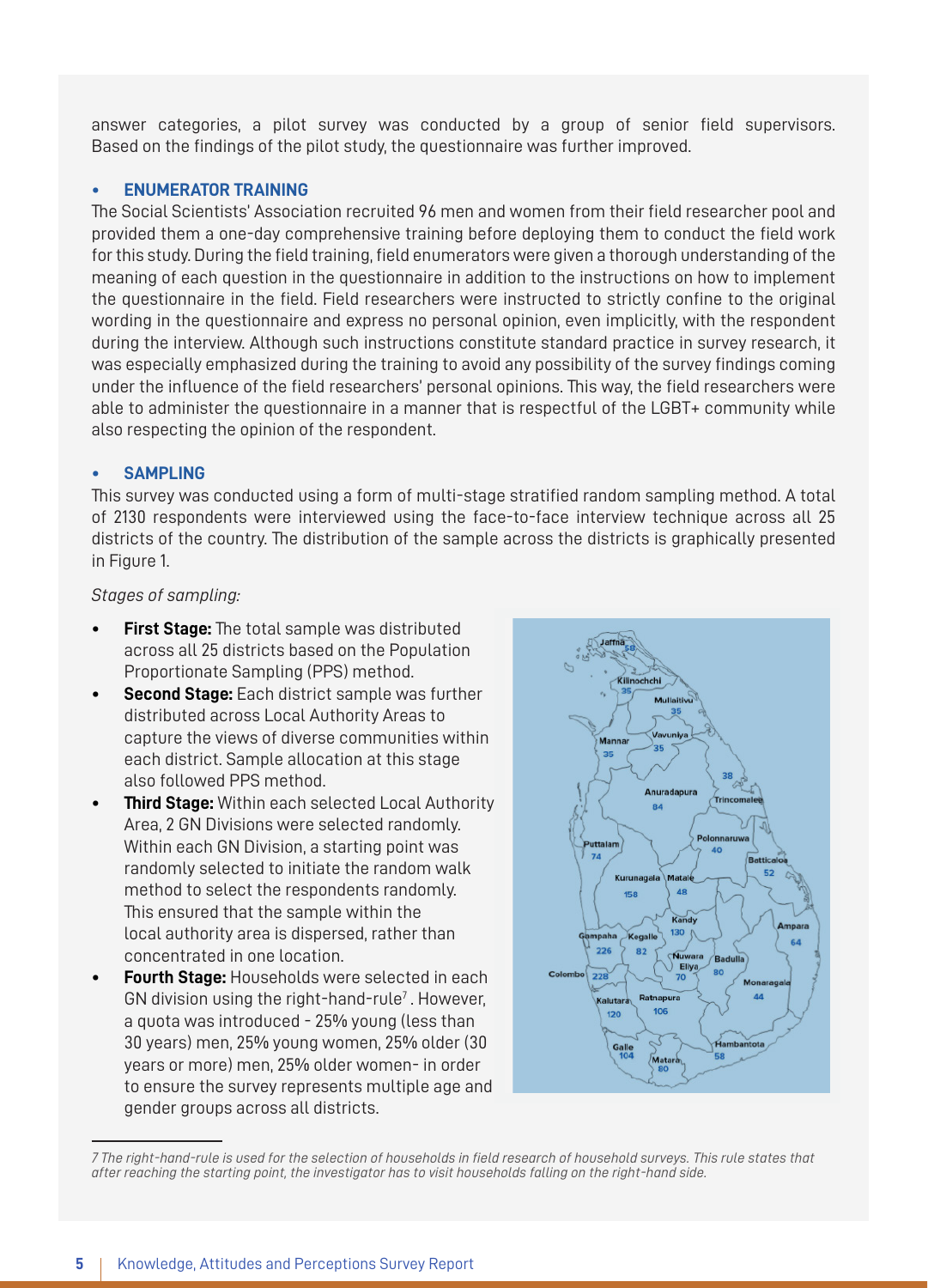#### **• LIMITATION**

This survey provides a broader overview of Sri Lankan's knowledge, attitudes and perceptions of LGBT persons. However, this positivist research approach has its own limitations when capturing a sensitive subject such as attitudes and perceptions of LGBT persons. Limited discourse on LGBT rights through vernacular languages caused significant challenges to administer a questionnaire among respondents from different social and educational classes. As LGBT is considered a taboo subject for a majority of Sri Lankans, the survey could not completely prevent the effect of socially undesirability on the survey responses. No respondent, perhaps due to societal pressure, identifies themselves as a LGBT person.

**CONTRACTOR**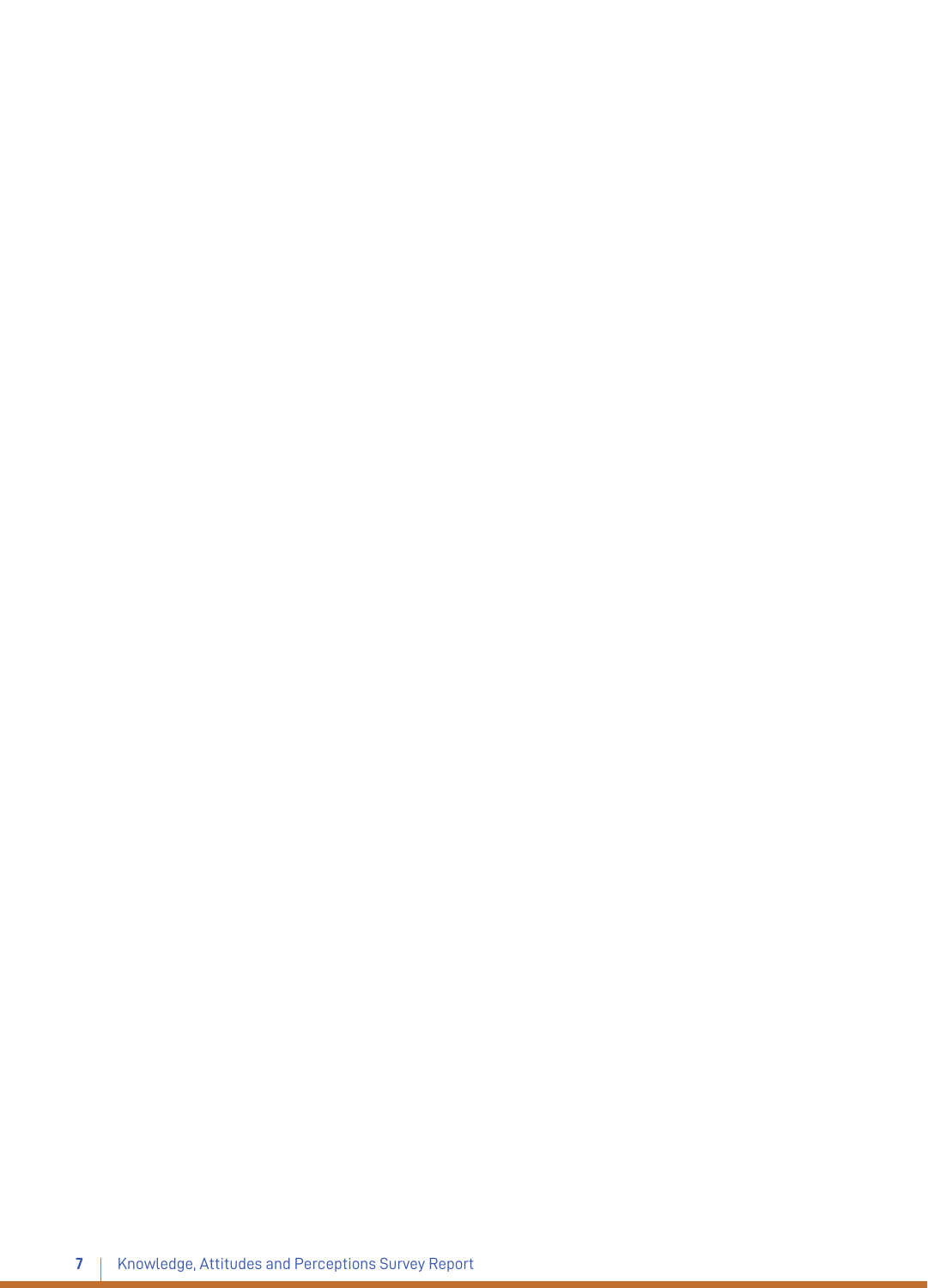## **Chapter 03**

# **OVERVIEW OF THE FINDINGS**

This section provides a general overview of the findings of the survey. The survey aimed to assess the level of familiarity and awareness of the terminologies referring to lesbian and gay, bisexual and transgender (LGBT) communities. In addition, the survey tried to capture the perceptions of and attitudes towards LGBT persons while assessing the extent to which people subscribe to existing societal prejudices about the same community. Further, the study captures differences in attitudes towards LGBT persons from respondents who belong to demographically different groups.

In general, the survey reveals that people's awareness of as well as exposure to the LGBT

*Familiarity, awareness, and exposure*

community is very weak. The findings suggest that people exhibit more negative perceptions, in general, of LGBT persons, even though these attitudes towards people belonging to different sexuality and gender identities varies<sup>8</sup>. People exhibit more positive attitudes towards transgender persons than lesbian and gay persons. However, irrespective of their perceptions and attitudes, the majority who participated in this study readily accepted some of the existing prejudices against the LGBT community. The survey reveals diversity in the Sri Lankan society in terms of knowledge of, attitudes towards and perceptions of LGBT persons.

The survey aimed to examine the nature of the public's awareness of the three selected identities – lesbian and gay, bisexual, and transgender<sup>9</sup>. Numerous terms are used to refer to different genders and sexualities in the everyday language of our society. Some of these words are derogatory and discriminatory towards people from the LGBT community, and are used to attack, demean, and vilify. Such words not only signify various existing social prejudices towards those who challenge gender and sexual norms, but also often produce false conceptions. For example, in colloquial Sinhala, a gay man is referred to in terms like 'gal kaaraya' and 'kolu karaya', while in Tamil the equivalents are 'kambi kaaran'. Similarly, lesbians are called 'aappa' in Sinhala and 'aappam' in Tamil. These terms do not demonstrate a conception of sexuality as a secular, value neutral, and individual choice-based phenomenon concerning the

*<sup>8</sup> In this study the term attitude is used when referring to people's disposition towards a specific sexuality or gender identity, while term perception is used to refer to people's dispositions of LGBT persons in general.* 

*<sup>9</sup> This categorization on the basis of 1) same-sex attraction – lesbian and gay; 2) attraction to two sexes – bisexual; 3) gender identity – transgender*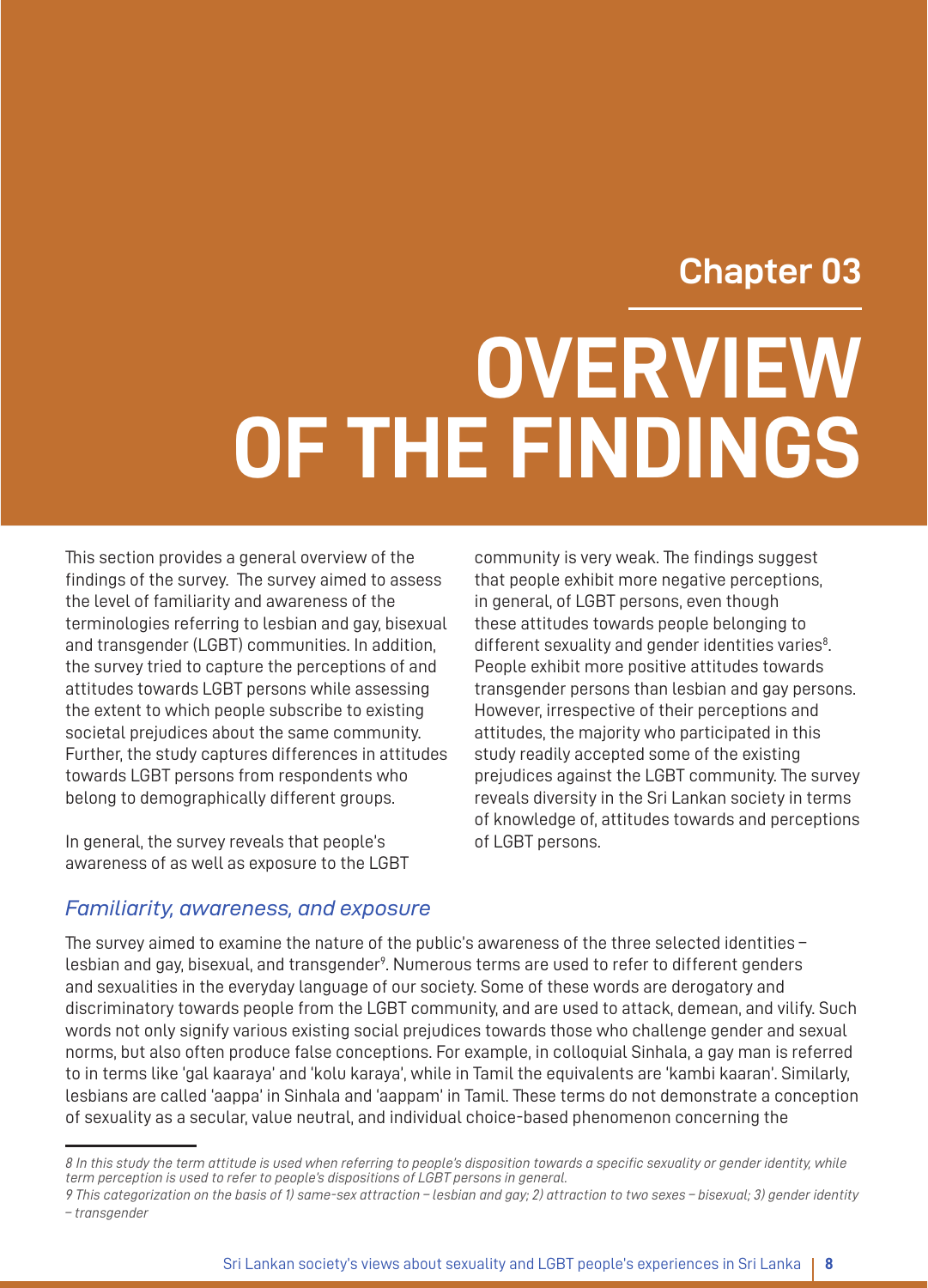person. Instead, they signal the popular understanding of LGBT identities as something lying outside of accepted sexual and gender norms. Often those popular terminologies seem to portray LGBT individuals as perpetrators, predators, and/ or as possessing problematic sexual desires. Therefore, in any form of serious discussion, it is of paramount importance to refer to lesbian and gay, bisexual and transgender individuals in formal terms no matter how unfamiliar they are to average citizens. In this context, the survey used the terms 'samarisi', 'divirisi', and 'sankranthi lingika' in Sinhala and 'thanpaal eerppullavar , 'irupaal eerppullavar', and 'thirunar' in Tamil to refer to the three communities it focuses on.

For the purpose of this study, the following definitions were used for:

- **• Lesbian:** Sexual orientation of a woman whose primary sexual and romantic attraction is toward other women.
- **• Gay:** Synonym in many parts of the world for homosexual; used here to refer to the sexual orientation of a man whose primary sexual and romantic attraction is towards other men.
- **• Bisexual:** Sexual orientation of a person who is sexually and romantically attracted to both women and men.
- **• Transgender:** Gender identity of people whose assigned gender (which they were declared to have upon birth) does not conform to their lived gender (the gender that they are most comfortable with expressing or would express given a choice). A transgender person usually adopts, or would prefer to adopt, a gender expression in consonance with their preferred gender, but may or may not desire to permanently alter their bodily characteristics to conform to their preferred gender.

The use of unfamiliar words results in ambiguity both in the question as well as in the answer. To avoid such, the survey asked a series of questions to assess the respondents' familiarity with these terms and their respective meanings. Further, respondents were asked whether they know of people with such identities, and whether that acquaintance is in a personal capacity. Answers to a list of such questions demonstrated the respondents' level of awareness of these identities.

Not everyone who claimed that they are familiar with the terms lesbian and gay, bisexual and transgender knew the meaning of those terms. Familiarity with the terms and knowing what they really mean are two different things. In this report, the term 'awareness' is used when someone claims to 'have heard of the term as well as knew its meaning'. The survey findings show that people are not equally aware of all types of gender and sexual identities considered in this report; some knew the term and meaning of all the terms, some only one or two. There were people who knew none of the formal terms for LGBT identities in any of the three local languages Sinhala, Tamil or English. According to the survey findings, a majority of respondents (55%) were unaware of the term lesbian and gay, bisexual and transgender. Further, 21% were aware of at least one term, 12% at least two terms, and only 12% indicated that they were aware of all the terms. Awareness was comparatively higher among men, youth, those more educated, and those who live in urban localities. Christians and Muslims show higher awareness compared to Buddhists and Hindus (see table 3.1).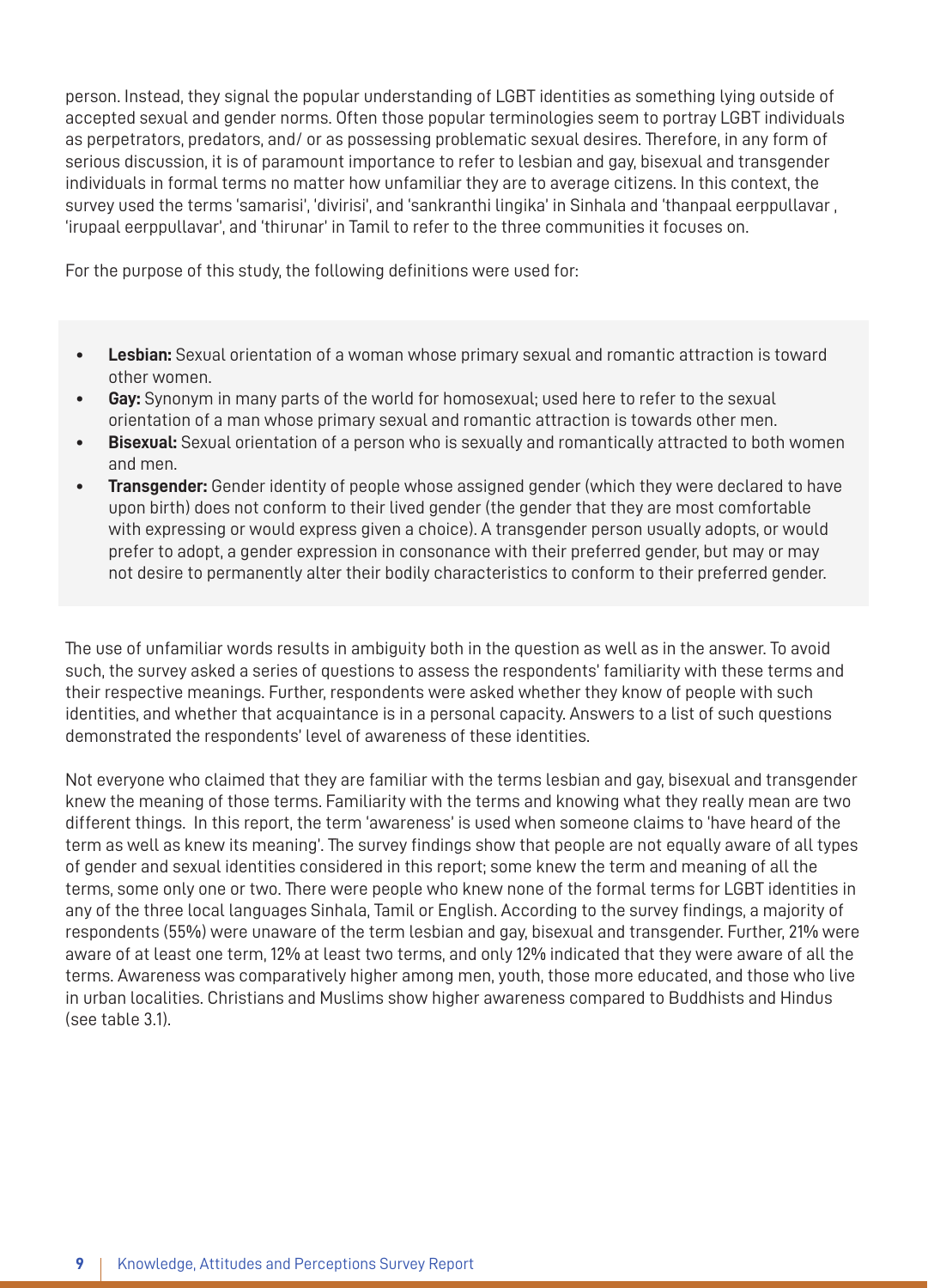

#### **Figure 3.1: Awareness: Have heard of the term as well as knew the meaning**

#### **Table 3.1: Awareness of terminology on gender identity and sexual orientation by demographics (read row-wise)**

|              |                        | Knew the term and its meaning |                                    |                                    |                              |             |
|--------------|------------------------|-------------------------------|------------------------------------|------------------------------------|------------------------------|-------------|
|              |                        | <b>Not aware</b><br>of any    | <b>Aware of</b><br>at least<br>one | <b>Aware of</b><br>at least<br>two | <b>Aware of</b><br>all three | <b>Base</b> |
| 1. Sex       | Male                   | 53.4%                         | 19.9%                              | 12.2%                              | 14.5%                        | 1061        |
|              | Female                 | 56.4%                         | 21.2%                              | 12.8%                              | 9.5%                         | 1069        |
|              | Other                  |                               |                                    |                                    |                              |             |
| 2. Age       | $18 - 24$              | 46.4%                         | 25.7%                              | 15.0%                              | 12.9%                        | 575         |
|              | $25 - 29$              | 46.4%                         | 20.7%                              | 15.8%                              | 17.1%                        | 468         |
|              | $30 - 39$              | 55.7%                         | 21.2%                              | 11.6%                              | 11.6%                        | 415         |
|              | $40 - 49$              | 59.8%                         | 19.0%                              | 12.1%                              | 9.2%                         | 306         |
|              | 50 and above           | 74.3%                         | 12.8%                              | 5.7%                               | 7.1%                         | 366         |
|              | <b>Buddhist</b>        | 66.6%                         | 16.5%                              | 8.1%                               | 8.7%                         | 1420        |
|              | Hindu                  | 31.1%                         | 28.5%                              | 26.8%                              | 13.7%                        | 351         |
| 3. Religion  | Islam                  | 26.6%                         | 33.1%                              | 19.5%                              | 20.7%                        | 169         |
|              | Christian              | 36.8%                         | 24.7%                              | 12.6%                              | 25.8%                        | 190         |
|              | Sinhala                | 65.3%                         | 16.8%                              | 8.1%                               | 9.8%                         | 1508        |
|              | Tamil                  | 31.5%                         | 27.3%                              | 24.2%                              | 16.9%                        | 384         |
| 4. Ethnicity | <b>Upcountry Tamil</b> | 24.3%                         | 32.4%                              | 27.0%                              | 16.2%                        | 74          |
|              | <b>Muslim</b>          | 28.0%                         | 34.1%                              | 18.9%                              | 18.9%                        | 164         |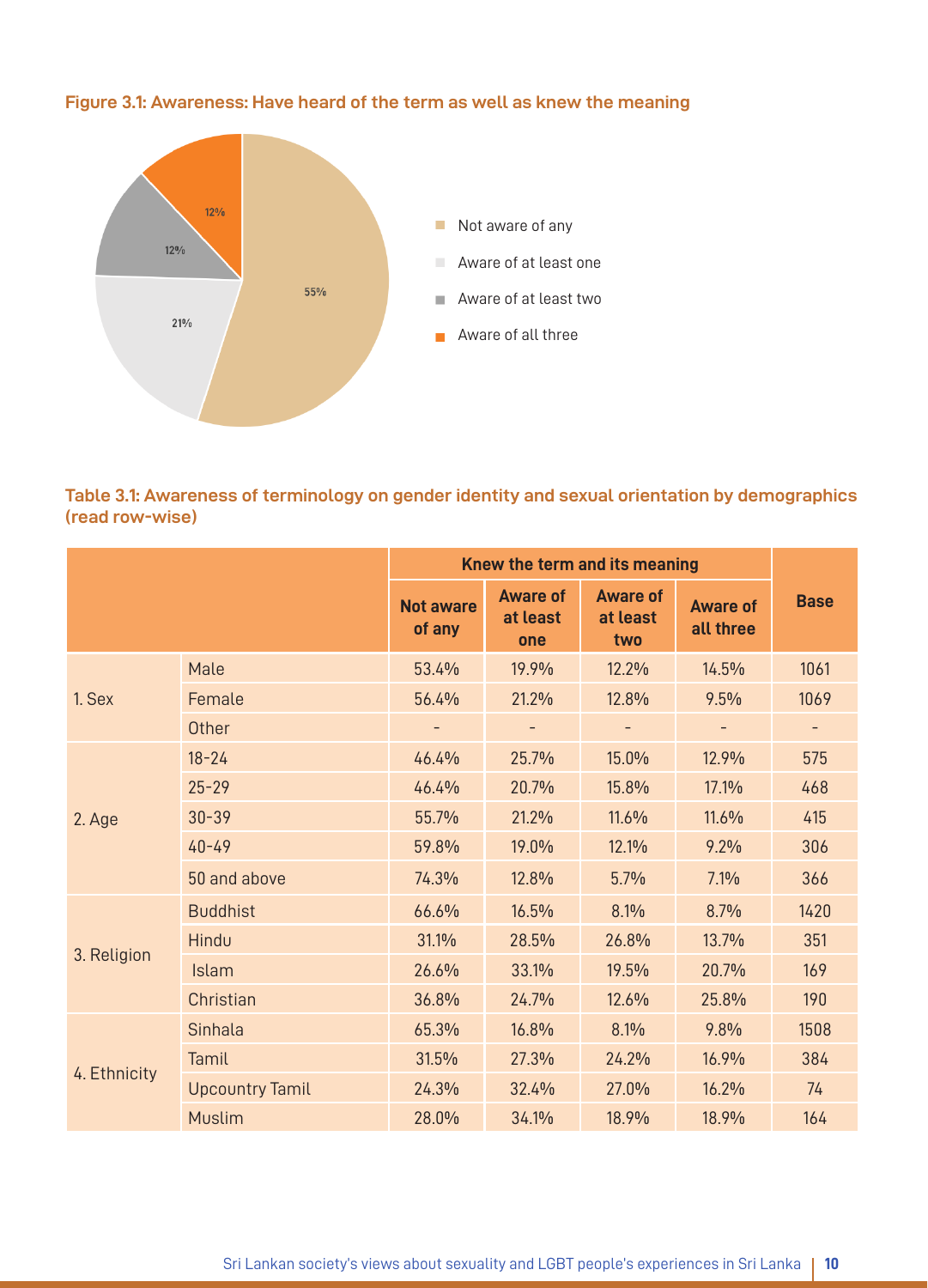| 5. Education<br>Qualifica-<br>tion<br>6. Locality | Upto O/L                           | 74.5% | $17.0\%$ | 7.0%     | 1.5%     | 471  |
|---------------------------------------------------|------------------------------------|-------|----------|----------|----------|------|
|                                                   | $O/L$ and $A/L$                    | 56.5% | 21.2%    | 11.5%    | $10.8\%$ | 1212 |
|                                                   | Diploma and professional<br>degree | 34.4% | 24.4%    | $19.4\%$ | 21.7%    | 180  |
|                                                   | Degree and above                   | 27.0% | 21.3%    | $22.1\%$ | 29.6%    | 267  |
|                                                   | Urban                              | 42.2% | 21.2%    | 17.3%    | 19.3%    | 481  |
|                                                   | Rural                              | 58.6% | 20.4%    | $11.1\%$ | 9.9%     | 1649 |

As depicted in the table above awareness varies by gender, age, religion, ethnicity, education and the locality of the respondent. More men were aware of LGBT identities than women. Young, educated and those who live in urban localities had more awareness than others. Compared to people from other religious groups, Christians and Muslims showed a higher level of awareness of LGBT identities. This is not surprising as homosexuality is strongly condemned in the more conservative interpretations of religious doctrines in Christianity and Islam. In addition to the scriptures, the religious institutions of both these Abrahamic religions openly denounce genders and sexualities that are outside of traditional norms. The findings show that those who speak Tamil as their mother tongue have a higher level of awareness (at least about one third of the community) than the Sinhalese. As highlighted in the qualitative interviews, the Tamil terms used for lesbian and gay, bisexual and transgender persons are

somewhat popular amongst the Tamil speaking community due to the influence of South Indian cinema.

While overall awareness varies across different demographic and social groups, the survey shows that people show different levels of awareness for each identity. Overall, people seemed to have a higher level of awareness of the term 'transgender' as opposed to the terms 'gay', 'lesbian', and 'bisexual'. About 40% of those who participated in this study were aware of transgender, while only about 26% and 16% were aware of the lesbian, gay, and bisexual categories. Whilst awareness of these identities was greater amongst the urban population in comparison to the rural population, the survey highlights that a person's level of education too, correlates with awareness. Furthermore, there does not seem to be any significant variation of the levels of awareness of these terms among women and men.



#### **Figure 3.2: Awareness of gender and sexual identities**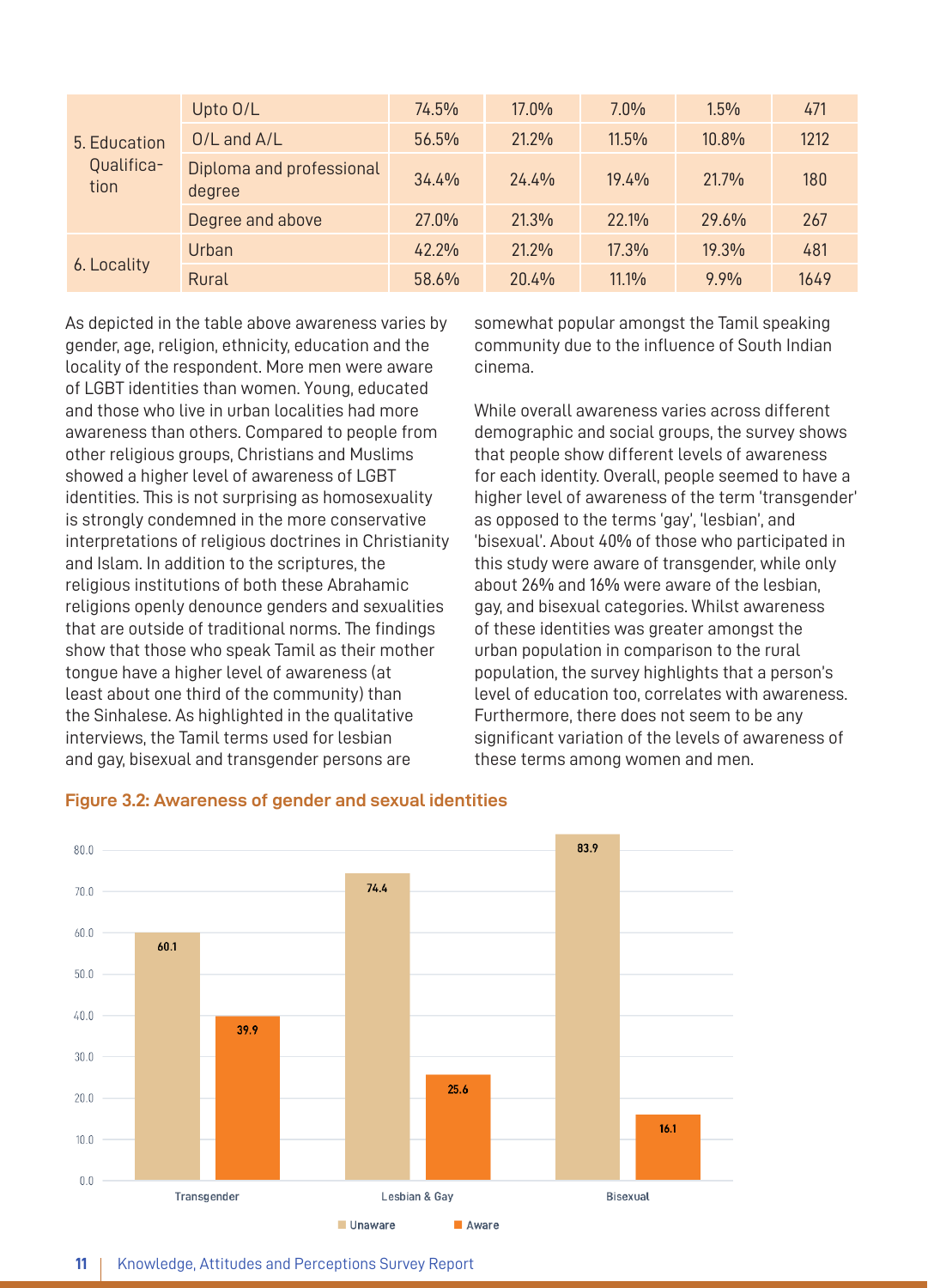|                                    |                                       | <b>Transgender</b>       |              | <b>Lesbian &amp; Gay</b> |              | <b>Bisexual</b> |              |             |
|------------------------------------|---------------------------------------|--------------------------|--------------|--------------------------|--------------|-----------------|--------------|-------------|
|                                    |                                       | <b>Unaware</b>           | <b>Aware</b> | <b>Unaware</b>           | <b>Aware</b> | <b>Unaware</b>  | <b>Aware</b> | <b>Base</b> |
|                                    | Male                                  | 59.1%                    | 40.9%        | 71.3%                    | 28.7%        | 81.9%           | 18.1%        | 1061        |
| 1. Sex                             | Female                                | 61.1%                    | 38.9%        | 77.5%                    | 22.5%        | 86.0%           | 14.0%        | 1069        |
|                                    | Other                                 | $\overline{\phantom{0}}$ |              |                          |              |                 |              |             |
|                                    | $18 - 24$                             | 53.7%                    | 46.3%        | 69.6%                    | 30.4%        | 82.4%           | 17.6%        | 575         |
|                                    | $25 - 29$                             | 50.4%                    | 49.6%        | 67.5%                    | 32.5%        | 78.4%           | 21.6%        | 468         |
| 2. Age                             | $30 - 39$                             | 61.9%                    | 38.1%        | 74.9%                    | 25.1%        | 84.1%           | 15.9%        | 415         |
|                                    | $40 - 49$                             | 63.7%                    | 36.3%        | 78.4%                    | 21.6%        | 87.3%           | 12.7%        | 306         |
|                                    | 50 and above                          | 77.3%                    | 22.7%        | 86.6%                    | 13.4%        | 90.4%           | 9.6%         | 366         |
|                                    | <b>Buddhist</b>                       | 73.0%                    | 27.0%        | 79.8%                    | 20.2%        | 88.2%           | 11.8%        | 1420        |
| 3. Religion                        | Hindu                                 | 33.0%                    | 67.0%        | 64.7%                    | 35.3%        | 79.2%           | 20.8%        | 351         |
|                                    | Islam                                 | 30.8%                    | 69.2%        | 62.1%                    | 37.9%        | 72.8%           | 27.2%        | 169         |
|                                    | Christian                             | 39.5%                    | 60.5%        | 62.6%                    | 37.4%        | 70.5%           | 29.5%        | 190         |
|                                    | <b>Sinhalese</b>                      | 71.4%                    | 28.6%        | 78.8%                    | 21.2%        | 87.4%           | 12.6%        | 1508        |
|                                    | Tamil                                 | 33.6%                    | 66.4%        | 62.0%                    | 38.0%        | 77.9%           | 22.1%        | 384         |
| 4. Ethnicity                       | Upcountry<br>Tamil                    | 28.4%                    | 71.6%        | 70.3%                    | 29.7%        | 66.2%           | 33.8%        | 74          |
|                                    | Muslim                                | 32.3%                    | 67.7%        | 64.6%                    | 35.4%        | 74.4%           | 25.6%        | 164         |
|                                    | Up-to O/L                             | 77.3%                    | 22.7%        | 92.4%                    | 7.6%         | 94.9%           | 5.1%         | 471         |
|                                    | O/L and A/L                           | 61.8%                    | 38.2%        | 76.1%                    | 23.9%        | 85.6%           | 14.4%        | 1212        |
| 5. Education<br>Qualifica-<br>tion | Diploma and<br>professional<br>degree | 43.3%                    | 56.7%        | 55.0%                    | 45.0%        | 73.3%           | 26.7%        | 180         |
|                                    | Degree and<br>above                   | 33.3%                    | 66.7%        | 47.9%                    | 52.1%        | 64.4%           | 35.6%        | 267         |
|                                    | Urban                                 | 49.7%                    | 50.3%        | 59.0%                    | 41.0%        | 77.5%           | 22.5%        | 481         |
| 6. Locality                        | Rural                                 | 63.1%                    | 36.9%        | 78.8%                    | 21.2%        | 85.8%           | 14.2%        | 1649        |

#### **Table 3.2: Awareness of LGBT identities by demographics (read row-wise)**

Although men seemed to possess slightly higher levels of awareness of each category than women, this difference is insignificant when compared to the differences of awareness among different age, religious, education and locality groups. Those below 30 years, belonging to Christian and Islam religions, possessing above Advanced Level educational qualifications, and living in urban localities clearly seemed to possess high levels of awareness of lesbian and gay, bisexual, and transgender persons. Generally, the Tamil speaking communities exhibit a comparatively higher level of awareness of LGBT persons. Their awareness of transgender persons was particularly high.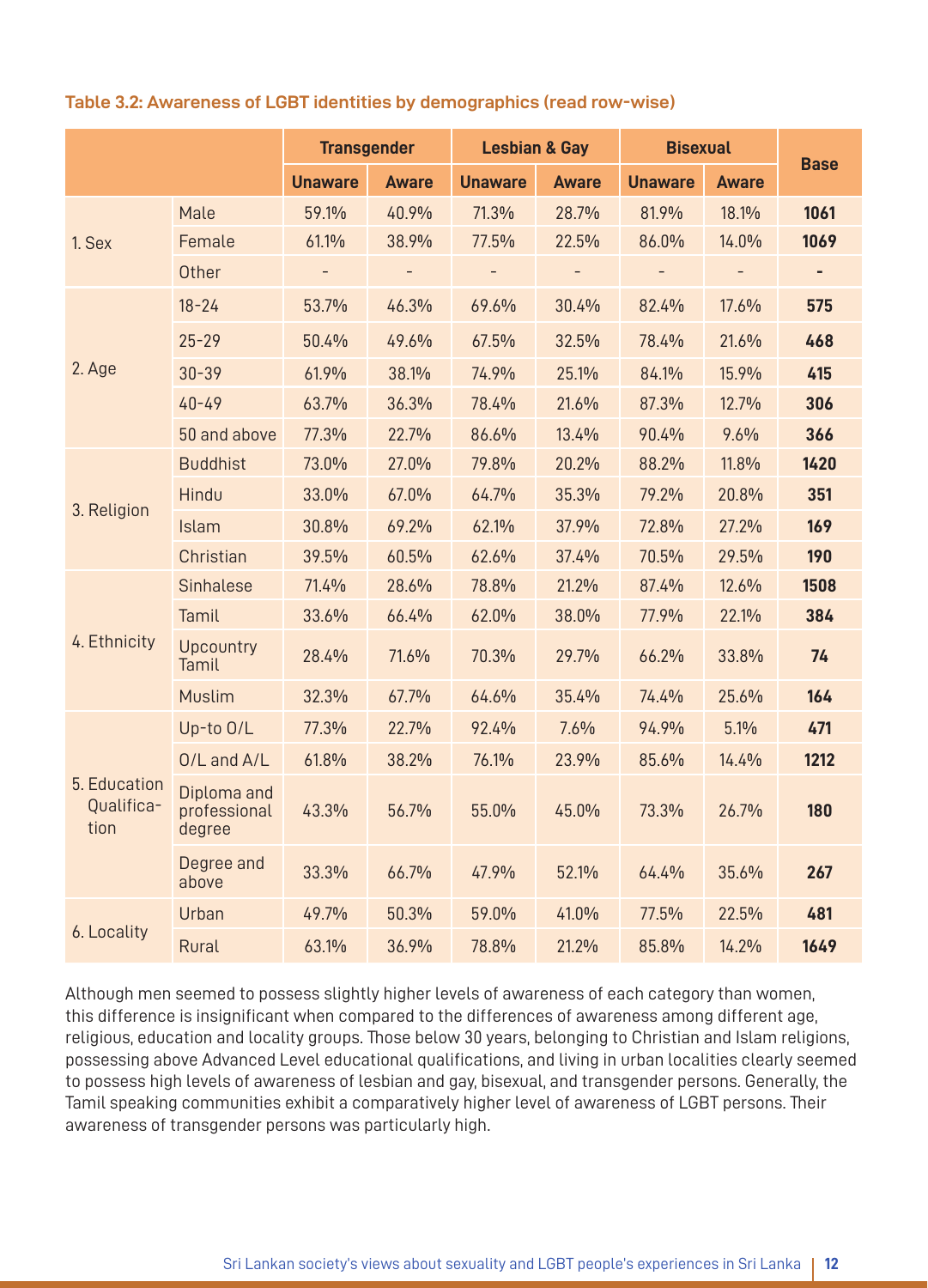#### *Investigating awareness further*

As already mentioned, the survey carried a series of questions to assess the respondents' level of awareness of the identities that this study focuses on: Has the respondent heard the terms? If so, do they know the meaning of them? For those who did not know the meaning of the terms, once it was explained to them, did they know of people who identified with any of these identities? Have they ever personally known known people who are lesbian, gay, bisexual, transgender? In terms of familiarity with the term 'transgender' – a majority (51%) claimed that they are aware; with a significant proportion among them (78.2%) indicating that they knew what it means to be transgender. The respondents appeared to be the least familiar with the term 'bisexual' with only 22.5% claiming that they were aware of it. Approximately 35% of the respondents indicated that they are familiar with the terms 'gay and lesbian'. Most of those who claimed that they

have heard of the term lesbian, gay, bisexual, and transgender knew their meanings. Once the respondents were briefed about the meanings of the terms, an overwhelming majority claimed that they knew of people who identified as 'transgender' and 'lesbian and gay'. Interestingly, even after describing the meaning of the term 'bisexual', a comparatively smaller number of respondents said they knew or knew of people who identify as 'bisexual'. According to the focus groups discussion, respondents felt the identity of transgender is comparatively easier as on the one hand often they can be identified from physical features – no matter how disrespectful it is – as it has been very much part of the South Asian cultures for a long time. On the other hand, respondents argued that for a person who is familiar with mainstream sexualities - lesbian, gay, and bisexual identities seem to be less recognizable due to their physical appearance.

|                                                                       | <b>Gay and Lesbian</b> | <b>Bisexual</b> | <b>Transgender</b> |
|-----------------------------------------------------------------------|------------------------|-----------------|--------------------|
| 1. Familiar with the term                                             | 34.9%                  | 22.5%           | $51.0\%$           |
| 2. Familiar with the term and knew its<br>meaning                     | 73.5%                  | 71.3%           | 78.2%              |
| 3. Did not know the meaning but was be<br>able to recognize with help | 79.6%                  | $49.8\%$        | 83.4%              |
| 4. Personally knew someone who is LGBT                                | 23.9%                  | 21.3%           | $26.8\%$           |

#### **Table 3.3: Levels of awareness**

The table shows that the transgender identity is more familiar to Sri Lankan society. More than half of the sample claimed to be familiar with the term and a significant majority of them acknowledged they know what that term means. Even among those who were not familiar with term, 83% identified the community once they were briefed. It is noteworthy to highlight that comparatively, the youth seemed to be more familiar with these identities than those from the adult population. Likewise, familiarity was higher amongst the urban population, whilst the rural population seemed to

be more familiar with the term 'transgender' as opposed to gay, lesbian, and bisexual.

In terms of the correlation between levels of education and awareness, it is evident that a significantly higher proportion among those who have obtained a diploma, professional degree and a postgraduate degree indicate that they are familiar with terms gay, lesbian, bisexual, and transgender as opposed to those who have been educated up to the Ordinary Level.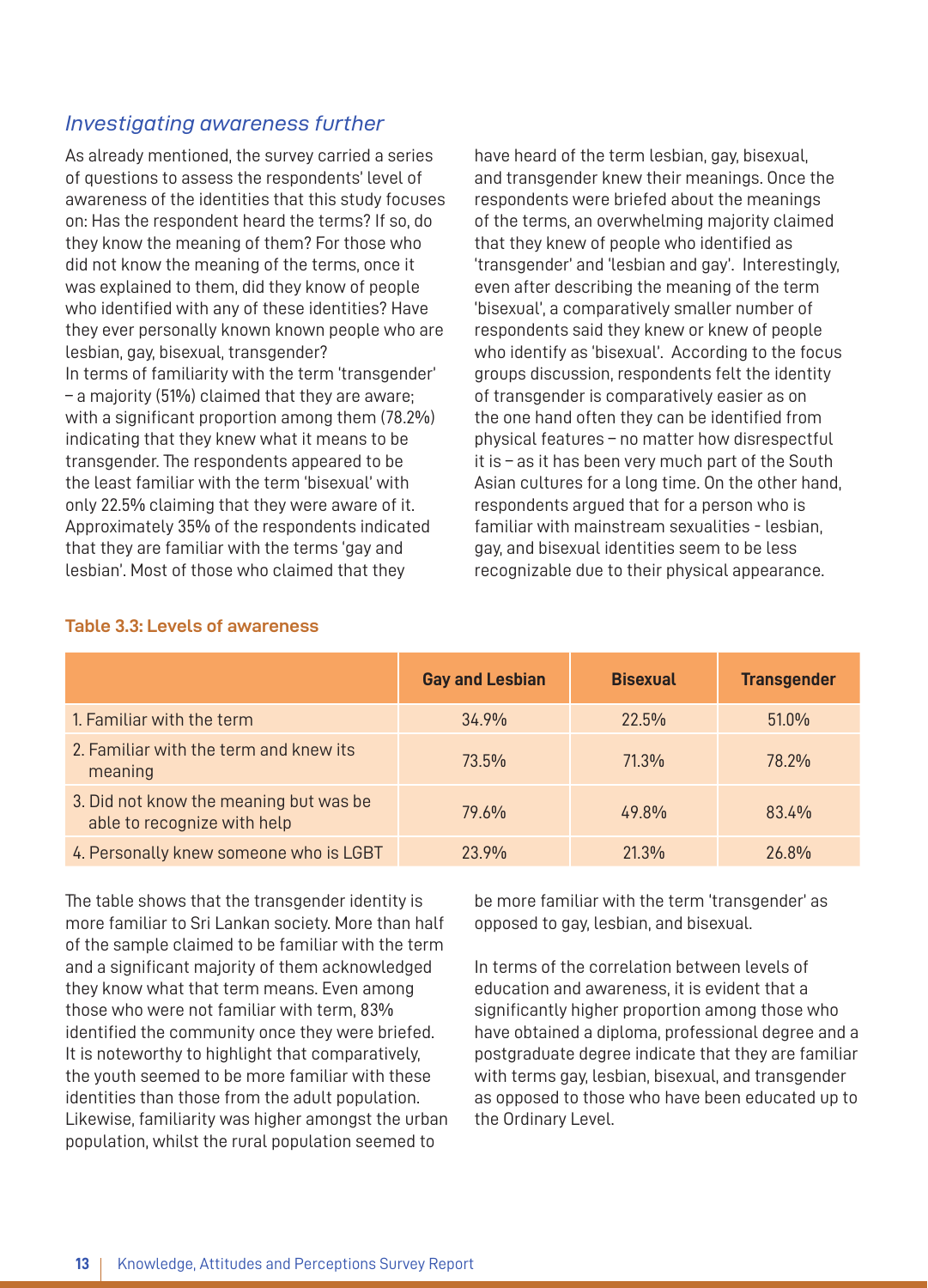#### *Personal interaction with LGBT persons*

The survey asked respondents about their personal interactions with people among their family, friends or community who identified as lesbian, gay, bisexual and/or transgender. The findings showed that 27% of people said they personally knew someone who was transgender, 24% said

they knew someone who identified as lesbian, and 21% said they knew someone who was bisexual. More men than women among survey respondents, and those who had pursued an education beyond the Advanced Level, said they had met or knew someone who was LGBT.

#### **Table 3.4: Have you ever personally known someone who is a lesbian, gay, bisexual or transgender person?**

|              |                                    | <b>Gay and Lesbian</b> | <b>Bisexual</b>          | <b>Transgender</b>       |
|--------------|------------------------------------|------------------------|--------------------------|--------------------------|
|              | Male                               | 30.9%                  | 24.9%                    | 28.7%                    |
| 1. Sex       | Female                             | 16.4%                  | 17.1%                    | 24.7%                    |
|              | Other                              | -                      | $\overline{\phantom{a}}$ | $\overline{\phantom{a}}$ |
|              | Youth (below 30yrs)                | 23.0%                  | 20.4%                    | 25.2%                    |
| 2. Age       | Older (above 30yrs)                | 24.9%                  | 22.4%                    | 28.3%                    |
| 3. Locality  | Urban                              | 26.4%                  | 21.4%                    | 29.9%                    |
|              | Rural                              | 23.2%                  | 21.3%                    | 25.9%                    |
|              | Sinhala                            | 23.4%                  | 18.7%                    | 26.4%                    |
|              | Sri Lankan Tamil                   | 23.8%                  | 26.2%                    | 23.1%                    |
| 4. Ethnicity | <b>Upcountry Tamil</b>             | 20.6%                  | 50.0%                    | 29.0%                    |
|              | Sri Lankan Moor                    | 32.1%                  | 29.5%                    | 37.0%                    |
|              | Up to O/L                          | 17.4%                  | 18.5%                    | 27.4%                    |
|              | $O/L - A/L$                        | 21.4%                  | 19.7%                    | 25.2%                    |
| 5. Education | Diploma and<br>Professional degree | 33.9%                  | 20.5%                    | 29.8%                    |
|              | Postgraduate degree                | 35.9%                  | 32.2%                    | 30.7%                    |

During the focus group discussion, it was clear that people who spent time outside of their home environment, such as in boarding houses, either met, knew of or interacted more with people who did not conform to heteronormative roles in relation to gender and sexual orientation. In addition, men discussed the topic of sexuality more openly among their male friends than women did among theirs.

#### *Nature of interactions*

Survey findings around awareness of respondents shows that, if someone is known to a person from one of the LGBT identities, there is a 51% chance that they might know someone else from among the other identities as well.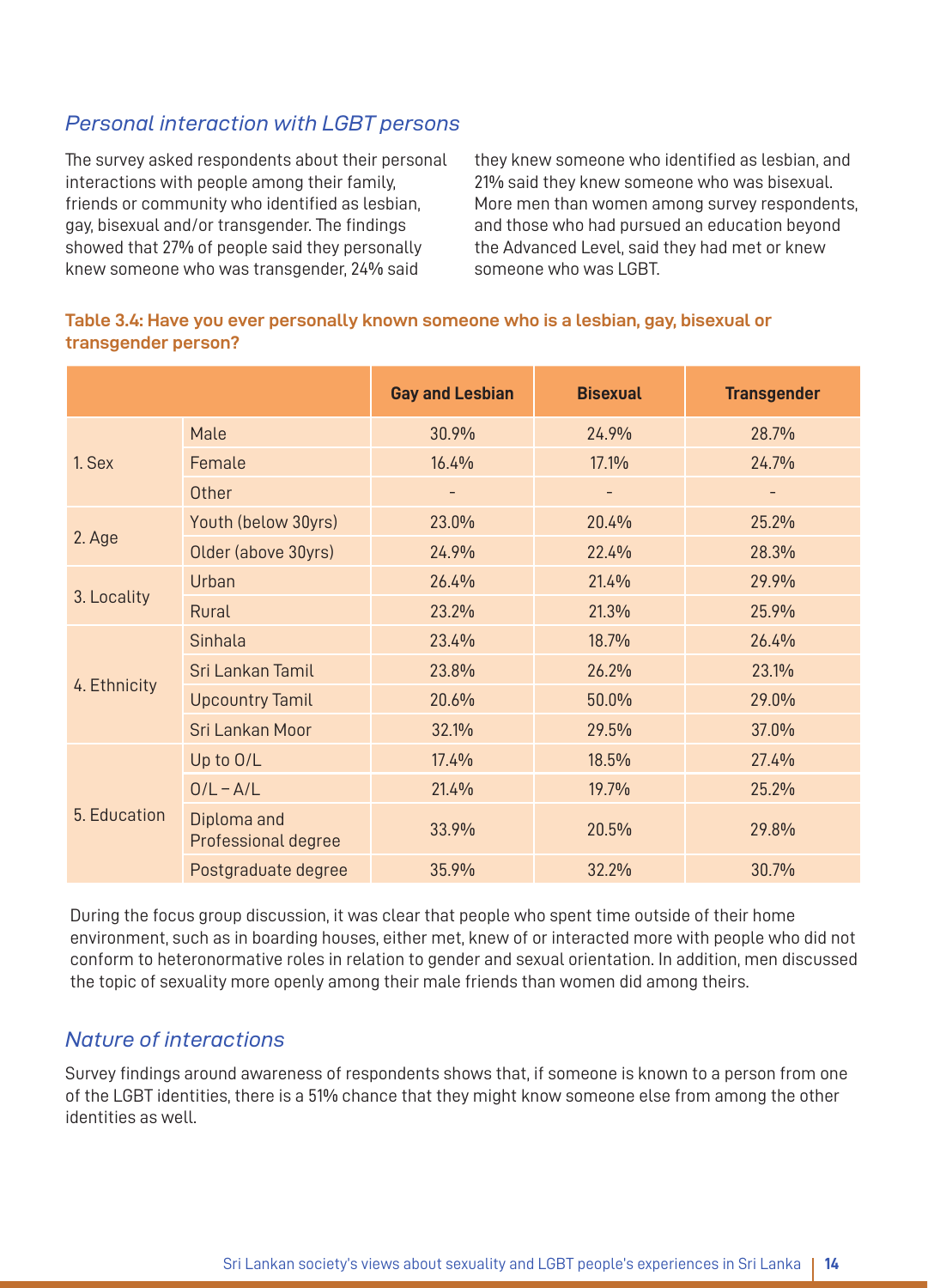**Figure 3.3: Have you ever personally known someone who is a lesbian, gay, bisexual or transgender person?**



As illustrated in the Venn diagram above, of those who claimed that they have known someone from the lesbian, gay, bisexual or transgender categories, 21% said they are known to people from all identities. According to the findings, 22% of the respondents reported that they are only known to someone from the transgender community, 17% known to someone from the lesbian and gay community but not from other groups, and 11% that they are known only to a person from the bisexual community.

#### **Altitudes towards lesbian, gay and transgender persons**

The survey attempted to capture difference in people's attitudes towards lesbian and gay and and transgender persons. The transgender identity, as mentioned before, is not alien to Sri Lankan society. Despite the inferior status accorded to them, transgender persons are very much part of Sri Lankan culture, as elsewhere in South Asia. Even to date, transgender persons perform in the annual processions of many prominent temples in the country. Hindi and Tamil cinema, which are popular among upper middle and working class Sri Lankans, often portray transgender characters in their movies. Compared to transgender persons, the discourse on lesbian, gay and bisexual persons

is limited in general and often concentrated in metropolitan, non-vernacular circles. As one of respondents who participated in the qualitative interviews stated, lesbian, gay and bisexual individuals are not absent in rural society. Instead, they are not open about their sexual orientation or practice their sexuality in secret. Although close friends are often aware of their friend's sexuality, there seems to be a consensus among them to not publicly talk about it. Outside of middle and upper middle classes, teachers and women who work at garment factories acknowledge associating with people who belong to the lesbian, gay and bisexual communities.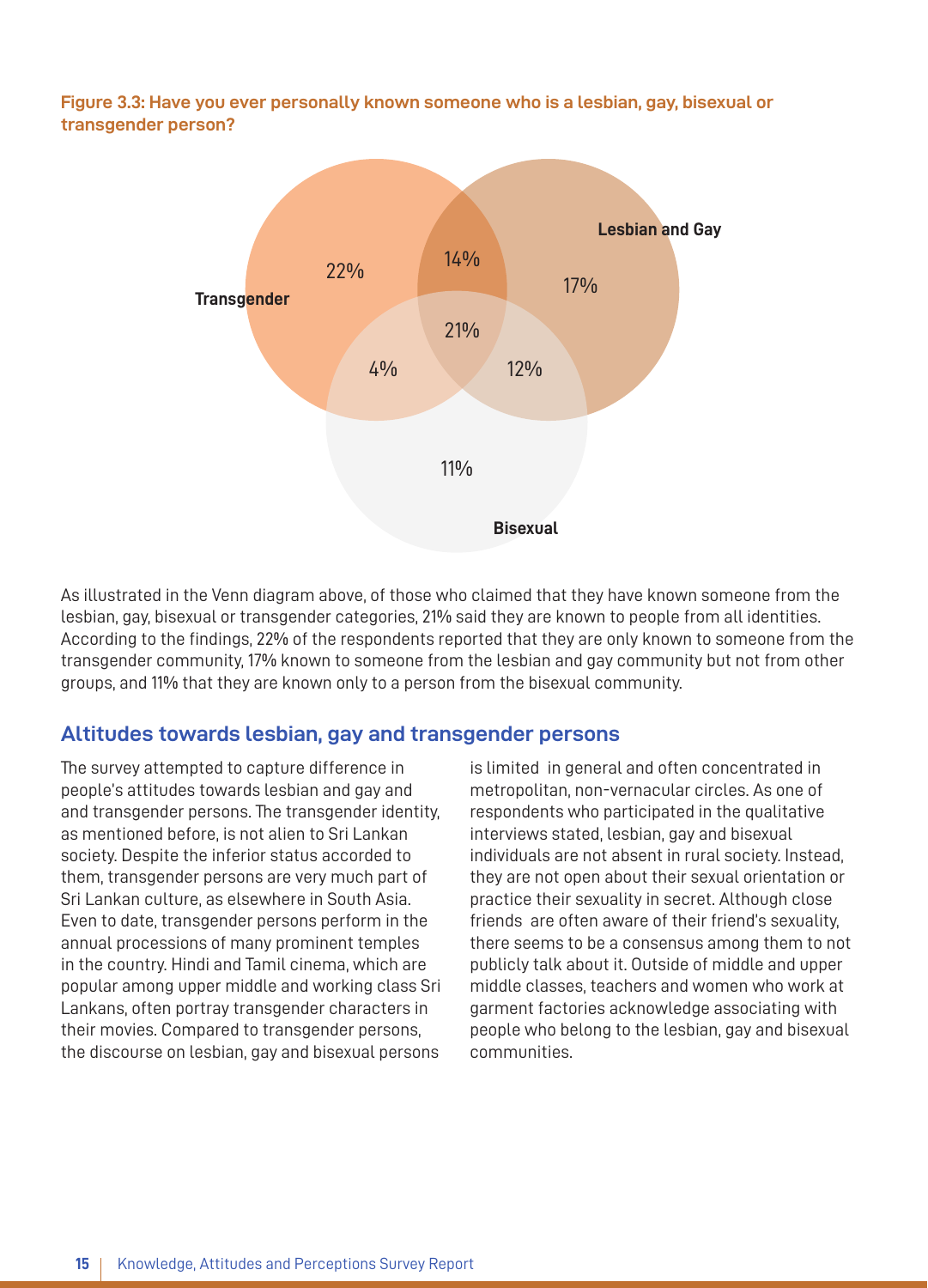#### **Table 3.5: Attitudes towards LGBT persons**

|                                                                                                                | <b>Percentages</b>              |              |                 |                                    |                |  |
|----------------------------------------------------------------------------------------------------------------|---------------------------------|--------------|-----------------|------------------------------------|----------------|--|
| Attitudes towards transgender people                                                                           | <b>Strongly</b><br><b>Agree</b> | <b>Agree</b> | <b>Disagree</b> | <b>Strongly</b><br><b>Disagree</b> | Do not<br>know |  |
| 1. It will not be shameful if a<br>transgender person were to be<br><b>President of Sri Lanka</b>              | 16.8                            | 30.2         | 32.2            | 17.3                               | 3.5            |  |
| 2. I will be ashamed travelling next to a<br>transgender person on public<br>transport (such as bus, train)    | 7.2                             | 20.2         | 52.3            | 17.3                               | 2.9            |  |
| 3. I will be ashamed if someone sees<br>me speaking to a transgender person<br>in public                       | 7.8                             | 25.7         | 47.9            | 15.9                               | 2.6            |  |
| 4. I will not be ashamed if my neighbor<br>were a transgender person                                           | 18.4                            | 44.2         | 27.1            | 7.7                                | 2.6            |  |
| <b>Attitudes towards gay and lesbian</b>                                                                       | <b>Strongly</b><br><b>Agree</b> | <b>Agree</b> | <b>Disagree</b> | <b>Strongly</b><br><b>Disagree</b> | Do not<br>know |  |
| 5. It will not be shameful if a gay or<br>lesbian person were to be President<br>of Sri Lanka                  | 10.1                            | 25.2         | 38.7            | 21.8                               | 4.1            |  |
| 6. I will be ashamed travelling next<br>to a gay or lesbian person on public<br>transport (such as bus, train) | 10.8                            | 25.8         | 48.2            | 11.5                               | 3.7            |  |
| 7. I will be ashamed if someone sees me<br>speaking to a gay or lesbian person in<br>public                    | 12.8                            | 31.9         | 40.5            | 11.5                               | 3.4            |  |
| 8. I will not be ashamed if my neighbor<br>were a gay or lesbian person                                        | 13.1                            | 39.3         | 33.1            | 10.9                               | 3.5            |  |

The above table shows the respondents' agreement (or the lack of it) with certain statements that were read out to them, in order to assess their attitudes towards transgender persons. The statements capture the respondents' attitudes towards a range of scenarios, from macro political and representational issues to more everyday concerns. Except for having a transgender person as the President of the country, a majority of people (just above 50% of the sample) reported being fine with travelling next to a transgender person on public transport, being seen speaking to a transgender person in public, and having someone from the transgender community as a neighbour. As the previous section on awareness has also

highlighted, this may be due to the longstanding familiarity with fluid gender identities from premodern times in South Asia (and in fact much of the non-Western world) (Menon 2012, p. 53-54).

Things take a sharp turn when the issue involves homosexuality, however. A clear majority disagrees (or strongly disagrees) that it is not shameful to have a homosexual person as the country's President. It should be remembered that the 2019 and 2020 elections campaigns triggered very strong negative publicity for homosexuality as political parties and politicians verbally attacked their political opponents by claiming they were homosexuals. When the stakes are not so high, on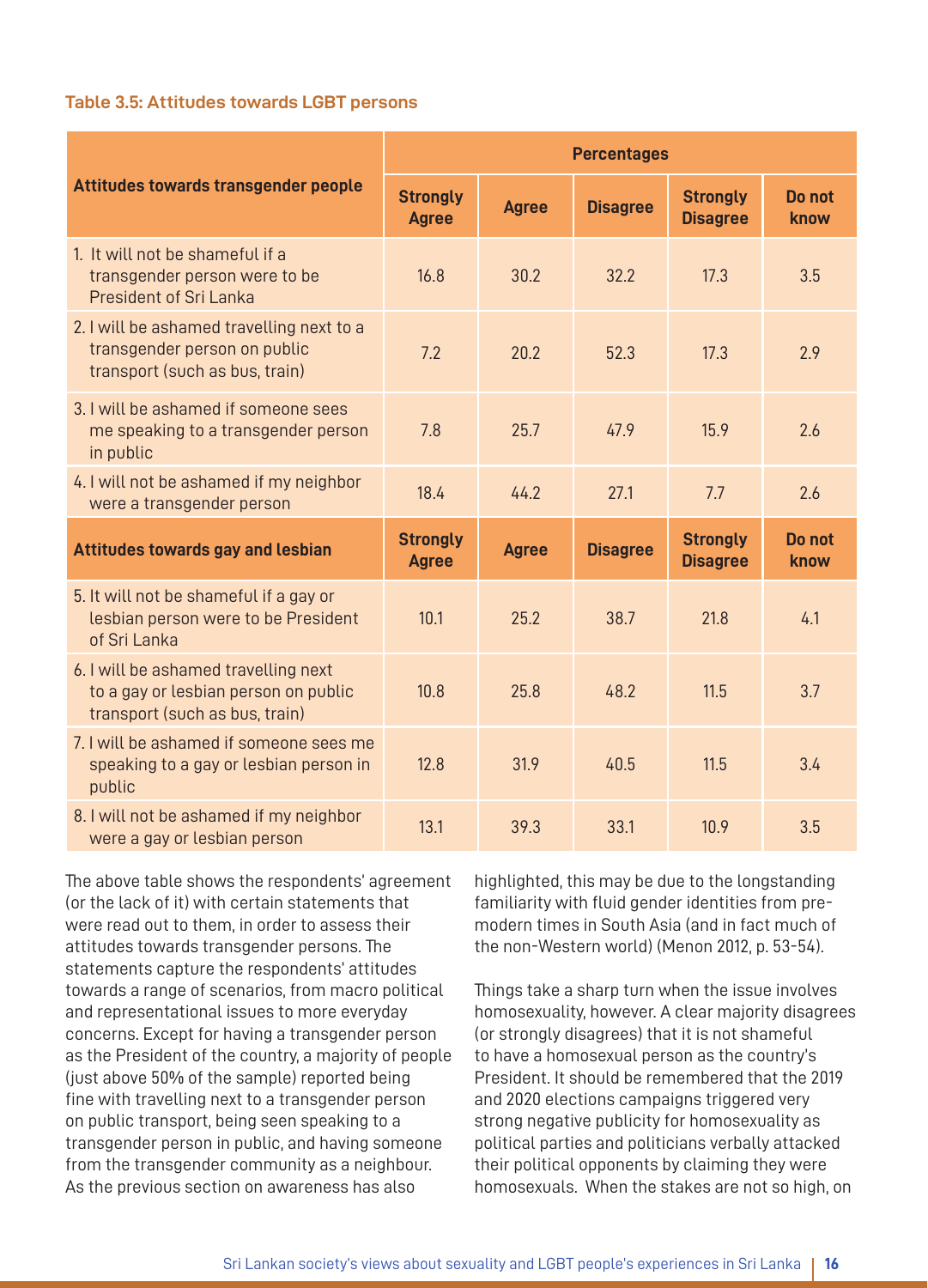the other hand, this resistance seems to soften. For instance, 60% of the sample claimed that they will not be ashamed to travel next to a homosexual person on public transport. Just above half the sample claimed that they are fine with being seen talking to such a person in public, as well as that they will be fine with their neighbour being a

homosexual person. This is indicative of the terms on which many want to see the country's image being portrayed, which has much to do with their cultural conditioning and its resultant expectation that such an image be conservative and therefore 'acceptable'.

#### *Composite index for attitudes towards LGBT persons*

The survey used a set of questions to capture the public's attitude towards persons of the LGBT community. Based on their answers to four statements, respondents were identified as having either 'Negative attitudes', 'Moderate attitudes', or 'Positive attitudes' towards LGBT persons. These categories were defined as follows:

> **Positive attitudes:** *Agreeing to three or four statements positively* **Moderate attitudes:** *Agreeing to two statements positively* **Negative attitudes:** *Agreeing to one statement positively*

The graph below shows that attitudes towards transgender persons are somewhat different from the attitudes towards lesbian, gay and bisexual persons. More than half of the respondents expressed positive attitudes towards transgender persons, while they exhibited more mixed attitudes towards lesbian and gay persons.



#### **Figure 3.4: Attitudes towards LGBT persons – composite index**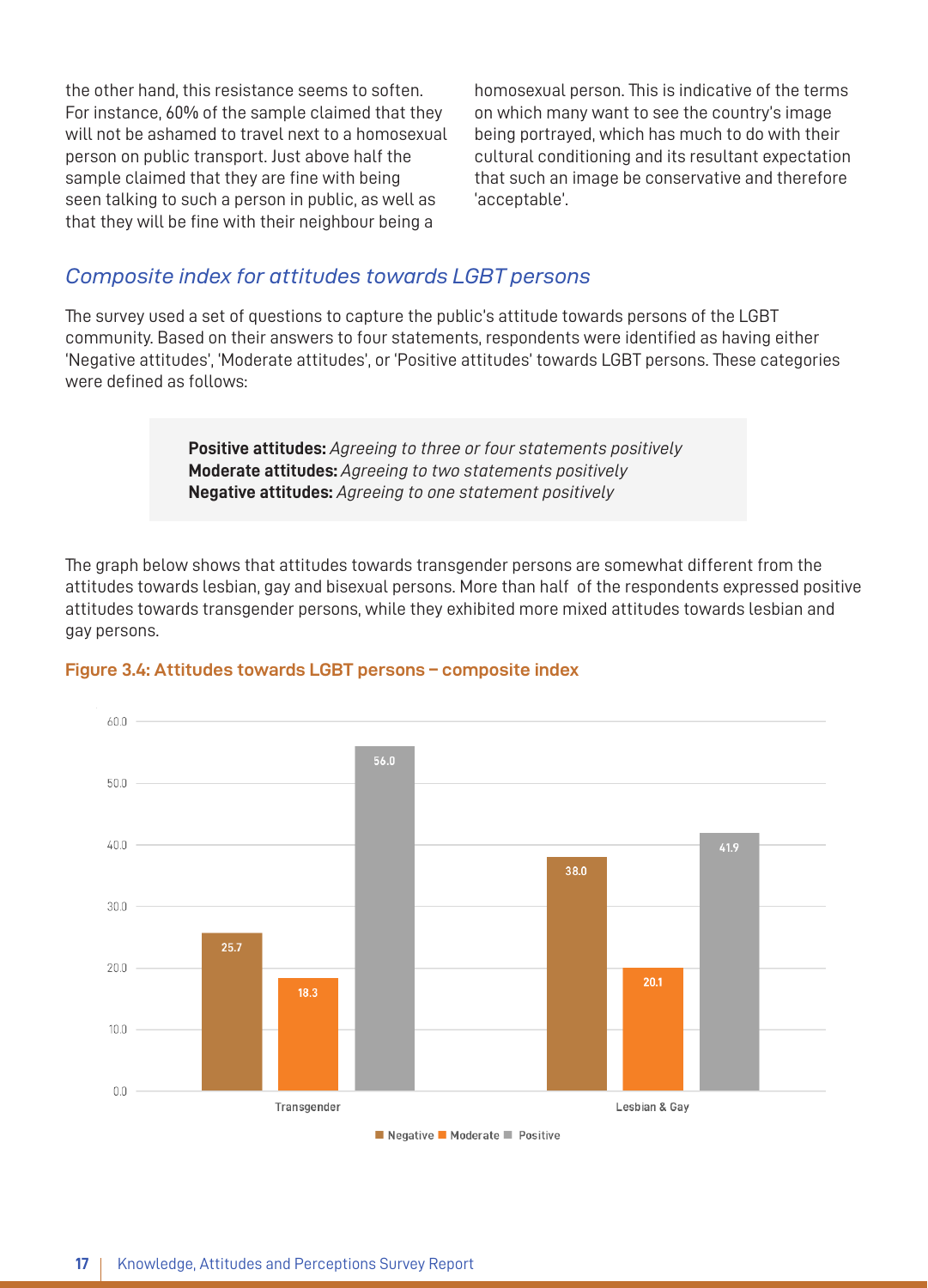|              |                                       | Transgender (%) |                 |                 | Gay and Lesbian (%) |                 |                 |  |
|--------------|---------------------------------------|-----------------|-----------------|-----------------|---------------------|-----------------|-----------------|--|
|              |                                       | <b>Negative</b> | <b>Moderate</b> | <b>Positive</b> | <b>Negative</b>     | <b>Moderate</b> | <b>Positive</b> |  |
|              | Male                                  | 25.0%           | 19.0%           | 55.9%           | 34.6%               | 19.8%           | 45.6%           |  |
| 1. Sex       | Female                                | 26.3%           | 17.6%           | 56.1%           | 41.4%               | 20.1%           | 38.5%           |  |
|              | <b>Other</b>                          |                 |                 |                 |                     |                 |                 |  |
| 2. Age       | Youth (below<br>30yrs)                | 21.4%           | 16.7%           | 61.9%           | 34.1%               | 18.6%           | 47.3%           |  |
|              | Older (above<br>30yrs)                | 29.9%           | 19.9%           | 50.2%           | 41.8%               | 21.3%           | 36.9%           |  |
| 3. Locality  | Urban                                 | 22.9%           | 14.3%           | 62.7%           | 35.6%               | 15.9%           | 48.5%           |  |
|              | Rural                                 | 26.5%           | 19.5%           | 54.0%           | 38.7%               | 21.2%           | 40.1%           |  |
|              | Sinhala                               | 28.0%           | 20.5%           | 51.4%           | 33.8%               | 21.1%           | 45.1%           |  |
|              | Sri Lankan<br>Tamil                   | 14.5%           | 13.5%           | 72.0%           | 40.3%               | 18.1%           | 41.6%           |  |
| 4. Ethnicity | Upcountry<br>Tamil                    | 35.1%           | 10.8%           | 54.1%           | 77.0%               | 12.2%           | 10.8%           |  |
|              | Sri Lankan<br>Moor                    | 25.9%           | 13.0%           | 61.1%           | 54.8%               | 18.7%           | 26.5%           |  |
|              | Up to O/L                             | 37.4%           | 19.9%           | 42.7%           | 50.4%               | 18.8%           | 30.8%           |  |
|              | $O/L - A/L$                           | 26.8%           | 17.8%           | 55.3%           | 38.0%               | 20.1%           | 41.9%           |  |
| 5. Education | Diploma and<br>Professional<br>degree | 12.3%           | 18.4%           | 69.3%           | 24.4%               | 18.3%           | 57.2%           |  |
|              | Postgraduate<br>degree                | 9.4%            | 17.7%           | 72.9%           | 25.8%               | 22.5%           | 51.7%           |  |

#### **Table 3.6: Attitudes towards LGBT persons – composite index by demographics**

The above table shows how respondents' attitudes towards transgender persons varies from their general attitudes towards lesbian, gay, and homosexual persons. Although attitudes of men and women towards transgender persons does not vary significantly, their attitudes towards the other categories shows a clear difference. Tamil, Upcountry Tamil, and Muslim communities clearly exhibit positive attitudes towards transgender persons, even though they do not show the same attitudes towards the other groups. This variation can be observed across almost all demographic categories. Therefore, the findings clearly suggest that the attitude of Sri Lankan society towards the LGBT community is not homogeneous.

#### **Social prejudices towards LGBT persons**

Social prejudices are powerful structures that shape individual's choice and reasoning. These prejudices are constructed and sustained by numerous cultural institutions such as religion and education, in their doctrine as well as in their practices. There are many prejudices against LGBT persons in our society, though not all are equally strong. The survey listed eight statements that capture some of the existing prejudices against LGBT persons to examine the extent to which the respondents subscribe to prejudices against LGBT persons.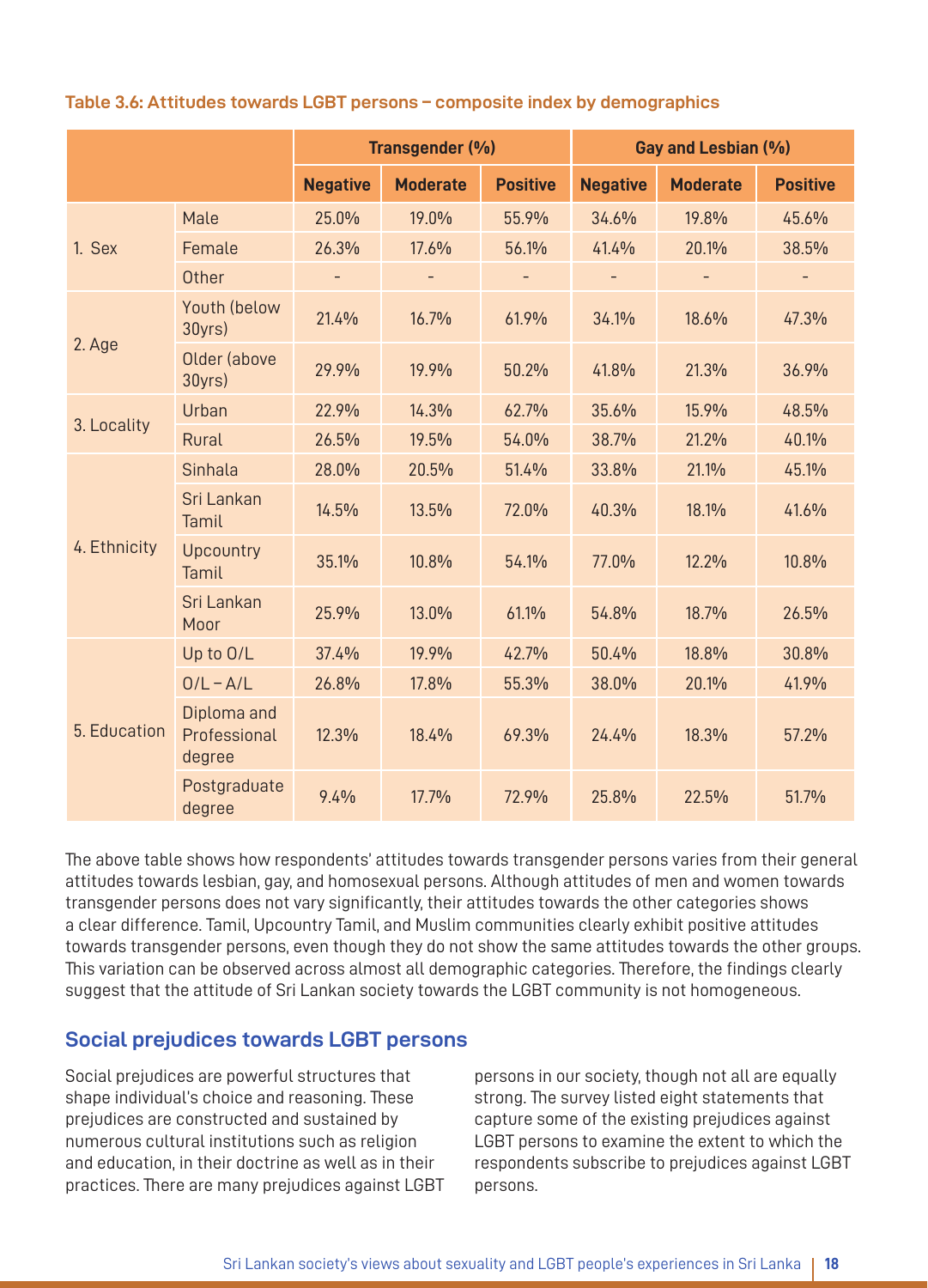#### **Table 3.7: Social prejudices and their popularity**

|                                                                             | <b>Percentages</b>              |              |                 |                                    |                |  |  |
|-----------------------------------------------------------------------------|---------------------------------|--------------|-----------------|------------------------------------|----------------|--|--|
|                                                                             | <b>Strongly</b><br><b>Agree</b> | <b>Agree</b> | <b>Disagree</b> | <b>Strongly</b><br><b>Disagree</b> | Do not<br>know |  |  |
| 1. These are Western concepts                                               | 19.2                            | 38.5         | 24.8            | 7.6                                | 10.0           |  |  |
| 2. They go against nature                                                   | 15.4                            | 38.4         | 32.9            | 7.2                                | 6.2            |  |  |
| 3. These are illnesses                                                      | 10.9                            | 36.2         | 32.8            | 10.1                               | 10.0           |  |  |
| 4. These go against my religion                                             | 18.6                            | 32.8         | 34.4            | 8.5                                | 5.8            |  |  |
| 5. They become so due to karma/sin/<br>satan                                | 13.0                            | 36.8         | 26.7            | 13.1                               | 10.5           |  |  |
| 6. They are threat to our culture                                           | 22.9                            | 45.7         | 23.1            | 5.2                                | 3.1            |  |  |
| 7. Association with them encourages a<br>person to become someone like them | 13.9                            | 38.4         | 31.6            | 7.8                                | 8.3            |  |  |
| 8. There are more STDs among them<br>compared to others                     | 19.0                            | 40.9         | 13.3            | 3.4                                | 23.4           |  |  |

The understanding of the LGBT identity as pathology was evident in the overall response to the battery of questions asked under the 'prejudices' section. The survey findings demonstrate that a majority of the respondents are in agreement with the list of prejudices read out to them. The three least popular prejudices are 'these are illnesses', 'they have become so due to karma/sin', and 'these go against my religion'. The most popular prejudices are 'they are threat to our culture', 'there are more STDs among them compared to others', and 'these are Western concepts'. These findings mirror deep-

rooted prejudices in our society against LGBT persons. During the qualitative group discussions with groups of teachers and government servants, participants highlighted how various TV programmes on both private and government networks popularize various phobias against the LGBT community. They further explained how conservative medical professionals contribute to the spreading of misconceptions of LGBT persons. In addition, politicians who always make populist statements with a view to amass votes, also have contributed to creating a negative view about LGBT persons.

#### **General perceptions towards LGBT persons**

One of the man objectives of the survey was to ascertain the nature of public perception of LGBT persons. To capture the complex picture of social perceptions of the LGBT community, the survey included 17 statements in the questionnaire.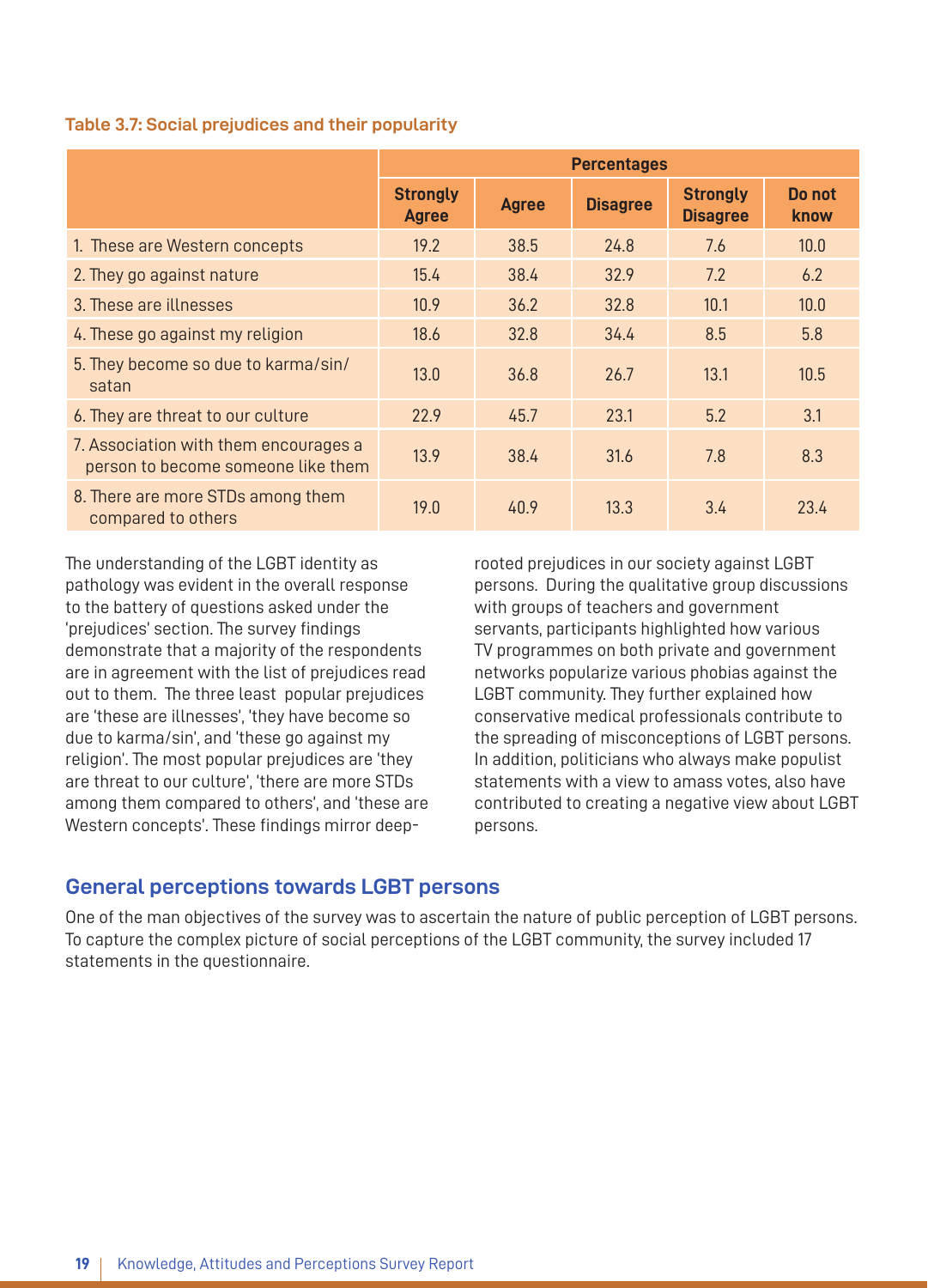#### **Table 3.8: Perceptions of LGBT persons**

|                                                                                                              | <b>Percentages</b>              |              |                 |                                    |                |  |
|--------------------------------------------------------------------------------------------------------------|---------------------------------|--------------|-----------------|------------------------------------|----------------|--|
|                                                                                                              | <b>Strongly</b><br><b>Agree</b> | <b>Agree</b> | <b>Disagree</b> | <b>Strongly</b><br><b>Disagree</b> | Do not<br>know |  |
| 1. Renting my house to a LGBT person will<br>not be a problem to me                                          | 10.5                            | 27.7         | 42.0            | 17.5                               | 2.3            |  |
| 2. Renting houses to LGBT persons could<br>threaten that community's way of life                             | 15.6                            | 50.9         | 23.6            | 6.8                                | 3.1            |  |
| 3. I will be uncomfortable having a LGBT<br>person at my office/workplace                                    | 10.0                            | 32.0         | 42.2            | 11.1                               | 4.7            |  |
| 4. LGBT persons can do any job just as well<br>as other people                                               | 19.2                            | 44.0         | 20.0            | 3.5                                | 13.3           |  |
| 5. It would be not be a problem to me if my<br>child's class teacher is a LGBT person                        | 8.1                             | 22.6         | 48.3            | 16.7                               | 4.4            |  |
| 6. Having LGBT teachers in schools will<br>ruin the next generation                                          | 14.0                            | 44.8         | 27.3            | 7.7                                | 6.2            |  |
| 7. If a LGBT student is in my child's class it<br>will not be a problem to me                                | 9.6                             | 31.4         | 42.6            | 11.9                               | 4.6            |  |
| 8. Having LGBT students in schools with<br>other children could lead to problematic<br>situations            | 16.3                            | 58.1         | 17.9            | 3.7                                | 4.0            |  |
| 9. It will be shameful to have a LGBT child                                                                  | 9.7                             | 34.7         | 35.3            | 13.3                               | 6.9            |  |
| 10. If LGBT persons are scolded on social<br>media, it is a result of their fault                            | 8.0                             | 30.0         | 39.1            | 12.1                               | 10.9           |  |
| 11. If LGBT persons are assaulted, it is a<br>result of their fault                                          | 7.3                             | 29.6         | 41.7            | 12.8                               | 8.6            |  |
| 12. I will never cast my vote for a LGBT<br>person at the Parliamentary election                             | 20.5                            | 35.6         | 27.3            | 11.0                               | 5.6            |  |
| 13. LGBT persons are also suitable to be<br>Prime Minister of the country                                    | 8.4                             | 25.1         | 38.4            | 23.2                               | 5.0            |  |
| 14. LGBT persons are also suitable be<br>President of the country                                            | 7.6                             | 25.1         | 38.3            | 23.8                               | 5.1            |  |
| 15. I will not support specialised legislation<br>which seeks to ensure the rights of<br><b>LGBT</b> persons | 9.3                             | 31.7         | 36.5            | 14.9                               | 7.6            |  |
| 16. Living as a LGBT person should be a<br>punishable offense                                                | 4.3                             | 15.2         | 49.2            | 23.3                               | 7.9            |  |
| 17. Our Constitution should guarantee that<br>LGBT persons are also treated equally<br>as other people       | 21.4                            | 43.3         | 20.4            | 5.2                                | 9.7            |  |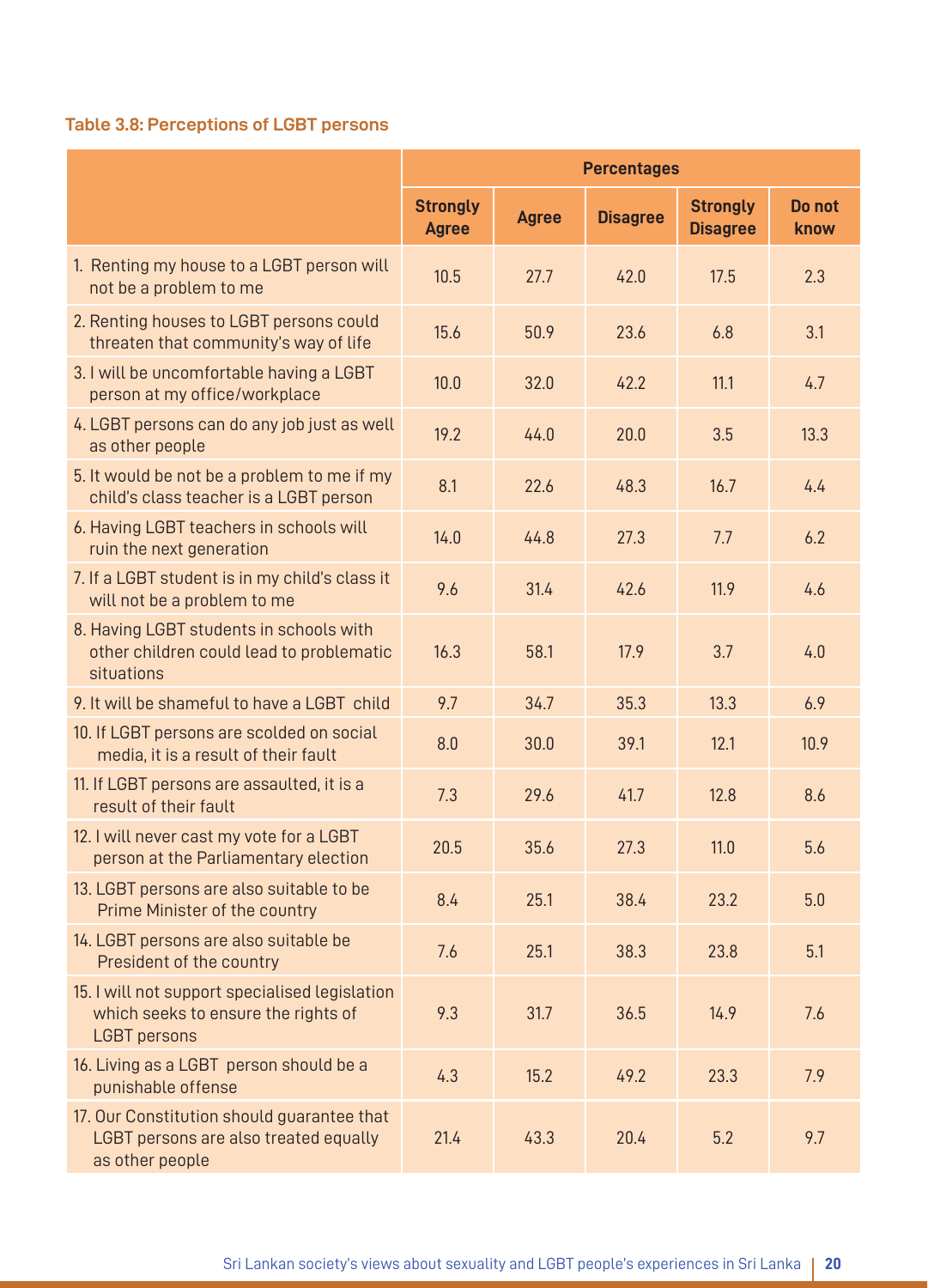An interesting pattern emerges in relation to perceptions. Respondents seemed to generally demonstrate a greater level of comfort with the LGBT community when quizzed on a level that was not immediately relevant to their private life. For instance, a clear majority agreed that the Constitution should treat them on equal footing with others in society, while a clear majority also disagreed that being LGBT constitutes a punishable offense. However, when it came to more personally felt issues such as renting out one's house to a person who identifies as LGBT, having an LGBT person as the class teacher of

one's child, the perceived impact of the LGBT community on the more traditional way of life of heteronormative people in the community etc., a clear majority responded in terms that indicate a negative disposition towards the LGBT community. In addition, people were not on board with having someone from the LGBT community representing them as the key leaders of the state. This is important as it has implications for how much and on what levels acceptance of the LGBT identity may be found in society, which in turn can feed into any advocacy/ policy interventions on LGBT rights.

#### *Composite index on people's perceptions of LGBT persons*

The composite index on perceptions collapses all the answers to the above 17 statements into one variable. This single variable indicates whether the respondent is someone with positive, moderate, or negative perceptions of LGBT persons. Although the classification is subject to the writer's discretion, it enabled objective comparisons across different demographic groups. The perceptions categories are defined as follows:

> **Positive perceptions:** *Agreeing to 11 or more statements positively* **Moderate perceptions:** *Agreeing to 6 to 10 statements positively* **Negative perceptions:** *Agreeing to less than 5 statements positively*

|              |                        | Perceptions (%)              |                          |                 |  |  |
|--------------|------------------------|------------------------------|--------------------------|-----------------|--|--|
|              |                        | <b>Negative</b>              | <b>Moderate</b>          | <b>Positive</b> |  |  |
|              | Male                   | 46.3%                        | 29.3%                    | 24.4%           |  |  |
| 1. Sex       | Female                 | 51.6%                        | 28.4%                    | 19.9%           |  |  |
| <b>Other</b> | -                      | $\qquad \qquad \blacksquare$ | $\overline{\phantom{0}}$ |                 |  |  |
|              | Youth (below 30yrs)    | 40.8%                        | 31.6%                    | 27.6%           |  |  |
| 2. Age       | Older (above 30yrs)    | 56.8%                        | 26.2%                    | 17.0%           |  |  |
|              | Urban                  | 43.9%                        | 26.6%                    | 29.5%           |  |  |
| 3. Locality  | Rural                  | 50.4%                        | 29.5%                    | 20.0%           |  |  |
|              | Sinhala                | 49.1%                        | 30.1%                    | 20.8%           |  |  |
|              | Sri Lankan Tamil       | 41.1%                        | 25.8%                    | 33.1%           |  |  |
| 4. Ethnicity | <b>Upcountry Tamil</b> | 70.3%                        | 23.0%                    | 6.8%            |  |  |
|              | Sri Lankan Moor        | 56.5%                        | 27.3%                    | 16.1%           |  |  |
|              | <b>Buddhist</b>        | 48.8%                        | 30.9%                    | 20.3%           |  |  |
|              | Hindu                  | 41.6%                        | 27.1%                    | 31.3%           |  |  |
| 5. Religion  | <b>Islamist</b>        | 55.4%                        | 27.1%                    | 17.5%           |  |  |
|              | Christian              | 58.4%                        | 18.4%                    | 23.2%           |  |  |

#### **Table 3.9: Composite index of perceptions by demographics**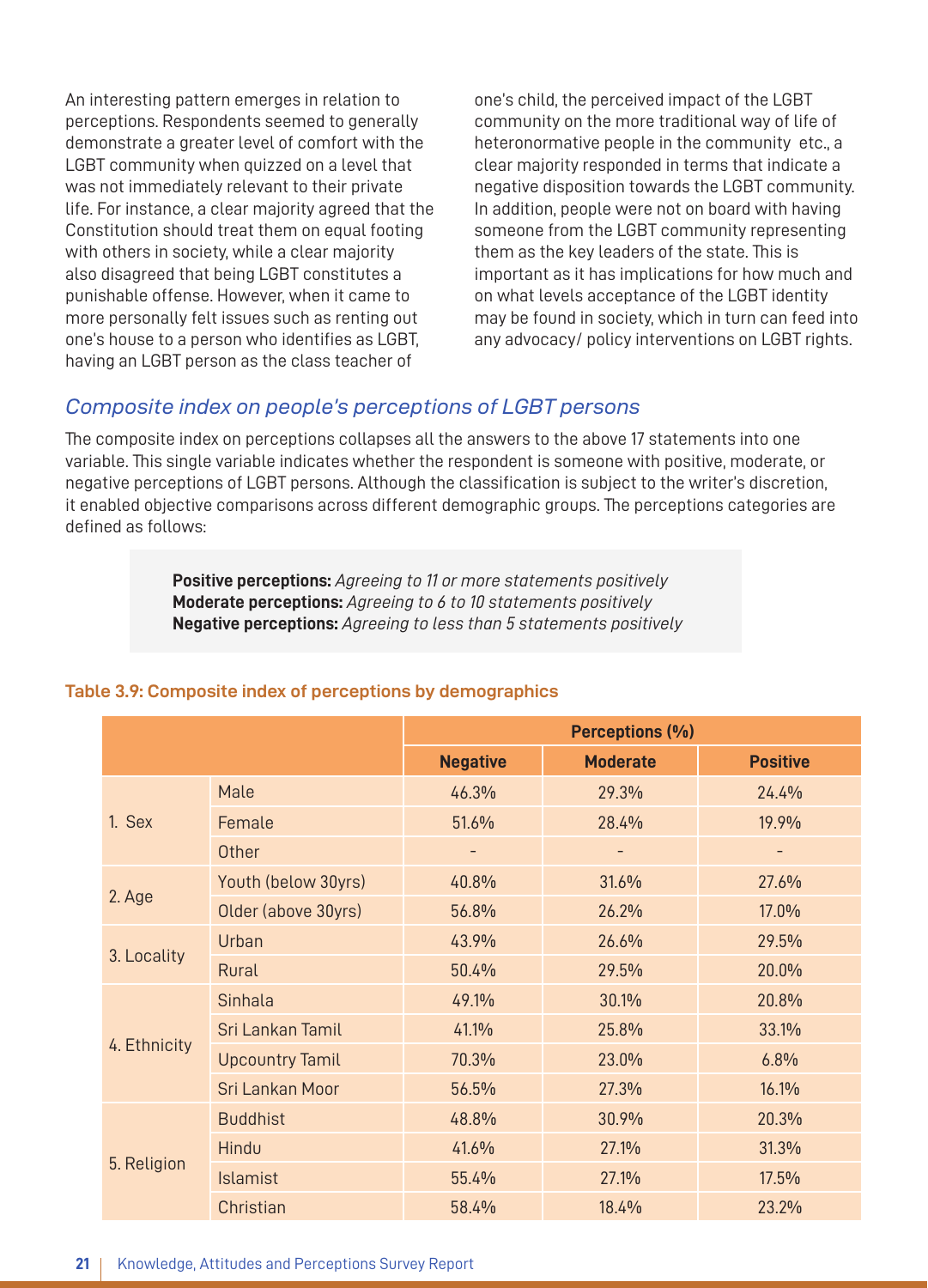| Up to $O/L$  | 65.1%                              | 22.1% | 12.8% |       |
|--------------|------------------------------------|-------|-------|-------|
|              | $O/L - A/L$                        | 49.3% | 30.7% | 20.1% |
| 6. Education | Diploma and<br>Professional degree | 38.9% | 30.6% | 30.6% |
|              | Postgraduate degree                | 26.2% | 31.5% | 42.3% |

The above table reiterates the general pattern that men, young, urban dwellers and educated individuals exhibit more positive perceptions than others. According to the composite index, Tamils and Sinhalese, compared to the other two ethnic groups, seemed to have more positive perceptions of the LGBT community. In terms of religion, the Hindu community exhibited more positive perceptions than the other three religious groups in the country. As depicted in the above table, Christians and Muslims showed the highest level of negative perceptions.

#### **Acknowledging the existence of discrimination against LGBT persons**

The fact that members of the LGBT community face discrimination on many different levels in society is something that many respondents readily accepted. Questions focusing on such discrimination in multiple places (like schools, hospitals, police, job market, real estate, etc.) all had a clear majority of the sample agreeing. An acknowledgment of the hardships faced by the LGBT community is evident here. However, one needs to keep in mind that this is still within the 'comfort zone' of the respondent, so to speak, in terms of how relevant the subject matter is to them personally, and therefore how politically correct they can afford to be. Since the difficulties faced by the LGBT community are largely hypothetical questions to most respondents, and thus do not involve any personal stakes as such, they can be very accepting and accommodating. This is a pattern discernible in the responses given to questions on attitudes, beliefs, and perceptions as well, where respondents were more receptive of those of the LGBT community as long as the question remained abstract. The moment it touches on what is 'real' to the respondent (such as their own child, neighbourhood, or even the image of the country), this receptivity suffers a steep decline.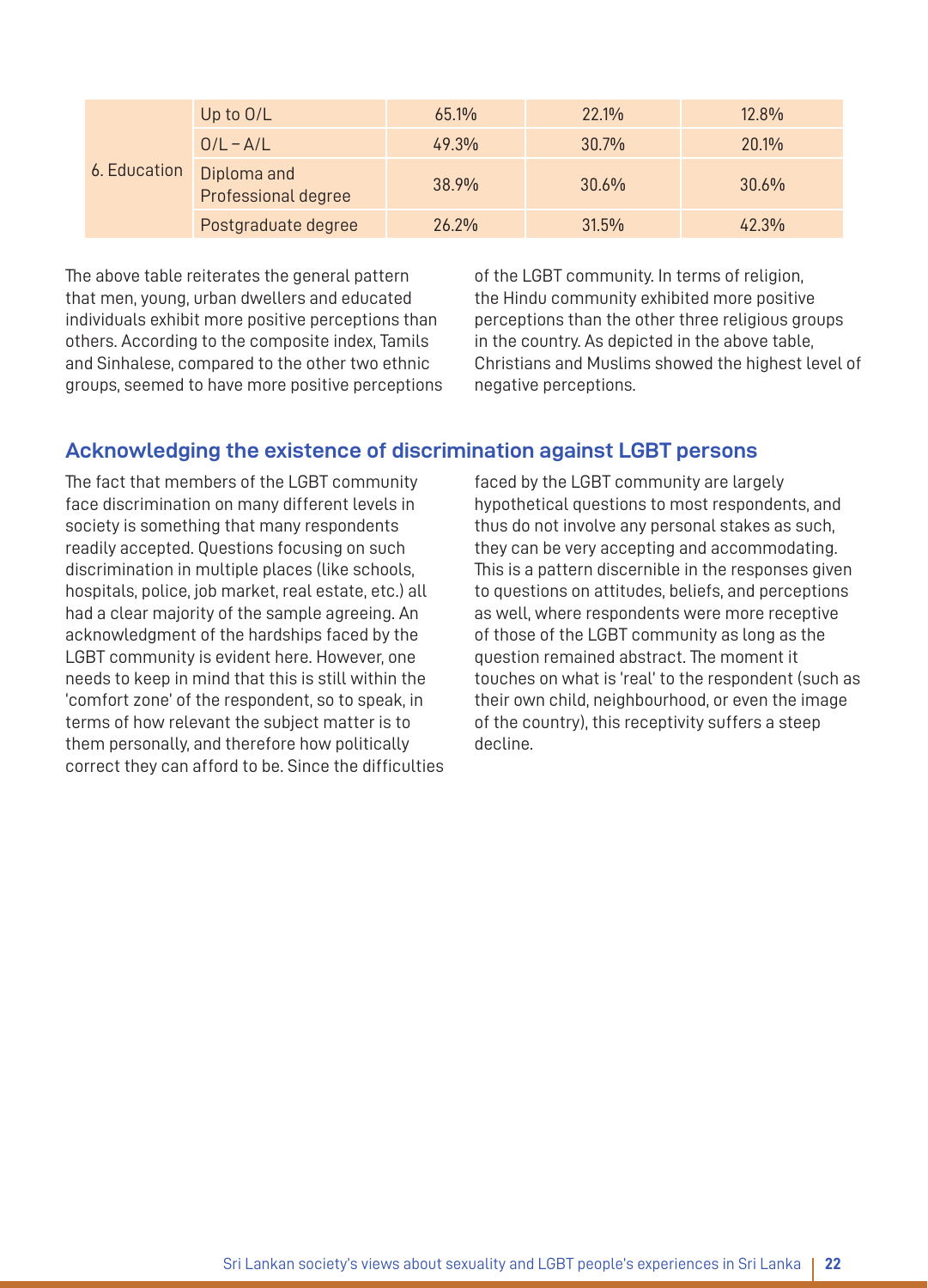#### **Table 3.10: Acknowledging the existence of discriminations against LGBT people**

|                                                                                                             | <b>Percentages</b>              |              |                 |                                    |                |  |
|-------------------------------------------------------------------------------------------------------------|---------------------------------|--------------|-----------------|------------------------------------|----------------|--|
|                                                                                                             | <b>Strongly</b><br><b>Agree</b> | <b>Agree</b> | <b>Disagree</b> | <b>Strongly</b><br><b>Disagree</b> | Do not<br>know |  |
| 1. They find it difficult to obtain houses<br>on rent because they are LGBT<br>persons                      | 27.3                            | 60.2         | 8.2             | 1.7                                | 2.6            |  |
| 2. They find it difficult to find jobs<br>because they are LGBT persons                                     | 24.0                            | 58.4         | 12.6            | 2.0                                | 3.0            |  |
| 3. They are subjected to discrimination<br>by the Police because they are LGBT<br>persons                   | 17.2                            | 52.0         | 16.7            | 3.5                                | 10.6           |  |
| 4. They are subjected to discrimination<br>by the doctors because they are<br><b>LGBT</b> persons           | 9.2                             | 32.4         | 39.0            | 9.5                                | 9.8            |  |
| 5. They are subjected to discrimination<br>by Nurses because they are LGBT<br>persons                       | 10.8                            | 37.2         | 34.4            | 7.6                                | 10.0           |  |
| 6. They are subjected to discrimination<br>by the minor staff at hospitals<br>because they are LGBT persons | 15.0                            | 49.6         | 21.6            | 4.3                                | 9.4            |  |
| 7. They are subjected to discrimination<br>by the teachers in schools because<br>they are LGBT students     | 13.8                            | 48.5         | 24.7            | 6.7                                | 6.4            |  |
| 8. They are subjected to discrimination<br>by other students in schools because<br>they are LGBT students   | 26.3                            | 61.1         | 6.9             | 1.2                                | 4.5            |  |
| 9. They are subjected to harassment on<br>social media because they are LGBT<br>persons                     | 21.1                            | 57.9         | 10.2            | 1.7                                | 9.1            |  |
| 10. They are subjected to violence<br>because they are LGBT persons                                         | 21.6                            | 57.8         | 10.5            | 1.7                                | 8.3            |  |

 $\mathbf{H}=\mathbf{H}+\mathbf{H}$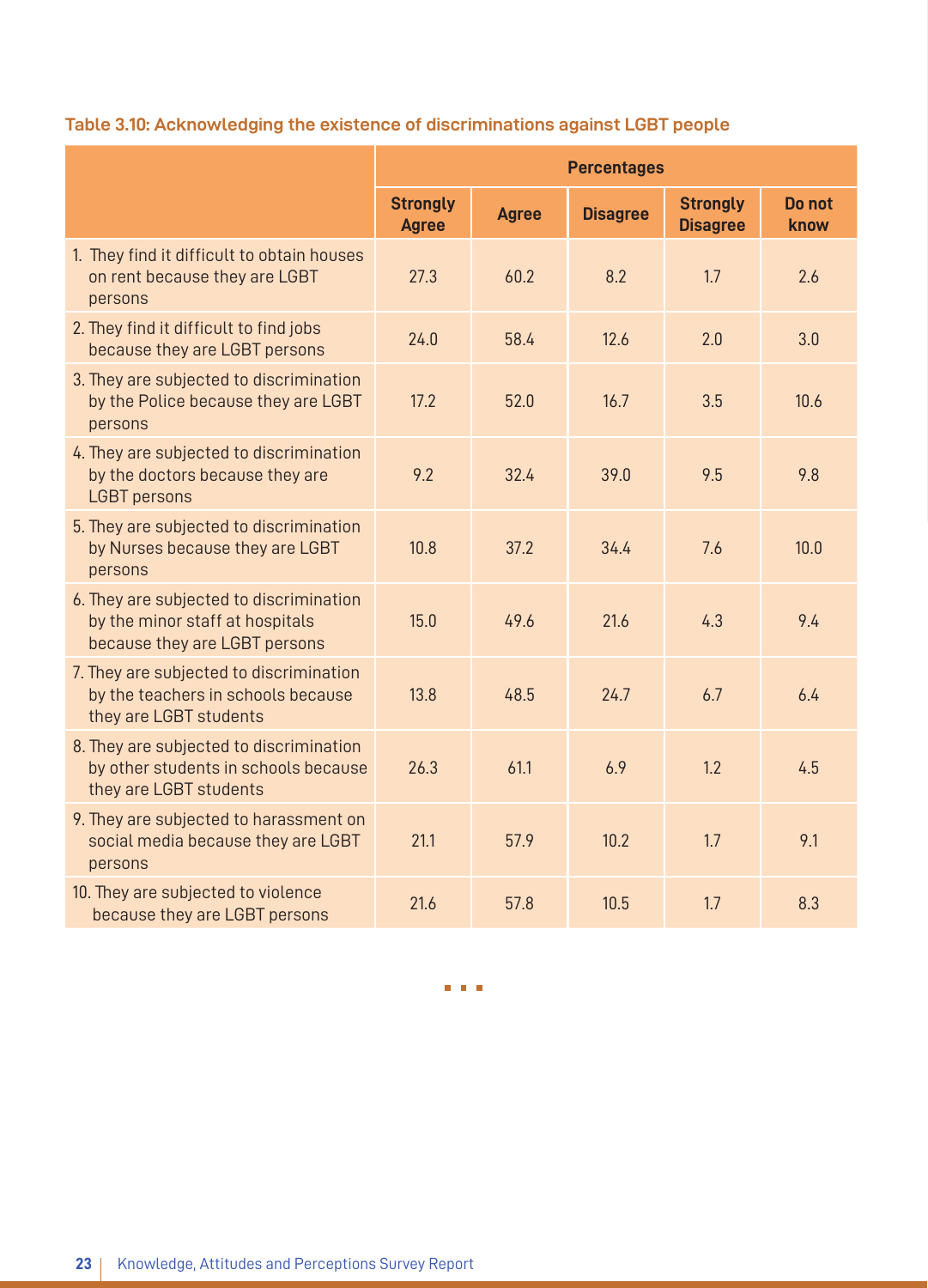## **Chapter 04**

# **AWARENESS SHAPING ATTITUDES TOWARDS LGBT PERSONS**

The report has already discussed widespread ignorance about LGBT persons. The existing discourse on the LGBT community is significantly tainted by various cultural prejudices. Therefore, the survey employed a number of questions to assess whether people really were aware of the terms used for identities such as lesbian and gay, bisexual, and transgender. The term 'awareness' is used in this study to denote the fact that a person was not only familiar with the term, but he/she also knew its meaning.

The survey clearly shows that awareness has a strong correlation with positive attitudes, beliefs and perceptions of the LGBT community. Those who were aware of the transgender identity tended to also harbour a comparatively higher level of positive attitudes towards the transgender community. In order to examine public attitudes towards the transgender community, the survey presented four statements and asked respondents to state their agreement or disagreement with them.

| Table 4.1: Attitudes towards LGBT persons |  |  |  |
|-------------------------------------------|--|--|--|
|-------------------------------------------|--|--|--|

| <b>Attitudes towards transgender</b>                                                                           |         | <b>Strongly</b><br>Agree | Agree | <b>Disagree</b> | <b>Strongly</b><br><b>Disagree</b> | <b>Base</b> |
|----------------------------------------------------------------------------------------------------------------|---------|--------------------------|-------|-----------------|------------------------------------|-------------|
| 1. It will not be shameful if a                                                                                | Unaware | $11.8\%$                 | 24.8% | 38.3%           | 20.9%                              | 1280        |
| transgender person were to be<br>President of Sri Lanka                                                        | Aware   | 24.4%                    | 38.4% | $23.1\%$        | 11.9%                              | 850         |
| 2. I will be ashamed travelling next<br>to a transgender person on<br>public transport (such as bus,<br>train) | Unaware | 8.0%                     | 22.6% | 53.0%           | 12.3%                              | 1280        |
|                                                                                                                | Aware   | 6.1%                     | 16.6% | 51.3%           | 24.8%                              | 850         |
| 3. I will be ashamed if someone                                                                                | Unaware | 9.5%                     | 29.9% | 45.8%           | 11.3%                              | 1280        |
| sees me speaking to a<br>transgender person in public                                                          | Aware   | 5.4%                     | 19.4% | 51.2%           | 22.8%                              | 850         |
| 4. I will not be ashamed if my                                                                                 | Unaware | $13.8\%$                 | 42.5% | 32.0%           | 7.7%                               | 1280        |
| neighbor were a transgender<br>person                                                                          | Aware   | 25.4%                    | 46.7% | 19.6%           | 7.8%                               | 850         |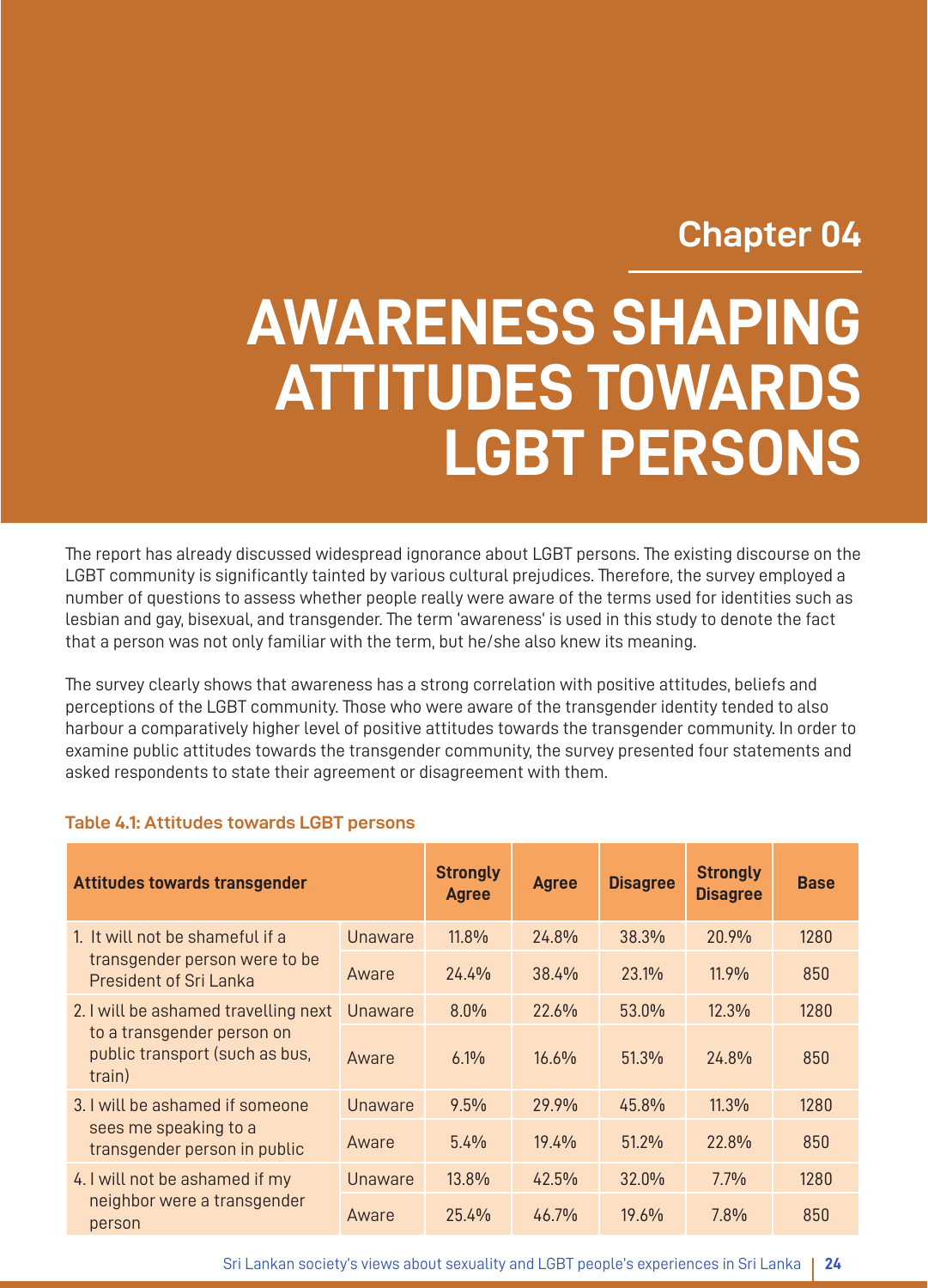| Attitudes towards gay and lesbian                                                                                 |         |          |          |          |       |      |
|-------------------------------------------------------------------------------------------------------------------|---------|----------|----------|----------|-------|------|
| 5. It will not be shameful if a<br>lesbian or gay person were to be<br>President of Sri Lanka                     | Unaware | 8.5%     | $21.8\%$ | $42.7\%$ | 22.2% | 1584 |
|                                                                                                                   | Aware   | 14.7%    | 35.2%    | 27.3%    | 20.9% | 546  |
| 6. I will be ashamed travelling<br>next to a lesbian or gay person<br>on public transport (such as<br>bus, train) | Unaware | 10.6%    | 28.9%    | 46.5%    | 10.1% | 1584 |
|                                                                                                                   | Aware   | $11.4\%$ | $17.0\%$ | 53.1%    | 15.6% | 546  |
| 7. I will be ashamed if someone                                                                                   | Unaware | 13.2%    | 35.2%    | 38.1%    | 9.8%  | 1584 |
| sees me speaking to a lesbian<br>or gay person in public                                                          | Aware   | 11.5%    | 22.2%    | 47.4%    | 16.5% | 546  |
| 8. I will not be ashamed if my                                                                                    | Unaware | $11.2\%$ | 37.6%    | 36.0%    | 11.3% | 1584 |
| neighbor were a lesbian or gay<br>person                                                                          | Aware   | 18.5%    | 44.3%    | 24.7%    | 9.9%  | 546  |

Although awareness is highly correlated with positive attitudes towards the transgender community, according to the results, the intensity of it is varied. As shown in table 4.1, awareness seemed to be more effective in improving attitudes towards situations such as living with a transgender neighbour, talking to a transgender person in public, and having a transgender person as the President. This pattern of influence of awareness holds for lesbian and gay persons as well. However, awareness seemed to make a comparatively greater influence on an individual's attitude towards a lesbian or gay President.

As discussed in the overview section, a composite index of attitudes provides a summarized picture of attitudes towards two different LGBT communities. In this index, 'positive attitudes' means the respondent has agreed with three or more positive statements out of four (please refer to overview section for a detailed explanation).

The figure below depicts that awareness has a strong correlation with positive attitudes towards LGBT persons. The impact of awareness is very strong on attitudes towards transgender persons than lesbian and gay persons. Once again, the findings confirm the fact that people do not see LGBT persons as one homogeneous group and they treat transgender people with a much more positive attitude.



#### **Figure 4.1: Composite index for attitudes towards LGBT persons**

 $\blacksquare$  Negative  $\blacksquare$  Moderate  $\blacksquare$  Positive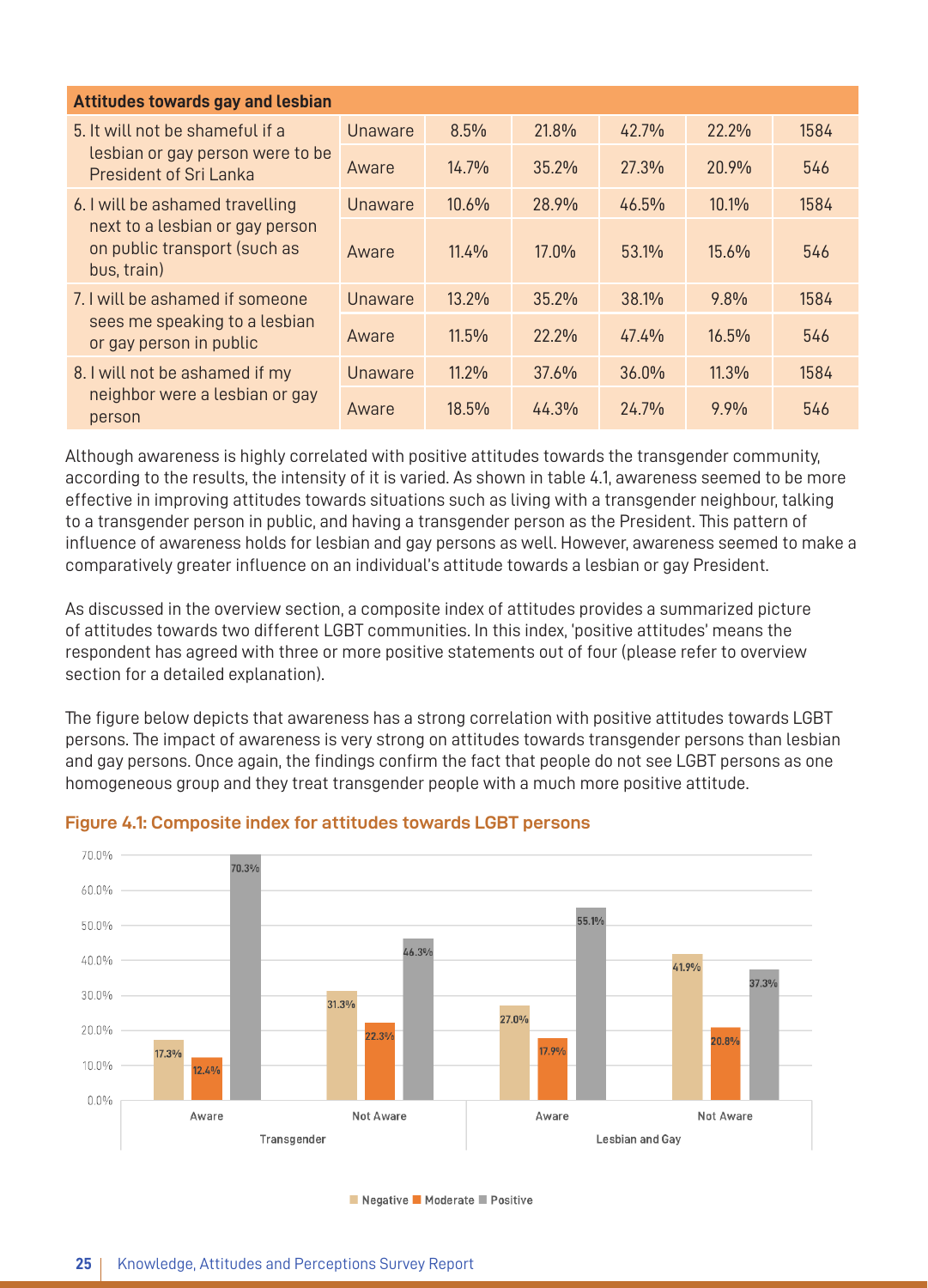#### **Awareness and social prejudices against LGBT persons**

The survey findings highlight an interesting relationship between awareness of LGBT identities and the prejudices that people subscribe to regarding the LGBT community. Awareness has dispelled only some and obviously, not all the prejudices. A majority of the people who claimed to be unaware of any of the identities agree, to varying degrees, with all the prejudices tested in this survey.

The survey revealed that some respondents were aware about all the LGBT identities, while others were aware of only one or two identities. There were respondents who were unaware on any of the identities.

|                                                                            |                 | <b>Not aware</b><br>of any<br>term | <b>Aware of</b><br>only one<br>term | <b>Aware of</b><br>two terms | <b>Aware</b><br>of three<br>terms |
|----------------------------------------------------------------------------|-----------------|------------------------------------|-------------------------------------|------------------------------|-----------------------------------|
|                                                                            | Agree           | 68.3%                              | 64.5%                               | 59.9%                        | 49.6%                             |
| 1. These are Western concepts                                              | <b>Disagree</b> | 31.7%                              | 35.5%                               | 40.1%                        | 50.4%                             |
|                                                                            | <b>Base</b>     | 1030                               | 391                                 | 242                          | 254                               |
|                                                                            | Agree           | 61.1%                              | 57.9%                               | 52.0%                        | 45.8%                             |
| 2. They go against nature                                                  | <b>Disagree</b> | 38.9%                              | 42.1%                               | 48.0%                        | 54.2%                             |
|                                                                            | <b>Base</b>     | 1076                               | 418                                 | 254                          | 251                               |
|                                                                            | Agree           | 58.8%                              | 52.2%                               | 44.2%                        | 32.8%                             |
| 3. These are illnesses                                                     | <b>Disagree</b> | 41.2%                              | 47.8%                               | 55.8%                        | 67.2%                             |
|                                                                            | <b>Base</b>     | 1040                               | 393                                 | 240                          | 244                               |
|                                                                            | Agree           | 58.4%                              | 53.0%                               | 51.2%                        | 43.4%                             |
| 4. These go against my religion                                            | <b>Disagree</b> | 41.6%                              | 47.0%                               | 48.8%                        | 56.6%                             |
|                                                                            | <b>Base</b>     | 1095                               | 413                                 | 250                          | 249                               |
|                                                                            | Agree           | 69.1%                              | 50.1%                               | 34.3%                        | 26.6%                             |
| 5. They become so due to karma/sin/<br>satan                               | <b>Disagree</b> | 30.9%                              | 49.9%                               | 65.7%                        | 73.4%                             |
|                                                                            | <b>Base</b>     | 1046                               | 381                                 | 236                          | 244                               |
|                                                                            | Agree           | 70.0%                              | 60.6%                               | 53.0%                        | 44.0%                             |
| 6. They are threat to our culture                                          | <b>Disagree</b> | 30.0%                              | 39.4%                               | 47.0%                        | 56.0%                             |
|                                                                            | <b>Base</b>     | 1131                               | 424                                 | 259                          | 250                               |
|                                                                            | Agree           | 56.1%                              | 63.9%                               | 53.8%                        | 52.5%                             |
| 7. Association with them encourage a<br>person to become someone like them | <b>Disagree</b> | 43.9%                              | 36.1%                               | 46.2%                        | 47.5%                             |
|                                                                            | <b>Base</b>     | 1049                               | 407                                 | 253                          | 244                               |
|                                                                            | Agree           | 80.7%                              | 79.6%                               | 73.0%                        | 71.0%                             |
| 8. There are more STDs among them<br>compared to others                    | <b>Disagree</b> | 19.3%                              | 20.4%                               | 27.0%                        | 29.0%                             |
|                                                                            | <b>Base</b>     | 880                                | 324                                 | 204                          | 224                               |

#### **Table 4.2: Beliefs about LGBT persons by awareness**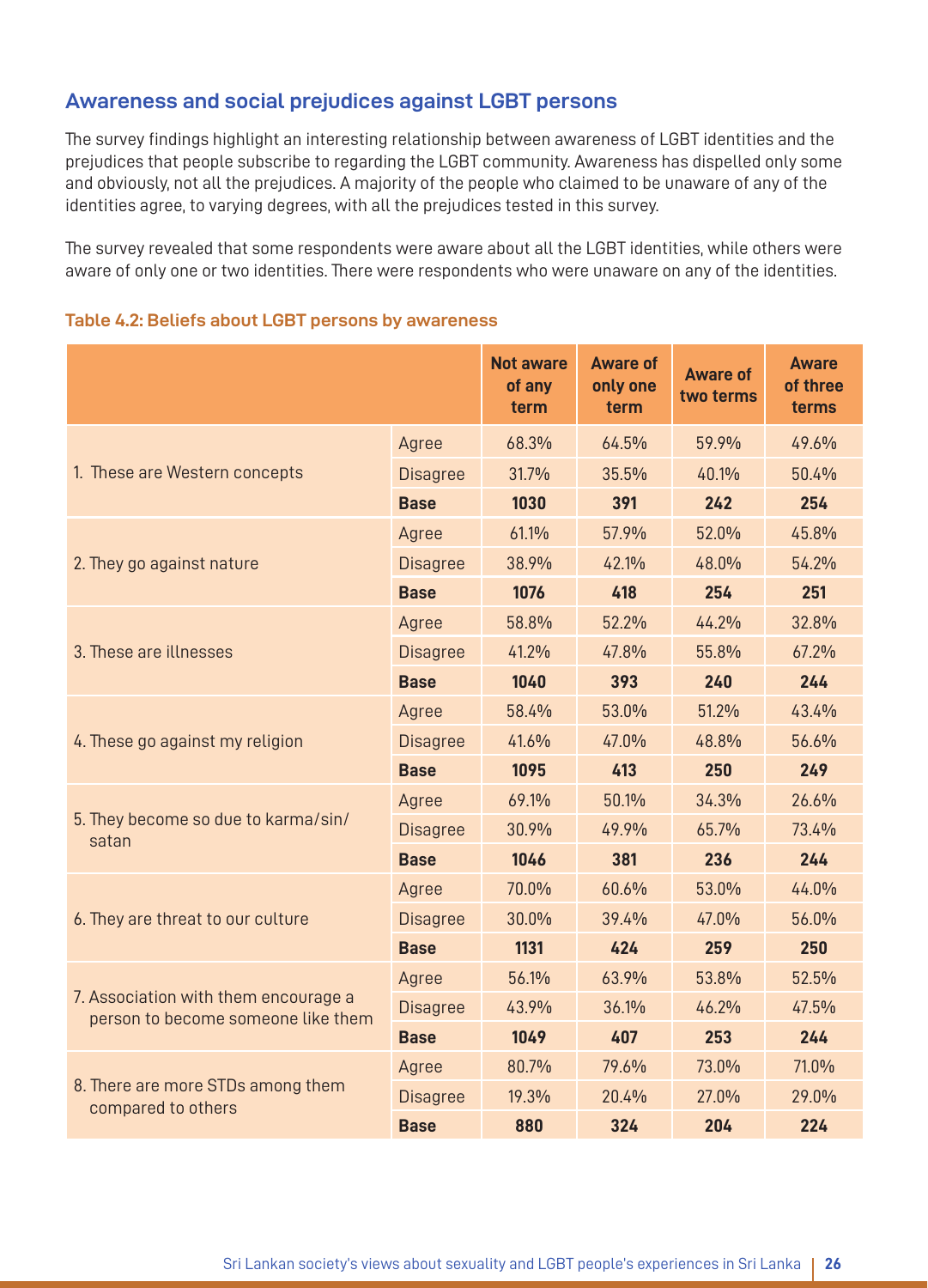The findings suggest that awareness has some impact on blunting the sting of prejudices such as believing that LGBT 'sexualities are illnesses', or a 'result of past karma or sin', or that they 'go against the religion', or they 'go against the culture'. However, the ones who claimed to be aware of these sexualities also overwhelmingly agreed with beliefs such as 'there are more STDs among LGBT', and 'sexual relations should only be between a man and a woman'. Irrespective of awareness, people exhibited mixed opinions on the statement that 'association with the LGBT persons encourages a person to become someone like them'.

#### **Awareness and perceptions of LGBT persons**

Those who possess greater awareness of LGBT identities, according to the survey, tend to have comparatively more positive perceptions of them as well. The 17 statements capture the various aspects of perceptions that people have of the LGBT community in general. The findings suggest, as discussed in the previous section too, that people express a high level of agreement towards perception statements that refer to the public sphere. People are somewhat cautious with statements that refer to their private sphere such as 'if the child's class teacher is a LGBT'. While the general pattern of perception continues, the survey shows that awareness of LGBT persons

could induce more positive perceptions of them. For example, while only 24% of the respondents who claimed to be unaware of any LGBT identity stated that *'It would be not a problem to me if my child's class teacher is such a person*', 53% of the respondents who were aware of all three LGBT identities indicated their agreement with the same. Similarly, agreement with the statement, '*Such persons are also suitable to be President (and for the Prime Minister) of the country*' was at 30% among those who were aware of all three identities rather than the ones who were not aware of any of the LGBT identities.

|                                                                                                | <b>Not aware</b><br>of any<br>term | <b>Aware of</b><br>only one<br>term | <b>Aware of</b><br>two terms | Aware of<br>four terms |
|------------------------------------------------------------------------------------------------|------------------------------------|-------------------------------------|------------------------------|------------------------|
| 1. Renting my house to a LGBT person will not be a<br>problem to me                            | 30.8%                              | 43.0%                               | 50.0%                        | 58.8%                  |
| 2. Renting houses to LGBT persons could threaten<br>that community's way of life               | 74.7%                              | 66.4%                               | 62.5%                        | 52.2%                  |
| 3. I will be uncomfortable having a LGBT person at<br>my office/workplace                      | 50.7%                              | 43.7%                               | 35.5%                        | 25.1%                  |
| 4. LGBT persons can do any job just as well as<br>other people                                 | 66.1%                              | 74.5%                               | 84.2%                        | 88.0%                  |
| 5. It would be not be a problem to me if my child's<br>class teacher is a LGBT person          | 23.7%                              | 34.8%                               | 44.1%                        | 53.2%                  |
| 6. Having LGBT teachers in schools will ruin the<br>next generation                            | 70.0%                              | 60.6%                               | 53.0%                        | 44.0%                  |
| 7. If a LGBT student is in my child's class it will not<br>be a problem to me                  | 37.7%                              | 41.4%                               | 49.8%                        | 61.8%                  |
| 8. Having LGBT students in schools with other<br>children could lead to problematic situations | 83.3%                              | 75.5%                               | 73.8%                        | 59.4%                  |

#### **Table 4.3: Perceptions of LGBT persons by awareness**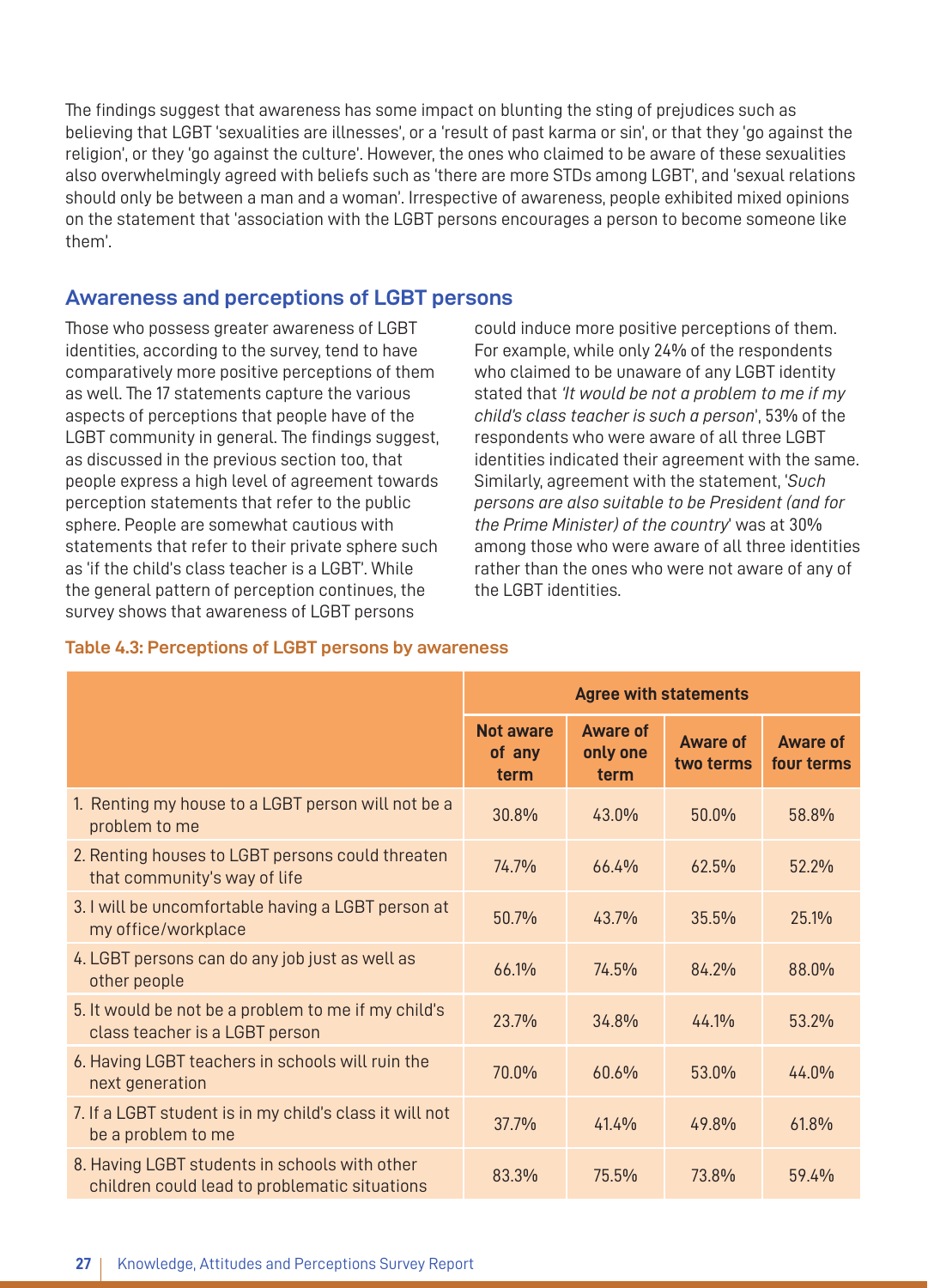| 9. It will be shameful to have a LGBT child                                                         | 57.2% | 42.6% | 35.3% | 28.6%    |
|-----------------------------------------------------------------------------------------------------|-------|-------|-------|----------|
| 10. If LGBT persons are scolded on social media, it<br>is a result of their fault                   | 46.2% | 40.9% | 42.0% | 30.6%    |
| 11. If LGBT persons are assaulted, it is a result of<br>their fault                                 | 44.1% | 40.0% | 36.7% | 29.0%    |
| 12. I will never cast my vote for a LGBT person at<br>the Parliamentary election                    | 67.9% | 57.2% | 47.0% | 39.0%    |
| 13. LGBT persons are also suitable to be Prime<br>Minister of the country                           | 25.2% | 40.7% | 49.0% | 56.3%    |
| 14. LGBT persons are also suitable to be President<br>of the country                                | 24.8% | 39.6% | 48.4% | 56.0%    |
| 15. I will not support specialised legislation which<br>seeks to ensure the rights of LGBT persons  | 50.5% | 43.2% | 33.6% | 30.9%    |
| 16. Living as a LGBT person should be a punishable<br>offense                                       | 24.7% | 20.6% | 16.8% | $11.4\%$ |
| 17. Our Constitution should guarantee that LGBT<br>persons are also treated equally as other people | 69.9% | 70.4% | 74.6% | 78.4%    |

#### *Composite perception by awareness*

The composite index of perceptions summarizes the reactions of the respondents to each of the 17 statements. Respondents who agreed with more positive statements were defined as individuals with 'positive perceptions'. Those who only agreed with five or less statements were labeled as individual with 'negative perceptions'. Others were labeled as ones with 'moderate perceptions'. As figure 4.2 demonstrates, positive perceptions increase as awareness increases. More than half of those who were unaware of any of the LGBT identities tested in this survey had negative perceptions towards LGBT persons.

Therefore, it is perhaps strategically wiser to promote awareness of multiple sexualities as it is more effective in facilitating a gradual transformation of perceptions towards the LGBT community in a more positive direction, rather than trying to debunk deep-rooted prejudices in society. As depicted in graph (4.2) below, there is a strong correlation between awareness and having positive perceptions towards the LGBT community. Similarly, a low level of awareness is also strongly correlated with negative perceptions.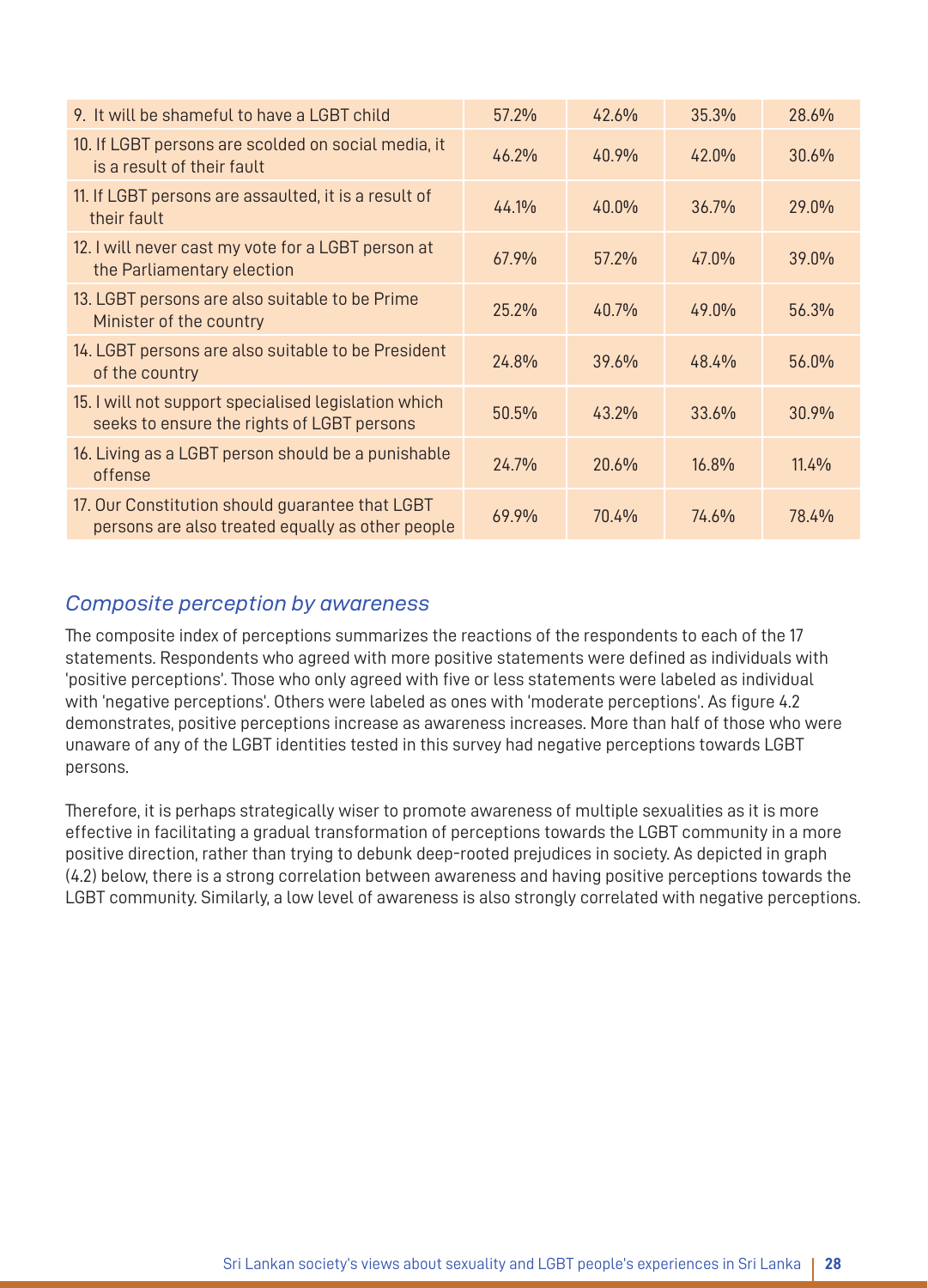#### **Figure 4.2: Perception by awareness**



Interestingly, awareness of LGBT identities shows a weak correlation to the respondent's acknowledgment of the existence of discrimination against LGBT persons. This warrants further investigation. This may reflect the understanding among the general public about our society where discrimination is the norm instead of the exception. However, this overwhelming acknowledgement of the prevalence of discrimination against LGBT persons provides a potential entry point to initiate a wider discussion on LGBT persons, their rights, and their social well-being.

**DOM: N**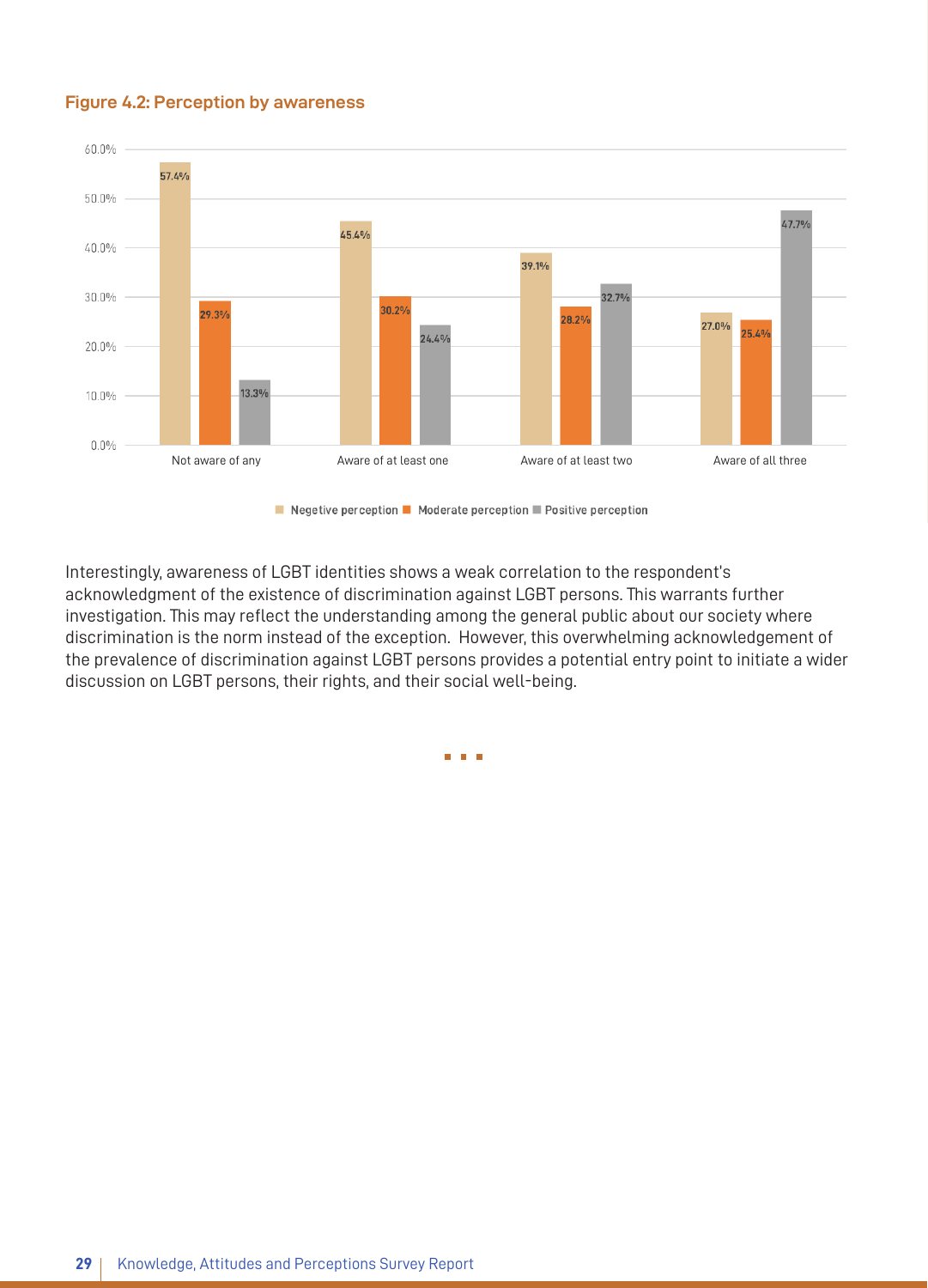## **Chapter 05**

# **PERSONAL INTERACTIONS AND ATTITUDES TOWARDS LGBT PERSONS**

This section of the study attempts to understand whether personal interactions with people who identify as lesbian, gay, bisexual and/or transgender, resulted in more progressive attitudes and perceptions among the survey respondents.

The survey findings show that if respondents knew someone personally from the LGBT community, this was generally associated with positive attitudes towards them.

The qualitative interviews indicated that people who have had personal interactions with people from the LGBT community, tend to be more tolerant, and accept the view that people with these identities have always been a part of Sri Lankan society. Conversely, the interviews also show that those who have limited or no personal interactions with people who are LGBT, struggled with the idea of genders and sexualities that fall outside of heterosexual and cisgender norms.



#### **Figure 5.1: Personally knows someone from the LGBT community**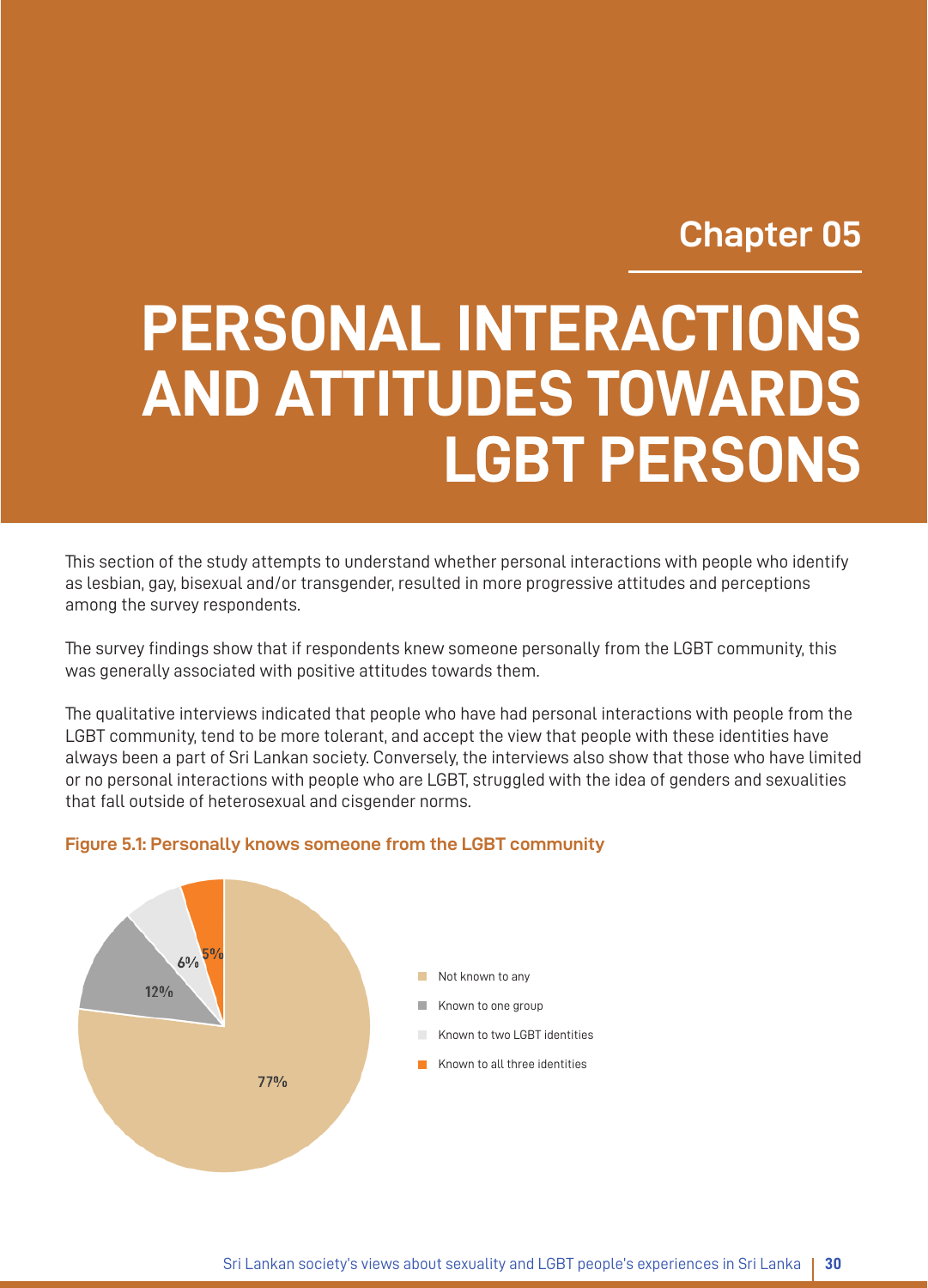A vast majority of the respondents (77%) said they did not personally know anyone from the LGBT community. Just above one fifth of the sample said that they personally knew at least one identity among the LGBT identities, while 6% and 5% claimed to personally know two and all three LGBT identities respectively.

#### **Personal interaction with LGBT people vs. attitudes**

The previous sections have already highlighted how people are more familiar with and aware about transgender persons than lesbian, gay, and bisexual persons, and hold more positive attitudes towards people who are transgender. However, as the following graph illustrates, the extent of personal interaction with people who are transgender made no difference to the attitudes that respondents held towards them. As discussed earlier, this possibly stems from South Asia's enduring familiarity with – and therefore acceptance of – the

transgender identity.

On the contrary, personal interaction with a person or people from the LGBT community did make a difference in the respondents' attitudes towards lesbian and gay people. This trend is depicted in the graph below. As discussed earlier, a respondent was categorised as having more positive attitudes if they agreed positively to three or more statements. A person who agreed with less than two positive statements was seen as holding negative attitudes.



#### **Figure 5.2: The relationship between exposure (composite index) and attitudes towards LGBT persons**

The qualitative interviews provided interesting insights with regards to the impact that personal interactions with people from the LGBT community have on respondents' attitudes. Those who know someone from the LGBT community personally, have a more direct experience and/or understanding of the lives of lesbian, gay, bisexual or transgender people, and therefore have more empathy, even if the respondents may personally hold a different opinion or disagree with regards to their choices relating to gender and/or their sexual orientation.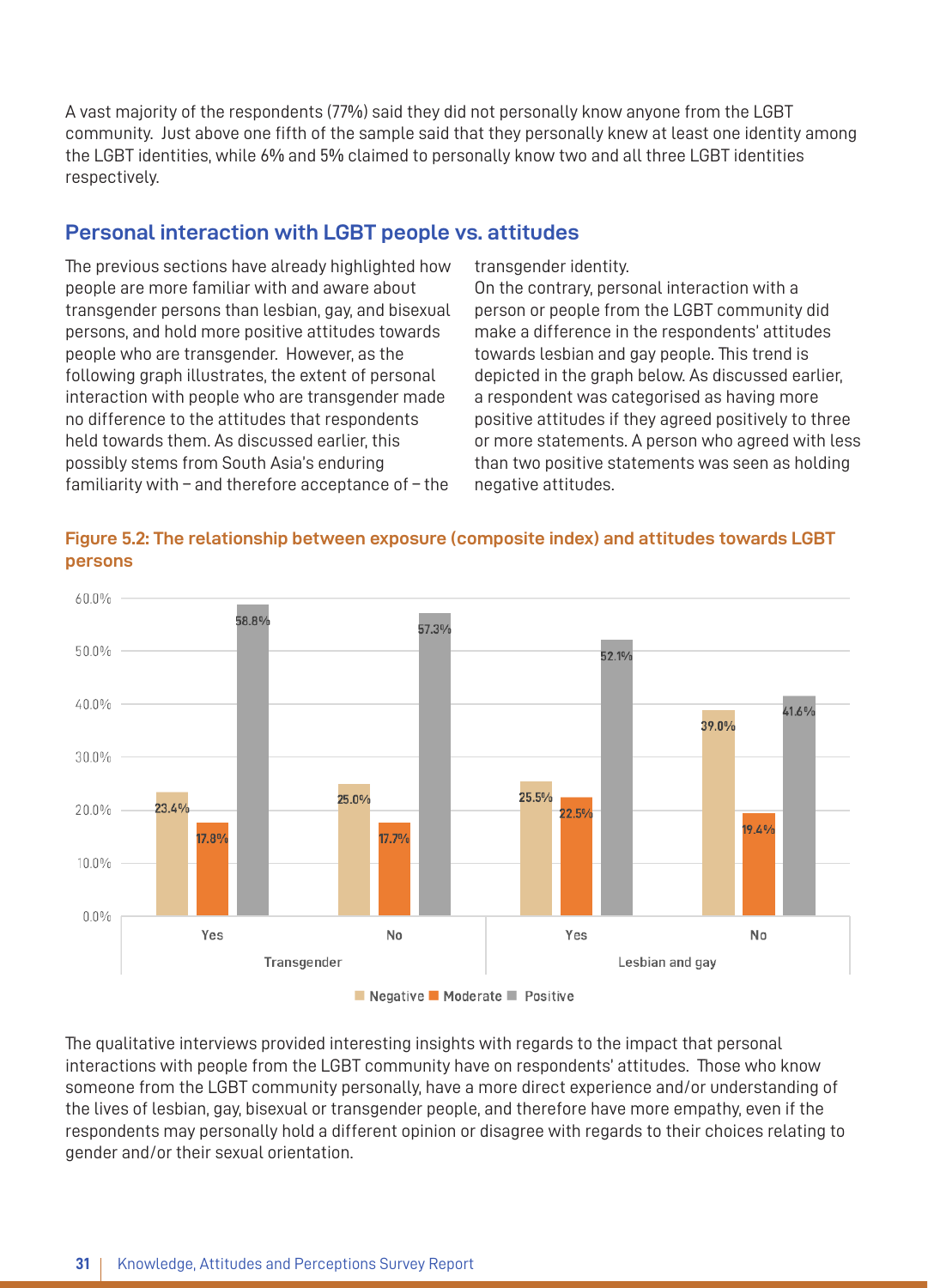#### **Personal interaction with LGBT people vs. social prejudices**

Those who reported knowing someone from the LGBT community seemed to harbour comparatively fewer prejudices against them, as opposed to those who did not know anyone from the LGBT community. As already discussed, a majority of respondents who participated in this study agreed with all the prejudicial statements tested in the survey questionnaire. Nevertheless, there is a clear pattern of decreasing endorsement of negative beliefs about LGBT persons with increased levels

of personal interaction. This pattern held in all the statements tested except one ("there are more STDs among them compared to others"). On all these counts (other than the statement that "they become so due to karma/ sin/ satan"), there was a gap of at least 10% between those who reported absolutely no personal interaction with LGBT persons, and those who were personally known to all three (transgender and gay and lesbian) identities, in relation to subscription to these ideas.

|                                                                               | <b>Not</b><br>known to<br>any | <b>Known</b><br>to one<br>group | <b>Known to</b><br>two LGBT<br><b>identities</b> | <b>Known to</b><br>all three<br><b>identities</b> | <b>Diff</b><br>between<br>max<br>and min<br>exposure |
|-------------------------------------------------------------------------------|-------------------------------|---------------------------------|--------------------------------------------------|---------------------------------------------------|------------------------------------------------------|
| 1. These are Western concepts                                                 | 68%                           | 58%                             | 51%                                              | 48%                                               | 20.0%                                                |
| 2. They go against nature                                                     | 58%                           | 62%                             | 51%                                              | 43%                                               | 15.5%                                                |
| 3. These are illnesses                                                        | 55%                           | 49%                             | 43%                                              | 37%                                               | 17.7%                                                |
| 4. These go against my religion                                               | 56%                           | 55%                             | 49%                                              | 45%                                               | 10.4%                                                |
| 5. They become so due to karma/sin/<br>satan                                  | 58%                           | 51%                             | 46%                                              | 49%                                               | 8.6%                                                 |
| 6. They are threat to our culture                                             | 73%                           | 68%                             | 62%                                              | 60%                                               | 12.3%                                                |
| 7. Association with them encourage<br>a person to become someone like<br>them | 59%                           | 53%                             | 53%                                              | 42%                                               | 17.5%                                                |
| 8. There are more STDs among them<br>compared to others                       | 79%                           | 78%                             | 74%                                              | 78%                                               | 0.2%                                                 |
| <b>Base</b>                                                                   | 512                           | 423                             | 345                                              | 248                                               |                                                      |

#### **Table 5.1: Personal interaction vs. subscription to beliefs about LGBT people**

Those who knew someone from the LGBT community clearly maintain a more accommodative position regarding statements such as 'these are Western concepts', 'These are illnesses', 'associating with them encourages a person to become someone like them'.

#### **Personal interaction with LGBT people vs. perceptions**

We have already examined the respondents' perceptions on the LGBT community. We noted in the previous sections that a majority of the respondents support the statements representing negative perceptions of the LGBT community. To simplify the analysis, 17 statements of perceptions were reduced to one composite index that labels the respondent as an individual with positive, moderate and negative perceptions.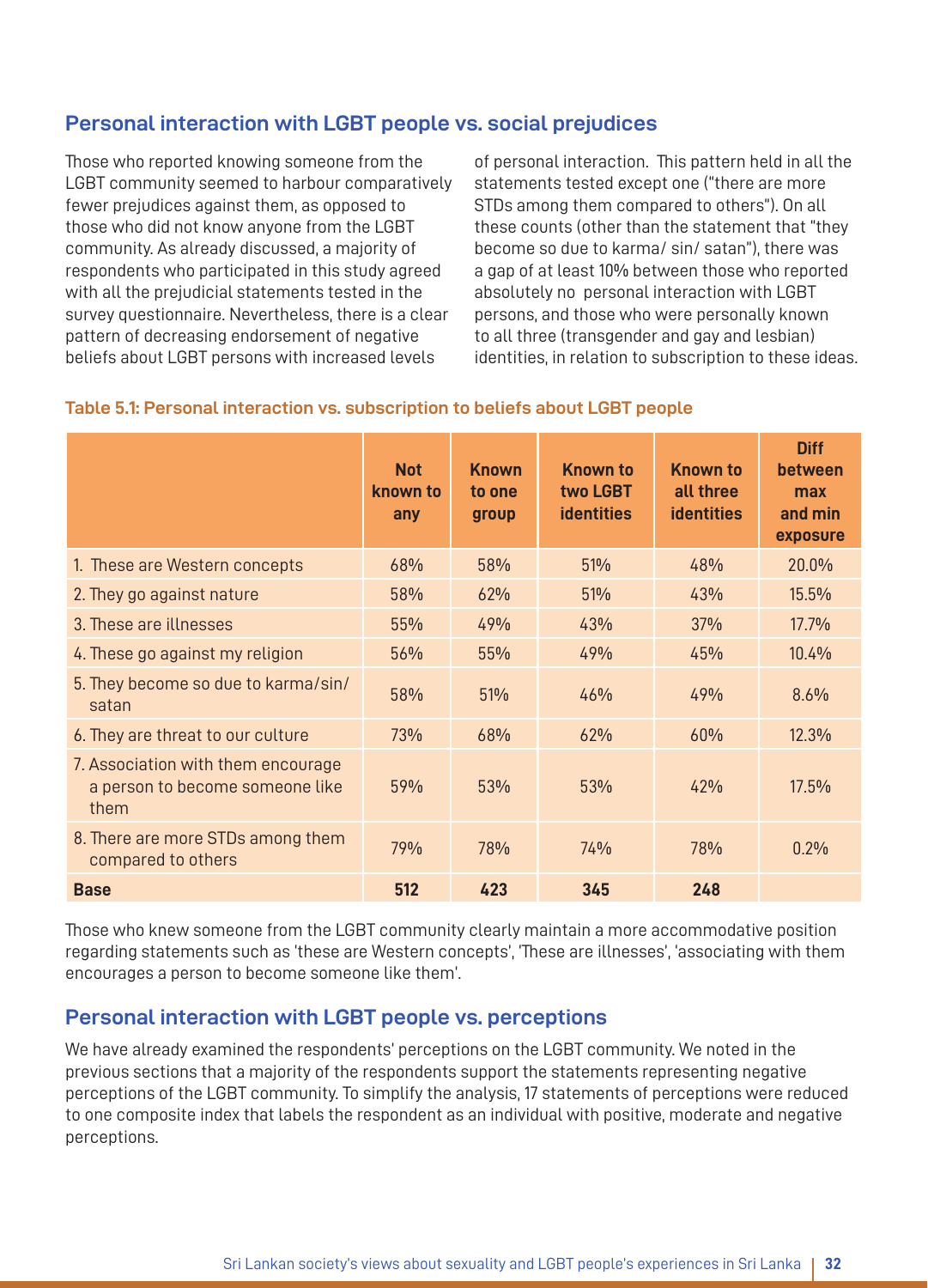

#### **Figure 5.3: Personal interactions with LGBT people vs. perceptions**

As the above graph shows, negative perceptions showed a decreasing trend as more people reported knowing someone from the LGBT community, while positive perceptions gradually increased as more people reported knowing someone who identified as lesbian, gay, bisexual or transgender.

A breakdown of the composite index of respondents perceptions according to the extent of their personal interaction with someone from the LGBT community vs age as well as education, highlights the trend discussed above. In table (5.2) below, knowing someone from the LGBT community seems to have a decisive impact on perceptions of LGBT individuals. In both age cohorts (below 30 years and 30 years and above), those who knew someone from the LGBT community recorded higher percentages in the 'positive perceptions' category, and conversely lower percentages in the 'negative perceptions' category, as compared with those of the same age cohort who did not know anyone from the LGBT community. There seems to be a variation by age

as well, in that the percentage of young people who knew someone from the LGBT community had more positive perceptions than their older counterpart. The same age variation was true for those who did not know anyone from the LGBT community. That is, those who were younger who did not know anyone from the LGBT community held generally negative perceptions of LGBT people, but relatively fewer than their older counterparts.

Meanwhile the percentage of young people who did not know anyone from the LGBT community but had generally positive perceptions of the LGBT community, was higher than their older counterparts. It stands to reason that this variation is largely due to the younger generation living in a fast changing and ever more integrated world where information about LGBT identities and their lived experiences is more readily accessible, and therefore more commonly consumed, possibly resulting in more positive perceptions than those respondents who are older.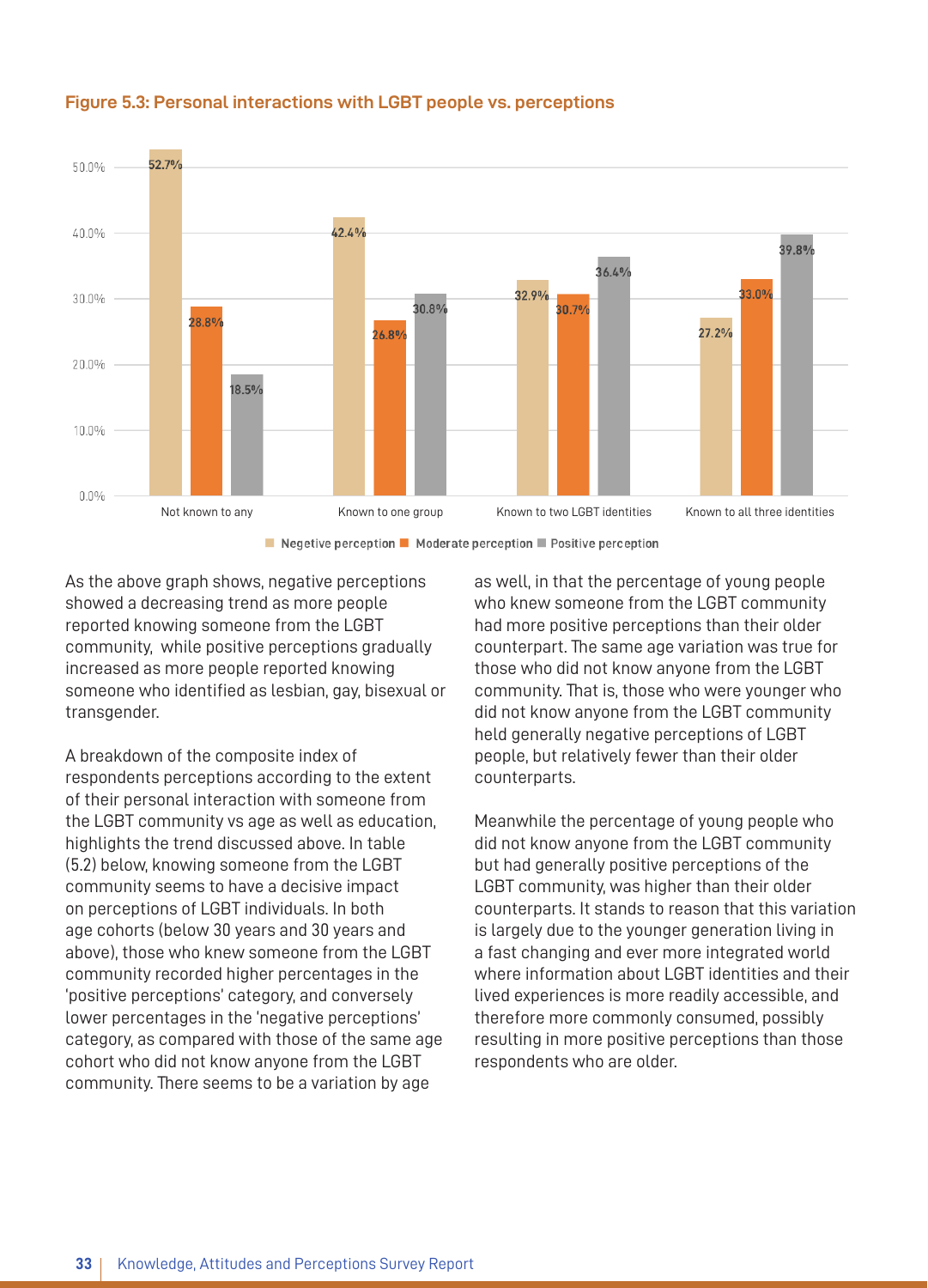#### **Table 5.2: Composite index of personal interaction and age vs perception**

|                                                 | <b>Perception towards LGBT</b>                           |          |                            |              |  |  |
|-------------------------------------------------|----------------------------------------------------------|----------|----------------------------|--------------|--|--|
| Interaction and age                             | <b>Negative perception</b><br><b>Moderate perception</b> |          | <b>Positive perception</b> | <b>Total</b> |  |  |
| 1. Young with interaction                       | 36.5%                                                    | 30.1%    | 33.3%                      | 345          |  |  |
| 2. Young without<br>interaction                 | 43.0%                                                    | 32.3%    | 24.7%                      | 696          |  |  |
| 3. Old with interaction                         | $46.7\%$                                                 | 31.2%    | 22.1%                      | 375          |  |  |
| 4. Old without interaction                      | 62.2%                                                    | 23.6%    | 14.2%                      | 704          |  |  |
| <b>Exposure and education</b>                   |                                                          |          |                            |              |  |  |
| 5. School Education with<br>interaction         | 48.1%                                                    | $30.8\%$ | 21.1%                      | 513          |  |  |
| 6. School Education<br>without interaction      | 56.1%                                                    | 27.2%    | $16.7\%$                   | 1160         |  |  |
| 7. Post School Education<br>with interaction    | 26.1%                                                    | 30.4%    | $43.5\%$                   | 207          |  |  |
| 8. Post School Education<br>without interaction | $35.8\%$                                                 | 31.7%    | 32.5%                      | 240          |  |  |

Secondly, the nexus between knowing someone from the LGBT community vs. education, and perceptions, is also significant. As table 5.2 above shows, negative perceptions of the LGBT community are less prevalent among those with a school education and those who know someone from the LGBT community, than among those with a school education but don't know anyone from the LGBT community. The same pattern holds among those with a post-school education, while the reverse holds true for positive perceptions. There was a marked increase in positive perceptions

among respondents who had a post-school education and knew someone from the LGBT community compared to all other categories, along with a marked decrease in negative perceptions also compared to all other categories. In general, those with post-school education regardless of whether they knew someone from the LGBT community or not, demonstrated less negative perceptions and more positive perceptions of the LGBT community, as compared with the respondents who reported to have received education only up to the school level.

#### **Interaction and acknowledging discrimination against LGBT persons**

As discussed previously, the discrimination faced by the LGBT community seemed to be commonly acknowledged, irrespective of the respondent's background – in this case, level of exposure. More than half the sample of all four exposure categories acknowledged that there is 'so much discrimination' against LGBT persons. Like other composite indexes of this report, 10 statements capturing discrimination against LGBT persons

were collapsed into three categories: Those who acknowledged the existence of seven or more types of discrimination were put into the category of those who believed there was 'so much discrimination', while those who acknowledged three or less types of discrimination were put into the category of those who believed there was 'very little discrimination'.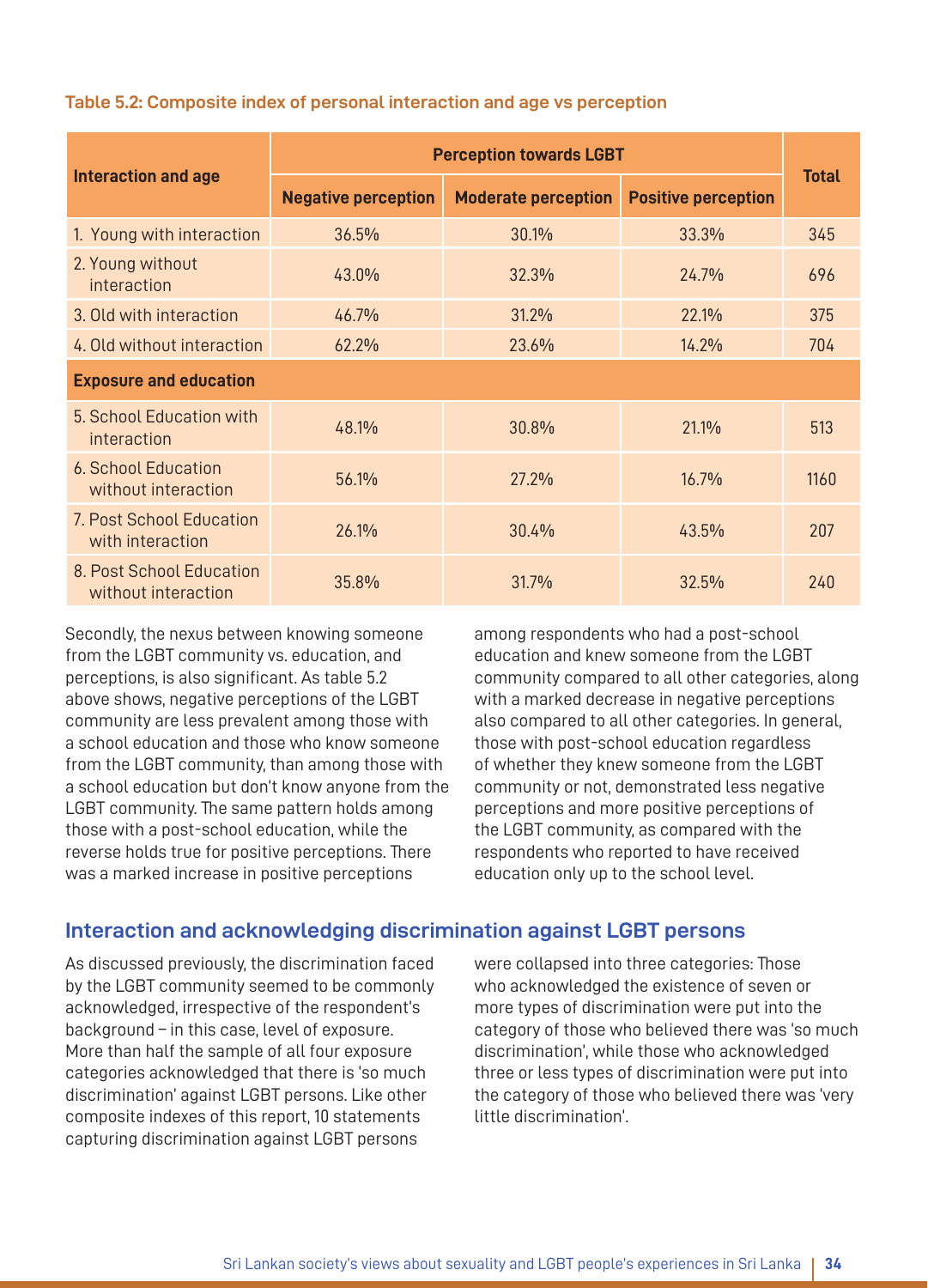

#### **Figure 5.4: Exposure and acknowledging discrimination against LGBT persons**

**COLOR**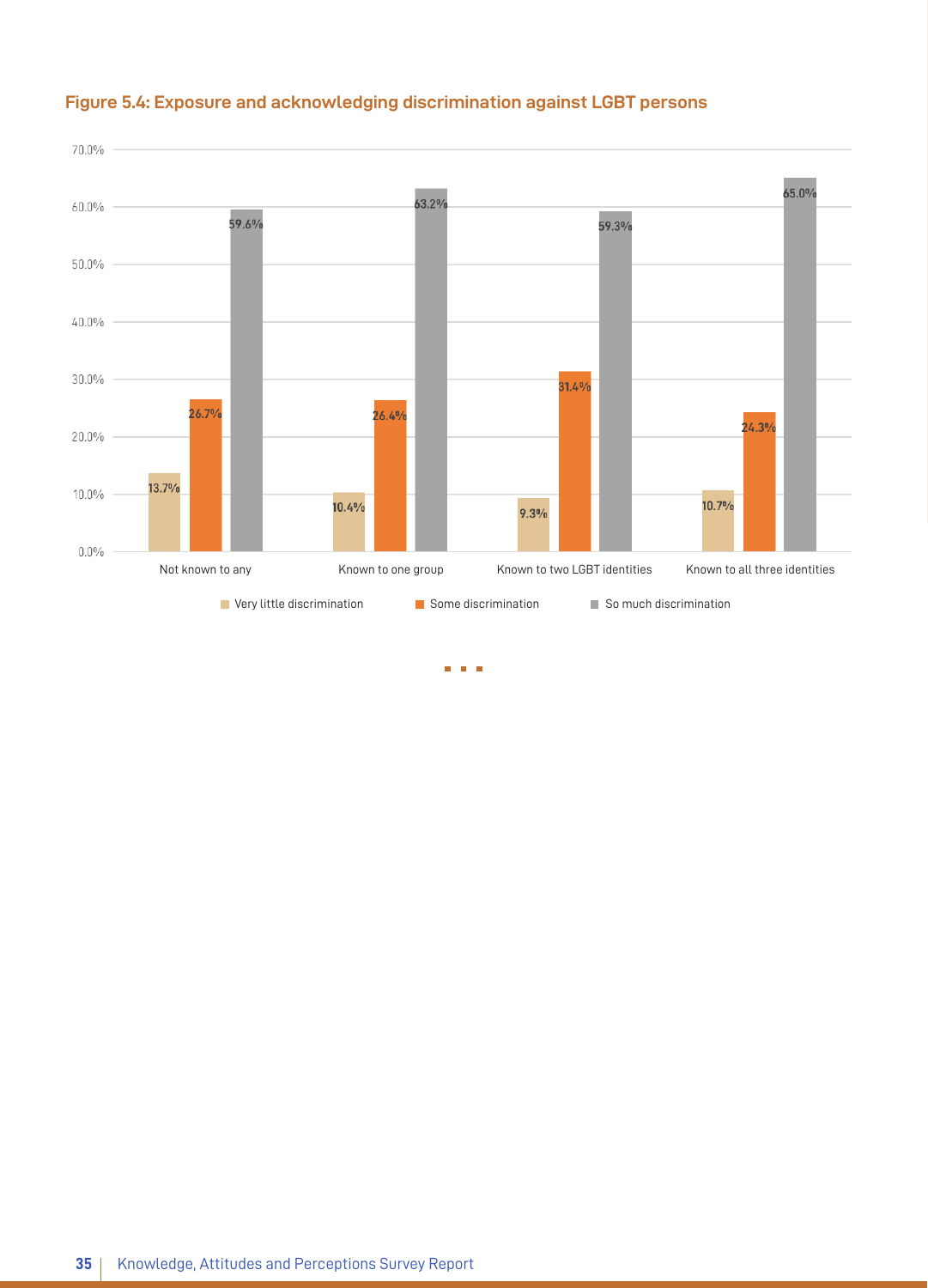## **Chapter 06**

# **PERCEIVED THREAT TO THE INSTITUTION OF FAMILY**

The survey findings suggest a strong correlation between respondents' perception of the LGBT community and his or her marital status. As many scholars have argued, the family institution is predicated upon heteronormativity, or the idea that sexual relations are only permissible between members of opposite sexes who share a relationship of a specific, 'approved' kind (Oswald et al 2005<sup>10</sup>; Hudak and Giammatei  $2014$ <sup>11</sup>; Allen and Mendez 2018<sup>12</sup>). These restrictions are geared towards demarcating the limits of "legitimate procreative sexuality" which in turn is linked to ensuring the "purity and continuation of crucial identities such as caste, race and religion" (Menon 2012, p.  $5^{13}$ ). It is not difficult to see how homosexual preferences and fluid gender identities could challenge this arrangement. As Menon argues, even if homosexual couples have children by other means, that would still constitute a violation of the purity of the identity they represent in racial or religious terms. The sexual policing exercised by the heteronormative family, therefore, is at the core of the social order as we know it. The rules of this game are upheld and passed down through "performativity", or the constant repetition of conformist actions, words, and practices that naturalize them as given, and help in their gradual internalization (Butler 1990 $^{\rm 14)}$ ).

The survey findings demonstrate how such dominant heteronormative conceptions of the world condition the individual's view of non-mainstream sexual identities and practices. The results are broken down by the respondents' civil status in order to glean whether being part of the family institution has a discernible impact on how they approach these issues. Overall, marriage does seem to exert some influence over the attitudes and perceptions of respondents, given that married respondents seemed to subscribe to negative stereotypes more, though admittedly this is not by a large margin. In general, the pattern was that married respondents agreed in more numbers with statements that were coined to be negatively reactive towards the LGBT community, compared to unmarried ones. The flip side was true of statements that contained positive reactions to the LGBT community. For instance, when asked whether it would

- *11 Hudak, Jacqueline & Shawn Giammattei. (2014). Doing Family: Decentering Heteronormativity in "Marriage" and "Family" Therapy. In Nelson, Thorana & Hinda Winawer (Eds.), Critical Topics in Family Therapy (pp. 105-115). New York and elsewhere: Springer 12 Allen, Samuel & Shawn Mendez. (2018). Hegemonic heteronormativity: Toward a New Era of Queer Family Theory. Journal of amily Theory & Review, 10(1), pp. 70-86*
- *13 Menon, Nivedita. (2012). Seeing Like a Feminist. New Delhi: Zubaan*
- *14 Butler, Judith. (1990). Performative Acts and Gender Constitution: An Essay in Phenomenology and Feminist Theory. In Sue-Ellen Case (Ed.). Performing Feminisms: Feminist Critical Theory and Theatre (pp. 270-282). Baltimore: Johns Hopkins University Press*

*<sup>10</sup> Oswald, Ramona, Libby Blume, & Stephen Marks. (2005). Decentering Heteronormativity: A Model for Family Studies. In Bengston, Vern, Alan Acock, Katherine Allen, Peggye Dilworth-Anderson, and David Klein (Eds.), Sourcebook of Family Theory and Research (pp. 143-165). California: SAGE Publications*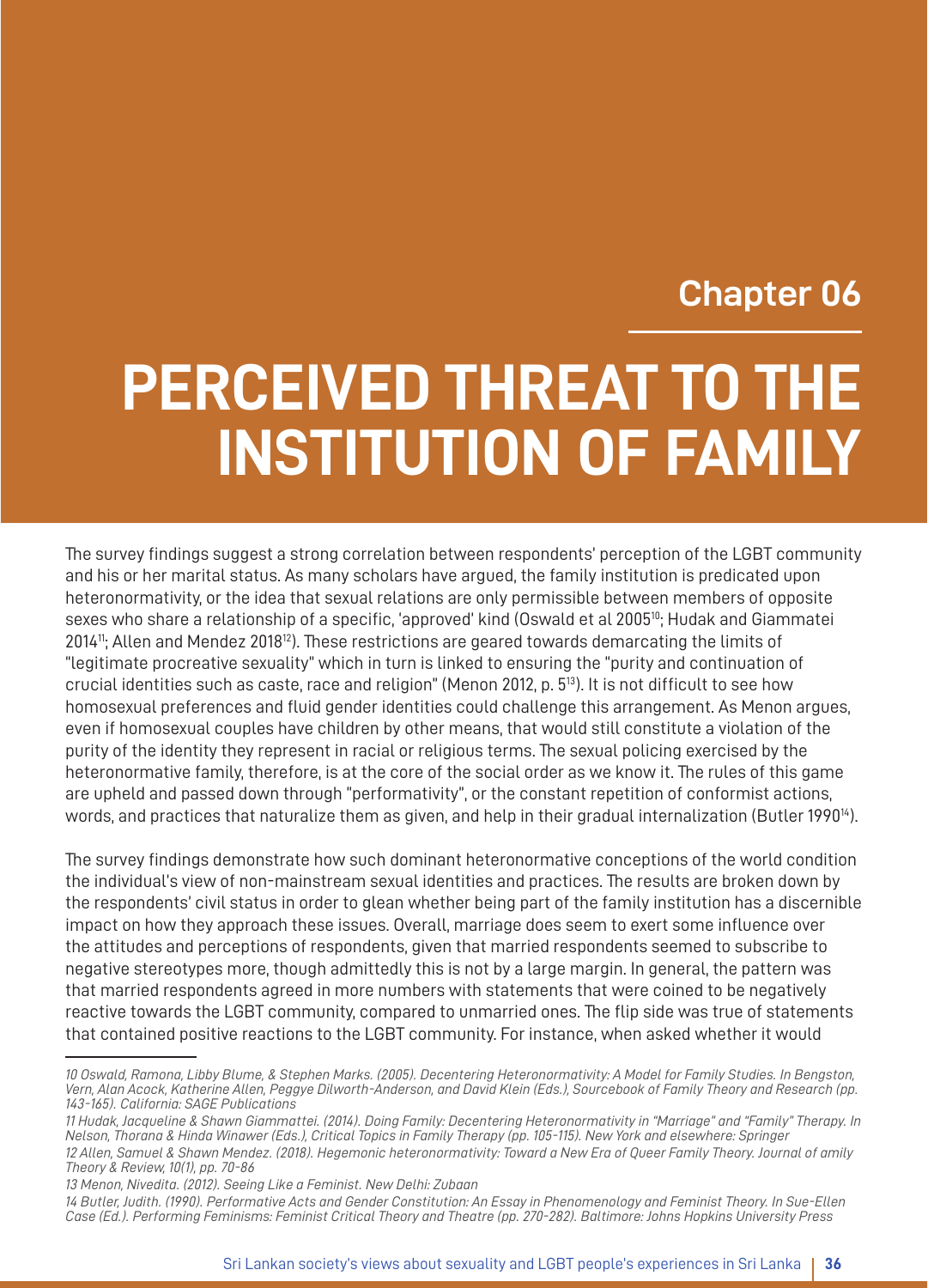be fine for a transgender person to be President of Sri Lanka, more married persons disagreed than unmarried ones, and fewer married persons agreed than unmarried ones. Likewise, when asked whether they would be ashamed to be seen talking to a transgender person in public, more married persons agreed than unmarried ones, and less married persons disagreed than unmarried ones.

|                                                |          | Transgender (%) |                 | Gay and Lesbian (%) |                 |                 |  |
|------------------------------------------------|----------|-----------------|-----------------|---------------------|-----------------|-----------------|--|
| <b>Demographic category</b><br><b>Negative</b> |          | <b>Moderate</b> | <b>Positive</b> | <b>Negative</b>     | <b>Moderate</b> | <b>Positive</b> |  |
| 1. Young unmarried male                        | 22.8%    | 17.6%           | 59.6%           | 31.3%               | 19.6%           | $49.1\%$        |  |
| 2. Young unmarried<br>female                   | 15.5%    | $14.4\%$        | 70.2%           | 34.6%               | 17.3%           | 48.1%           |  |
| 3. Young married male                          | $21.7\%$ | 21.7%           | 56.5%           | 30.4%               | 20.3%           | 49.3%           |  |
| 4. Young married female                        | 30.6%    | $17.2\%$        | 52.2%           | 42.7%               | 17.8%           | 39.5%           |  |
| 5. Old unmarried male                          | 23.2%    | 17.9%           | 58.9%           | 42.9%               | $17.9\%$        | 39.3%           |  |
| 6. Old unmarried female                        | 17.2%    | 10.3%           | 72.4%           | 31.0%               | 24.1%           | 44.8%           |  |
| 7. Old married male                            | 28.2%    | 20.4%           | 51.4%           | 37.5%               | 20.4%           | 42.1%           |  |
| 8. Old married female                          | 33.2%    | 20.6%           | 46.2%           | 46.5%               | 22.8%           | 30.8%           |  |

#### **Table 6.1: Composite index for attitudes with demographic disaggregation**

*\* Young – Less than 30 years, Old – 30 years and above*

The above table confirms the broad differences in the attitudes toward those who identify as transgender, lesbian and gay. In addition, the table demonstrates the differences in the attitudes of married and unmarried respondents, men and women and young (less than 30 years) and old (30 years and above). However, this section focuses mainly on the role that heteronormative marriage plays in influencing people's attitude towards the LGBT community. The findings suggest that marriage changes the attitudes of women more than men, towards people from the LGBT community. . For example, 70% of young unmarried women express positive attitudes towards

transgender people, while only 52% of married young women express the same positive attitude. Towards lesbian and gay persons, more unmarried young women (48%) extend positive attitudes than married young women (39%). Even among the people in the 30 years and above age bracket, more unmarried women extend positive attitude towards both transgender and lesbian and gay persons than unmarried women. In general, marriage does not seem to have made significant impact on the attitudes of the men, in all age brackets, towards the LGBT community. Therefore, the function of the marriage institution in conditioning women's worldview is confirmed in these findings.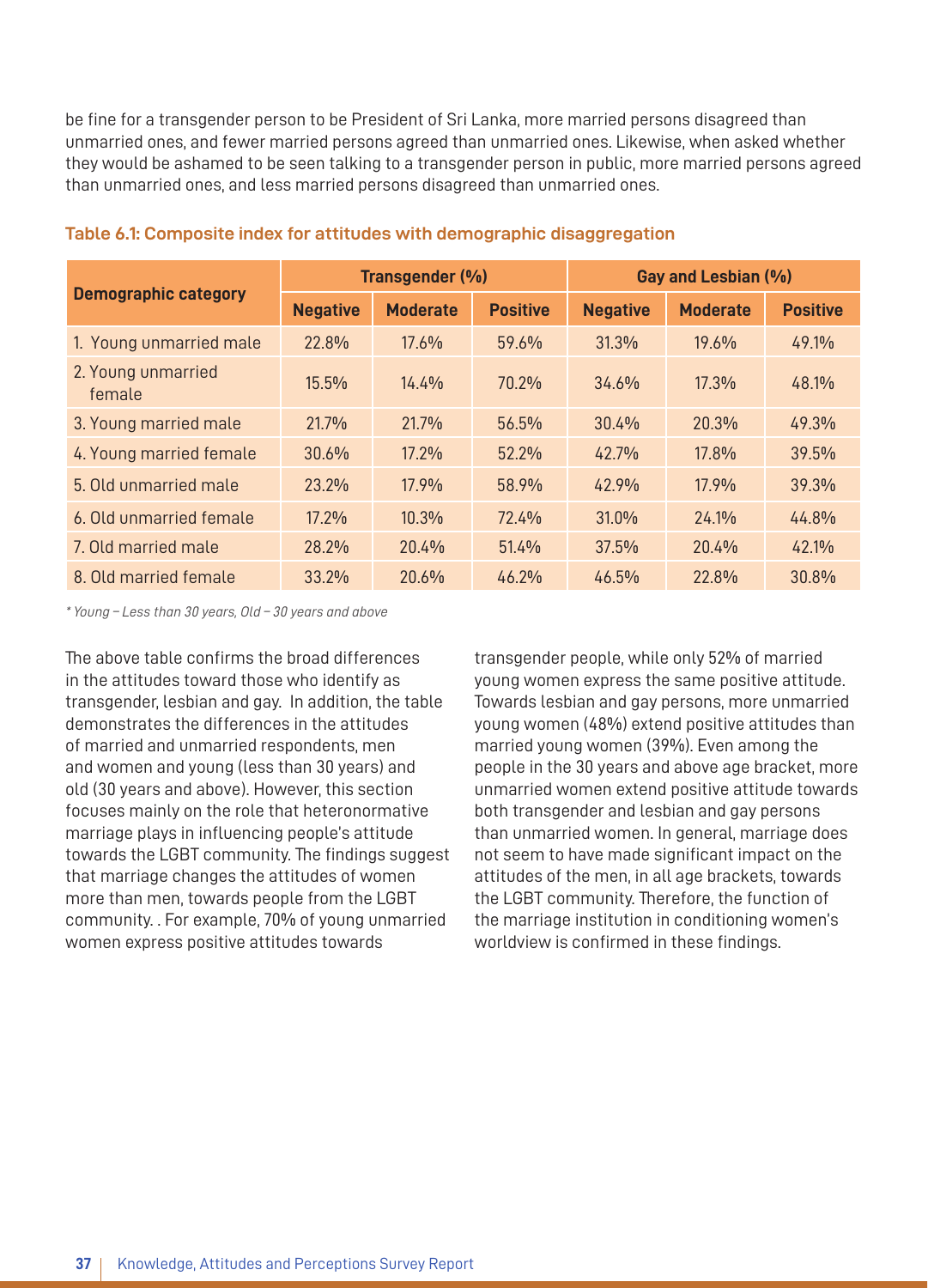#### **Table 6.2: Subscribing to prejudices by civil status**

|                                                                            | <b>Male</b>      |                | <b>Female</b>    |                |
|----------------------------------------------------------------------------|------------------|----------------|------------------|----------------|
|                                                                            | <b>Unmarried</b> | <b>Married</b> | <b>Unmarried</b> | <b>Married</b> |
| 1. These are Western concepts                                              | 59.3%            | 64.3%          | 56.6%            | 71.6%          |
| 2. They go against nature                                                  | $49.0\%$         | 62.3%          | 48.0%            | 64.8%          |
| 3. These are illnesses                                                     | 46.1%            | 56.2%          | 40.7%            | 59.9%          |
| 4. These go against my religion                                            | 46.3%            | 56.4%          | 43.6%            | 64.3%          |
| 5. They become so due to karma/sin/satan                                   | 47.8%            | 59.6%          | 48.0%            | 62.3%          |
| 6. They are threat to our culture                                          | 63.7%            | 74.1%          | 60.9%            | 78.4%          |
| 7. Association with them encourage a person to<br>become someone like them | 51.8%            | 60.4%          | 47.4%            | 64.2%          |
| 8. There are more STDs among them compared to<br>others                    | 71.2%            | 82.9%          | 75.0%            | 81.4%          |
| 9. Sexual relation should only be a man and a woman                        | 81.1%            | 89.1%          | 82.9%            | 94.4%          |
| 10. Marriage should only be a man and a woman                              | 83.8%            | 90.4%          | 84.2%            | 96.0%          |

The table above clearly shows that married men and women agree with negative belief that exist in society towards LGBT persons, compared to unmarried women and men. These differences varied however between the statements that were tested in this study. For example, the difference in beliefs of married vs unmarried respondents were high for statements such as 'they go against my religion', 'they go against our culture', 'they go against nature' and 'they become so due to karma/sin'. There was less difference in beliefs between married and unmarried respondents for the statements such as 'they are Western concepts', and 'marriage should only be between a man and a woman'. The difference between married and unmarried women is significant relative to the difference between married and unmarried men.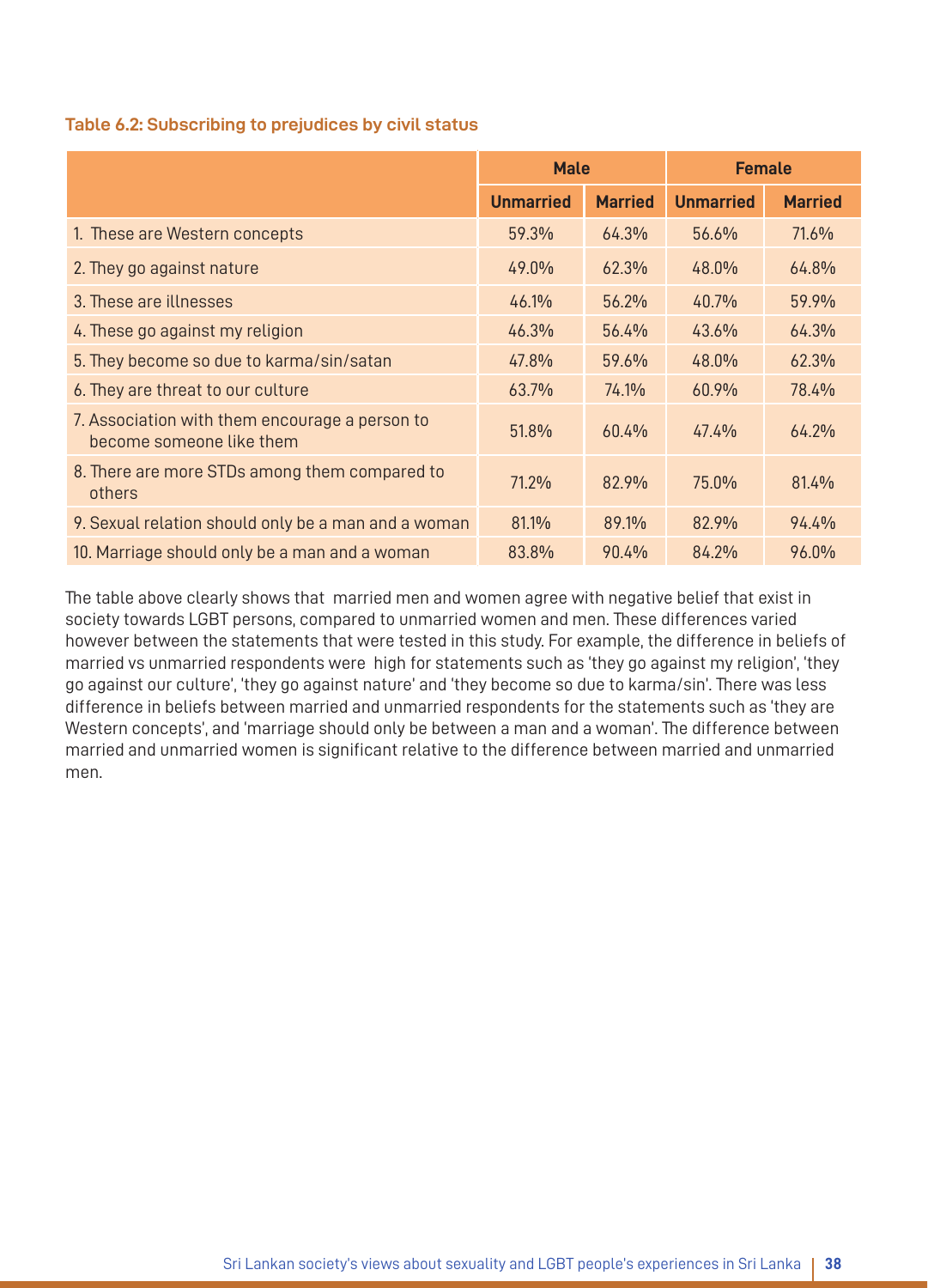

#### **Figure 6.1: Composite index for perceptions of LGBT persons**

The above graph depicts a summary of people's perceptions of LGBT persons. The survey used 17 statements to examine the perceptions of people of people from the LGBT community. Based on the agreement extended to the statements, people were divided into three groups: people with negative perceptions, moderate perceptions and positive perceptions. As the graph depicts, majority of the respondents of this study hold negative perceptions of people from the LGBT community, and similar to the trend discussed above, married men and women exhibit more negative perceptions than unmarried ones. Similarly, positive perceptions of LGBT persons were high among unmarried individuals. Further, the graph also demonstrates that this trend is higher among women than men. Therefore, it reaffirms that marital status affects minds of women than men, with regards to sexuality and gender.

#### **Table 6.3: Composite index for perceptions by demographics**

|                             | Perceptions (%) |                 |                 |  |  |
|-----------------------------|-----------------|-----------------|-----------------|--|--|
| <b>Demographic category</b> | <b>Negative</b> | <b>Moderate</b> | <b>Positive</b> |  |  |
| 1. Young unmarried male     | 39.5%           | 30.8%           | 29.7%           |  |  |
| 2. Young unmarried female   | 35.4%           | 31.9%           | 32.7%           |  |  |
| 3. Young married male       | 47.8%           | 33.3%           | $18.8\%$        |  |  |
| 4. Young married female     | 53.8%           | 32.3%           | 13.9%           |  |  |
| 5. Old unmarried male       | 48.3%           | 29.3%           | 22.4%           |  |  |
| 6. Old unmarried female     | 48.3%           | 37.9%           | $13.8\%$        |  |  |
| 7. Old married male         | 51.7%           | 28.1%           | 20.2%           |  |  |
| 8. Old married female       | 62.7%           | 24.2%           | 13.1%           |  |  |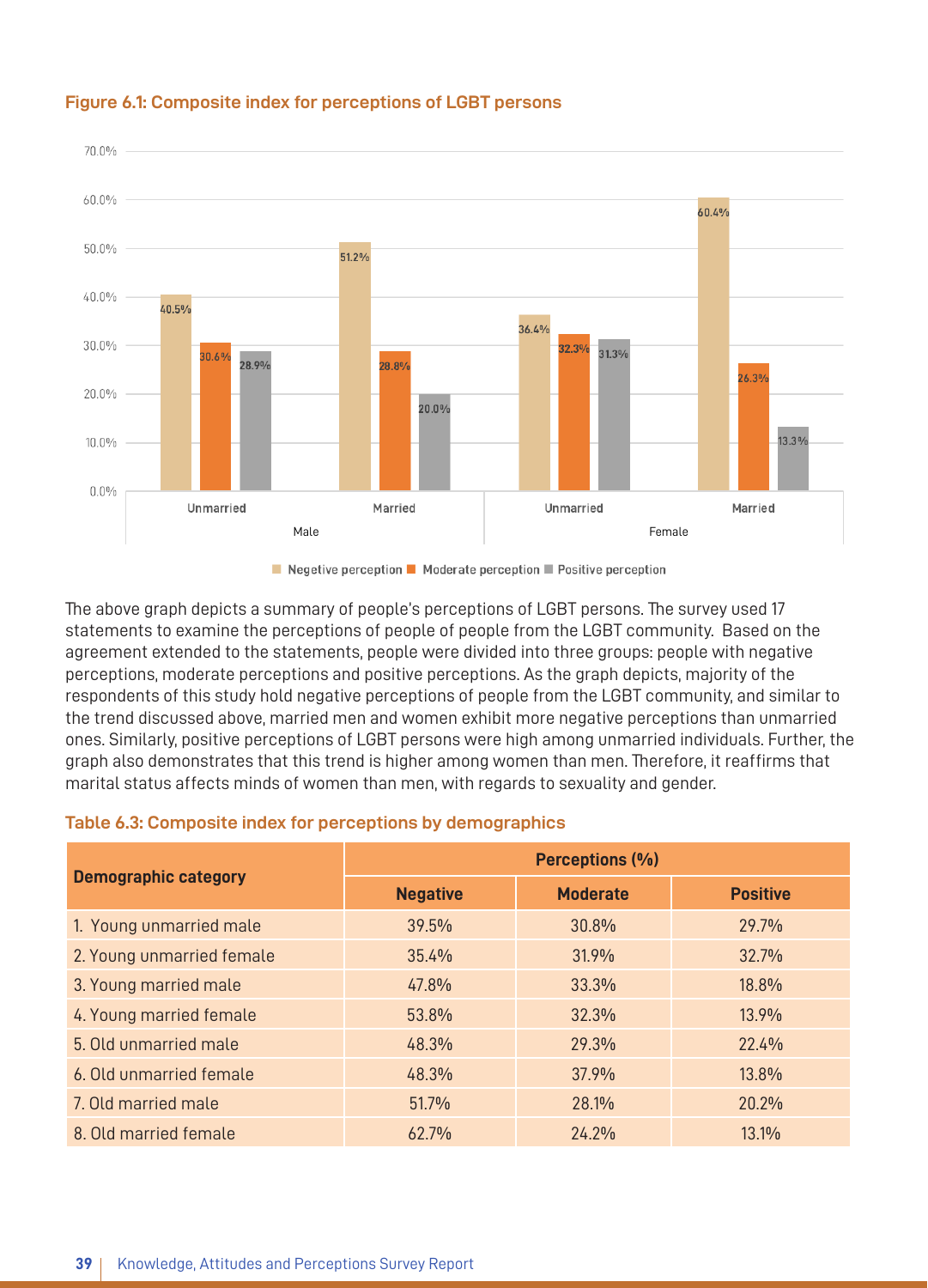The above table shows how the effect of civil status on respondents' perceptions of LGBT people varies with his or her age. The negative perceptions, according to the survey findings, is highest among the category of old (30 years and above) married women and lowest among young unmarried women. This suggests that as a woman ages while traveling across traditional and heteronormative life roles – young girl, wife, mother, mother-in-law, grandmother – she become strongly attached to heteronormative ideas. This is not to say that men do not experience such a transformation, but compared to women, men experience a weak transformation. For example, while there is a difference of 27% between young unmarried woman and old married woman, the difference between young unmarried men and old married men is only 10%.

#### **Acknowledging prevailing discrimination against LGBT persons**

As already seen in the previous sections, majority of the respondents acknowledge that people from the LGBT community experience discrimination in their daily life. Irrespective of their perceptions, beliefs, age, gender or marital status, the respondents of this study acknowledge the existence of discrimination against LGBT people in our society.



#### **Figure 6.2: Composite index for acknowledging discrimination against LGBT persons**

This chapter demonstrates the strong correlation between respondents' perceptions towards the LGBT community and his or her marital status. The findings clearly indicate that not only being married but also how long the person has lived in a marriage has a strong correlation with the person's attitudes towards LGBT persons. Butler's (1990) theory of performativity lends itself well to understanding this kind of pattern. Those in the marriage institution are particularly under pressure to maintain and preserve the heteronormative, binary-gendered status quo due to the expectations placed on them as, in most instances, they are also parents responsible for the 'proper' socialization of the future generation. Even in the case of married heterosexual couples with no children, the societal view of the marriage institution has conditioned their own views to a significant extent as parties to a 'legitimate' heterosexual arrangement (Ingraham 1999)<sup>15</sup>. The result is that these individuals end up reinforcing mainstream attitudes and perceptions regarding gender and sexuality in their own conduct, both as a way of gaining

*15 Ingraham, Chrys. (1999). White weddings: Romancing heterosexuality in popular culture. New York: Routledge*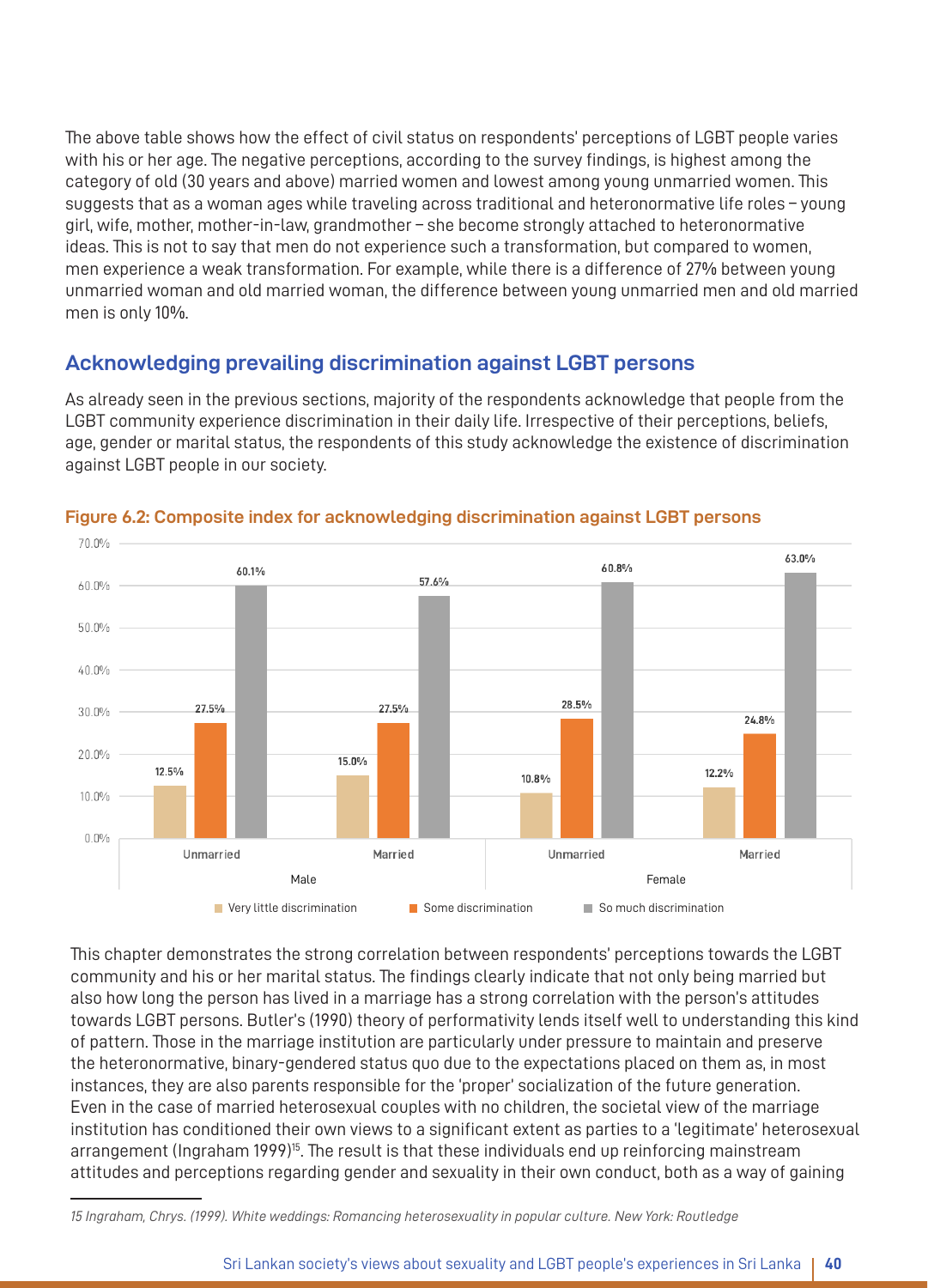legitimacy in society, as well as an expression of their genuinely internalized belief system. As Butler would have it, performativity (our actions, words, and practices) is as much a result of our identity as it is a source of it. Thus, we see married respondents reacting to non-mainstream sexual identities in the way they are expected to, and in fact in the way they believe is right.

n in d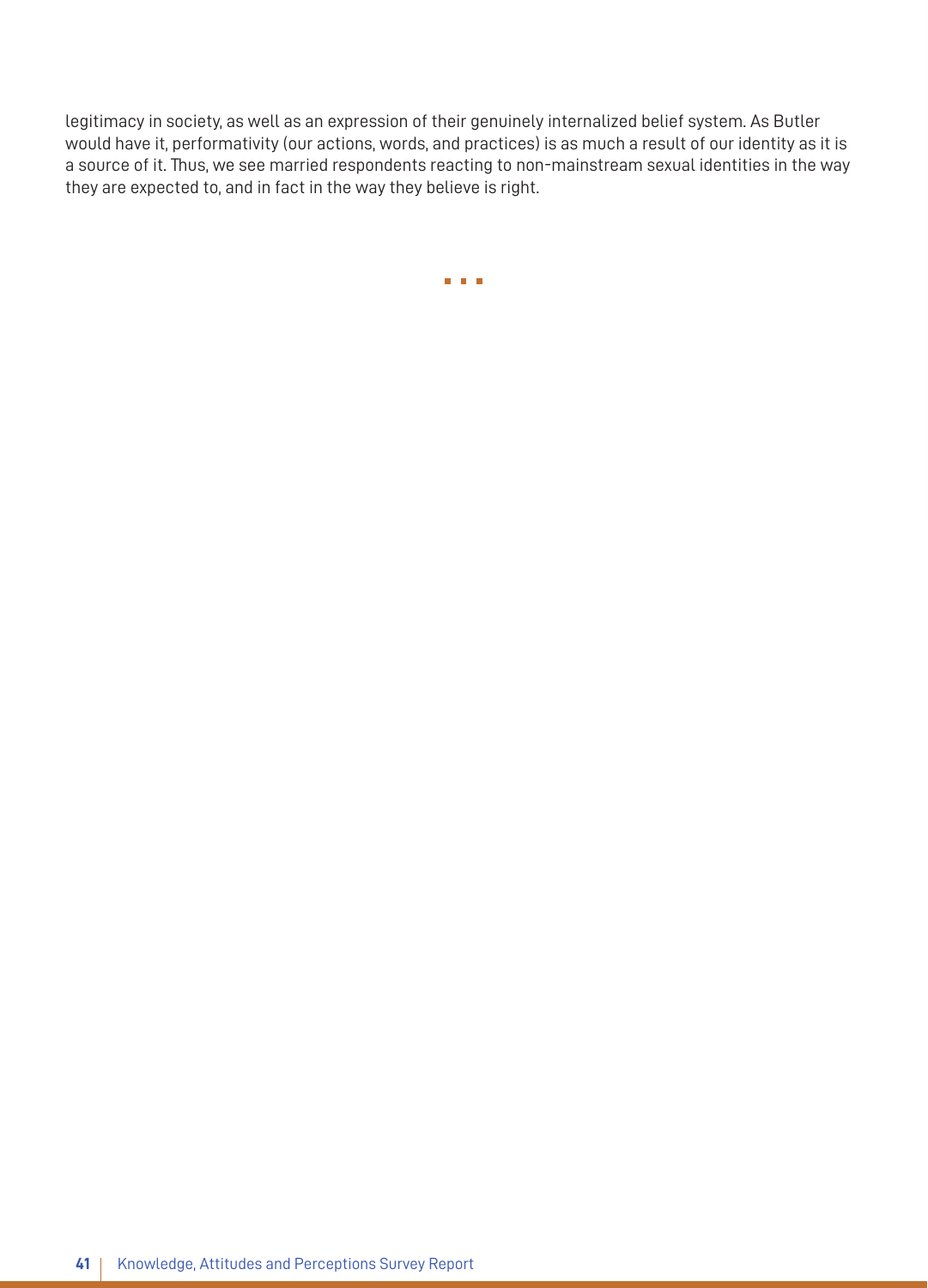### **Chapter 07**

# **HOPE FOR THE FUTURE**

The survey findings clearly promise hope for a better future for the LGBT community. It is promising to see that younger people are more open to genders and sexualities outside of traditional heteronormative ideas, than their older counterparts. The survey findings indicate a possible transition of society in terms of its ideology towards sexuality. Of course, it may take many more decades to achieve a society that respects and treats people equally irrespective of their choice of gender and sexuality. However, the survey results raise hope for a better tomorrow. The other promising finding is the potential of education to be a catalyst for change in societal attitudes towards the LGBT community. In this context, this section attempts to examine how age and education influence people's awareness, attitudes, beliefs, and perceptions of LGBT persons.

#### *Age offers space for social transformation*

The findings of the survey suggest that the superstructure of society with regards to the LGBT community is in transition, as indicated by the higher levels of awareness of LGBT identities among younger respondents than older.

As we have already seen, 35% of the participants of this study claimed that they have heard of the term 'gay and lesbian'. The survey results show that 42% of the respondents below the age of 30 were familiar with the term gay and lesbian while there were only 28% of adults in this category. Comparatively, respondents demonstrated less familiarity with the term 'bisexual' compared to the terms 'gay and lesbian' and 'transgender'. According to the survey, 27% of the younger respondents were familiar with the term 'bisexual' while only 19% of the older respondents said they were familiar with the same. The term transgender seemed to be the most familiar to most of the respondents. 58.4% of the younger respondents (less than 30 years) and 44.2% of those above 30 years stated they were familiar with the term transgender. In general, therefore, younger respondents seemed to be more familiar with the terminologies used to refer to lesbian and gay, bisexual and transgender than the older people.

In addition to familiarity with the terminology, the survey attempted to find out actual awareness – familiarity with the term and knowing the correct meaning - of the LGBT identities. As discussed in the previous section, a few were aware of all three identities, while a majority knew none. As depicted in the following graph, lack of awareness was high across all age brackets. However, while lack of awareness was high among respondents above 30 years, it showed a gradual increase with the age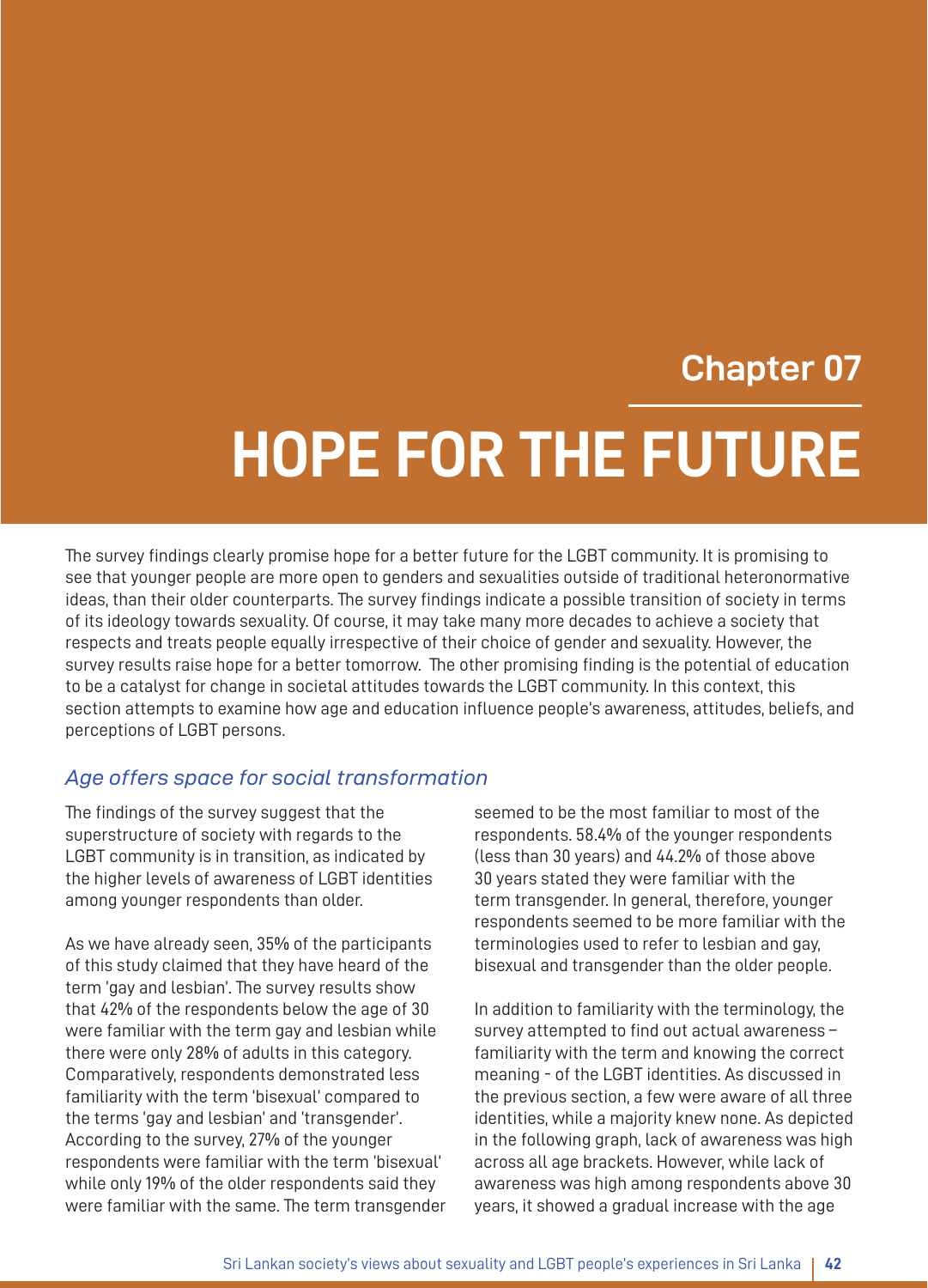of the respondent. Three fourth of the respondents who were 50 years or above were unaware of any of them. This could also be due to unfamiliarity with the formal terms used in the survey. Awareness was high among the younger respondents, especially those of the 25 to 29 years age bracket.



#### **Figure 7.1: Awareness by age**



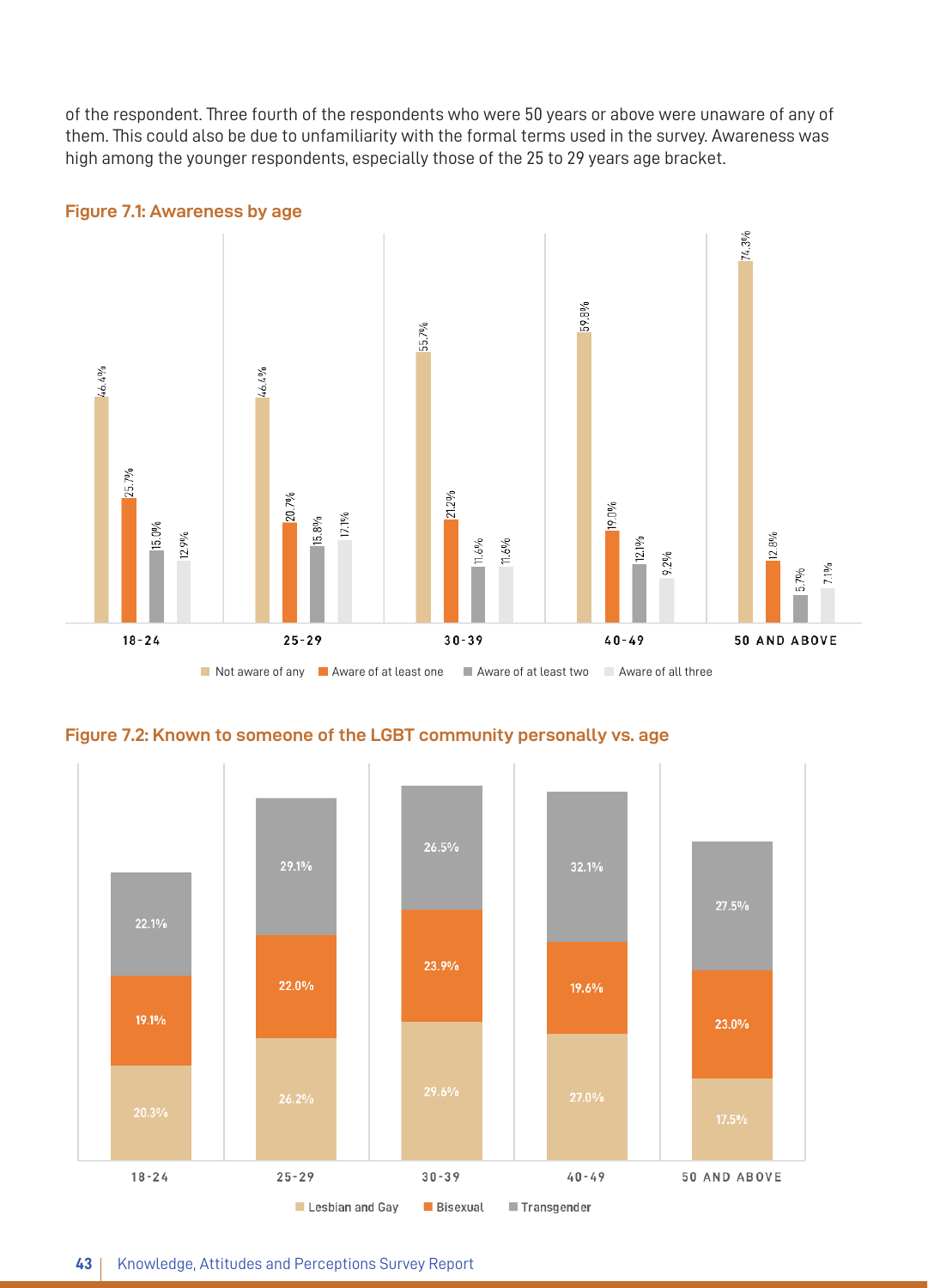Roughly around one fifth of the respondents claimed to have known someone from the LGBT community personally, although they seemed to know fewer bisexual people. As shown in the following graph, exposure to LGBT people does not seem to vary by the age of the respondent. Respondents who were less than 24 years, as well as respondents who were over 50 years reported knowing fewer LGBT persons. This means that younger respondents had higher levels of awareness even when they did not know as many

people from the LGBT community. Therefore, the findings emphasize the important role that communication can play in raising awareness on non-normative gender and sexual identities. As demonstrated earlier (in chapter 4), awareness is associated with higher levels of positive attitudes and perceptions towards LGBT persons. However, the following sections examine how the age of a person correlates with their attitudes, beliefs, and perceptions towards LGBT persons.

#### *Relationship between age and attitudes*

To understand the relationship between one's age with his or her attitude towards transgender and lesbian and gay persons, the survey results were disaggregated by age. A composite index was developed to summarize the respondents' attitudes towards transgender and lesbian and gay persons that was assessed using a battery of statements. The composite index collapses the responses given to four separate statements into one index with the following categories: negative, moderate, and positive.



#### **Figure 7.3: Attitudes towards transgender persons by age**

Although the attitude towards transgender persons is generally positive, according to the above graph, this positive attitude is higher among younger respondents. As age increases, this positive attitude declines. The overwhelming majority of the respondents below the age of 50 years exhibit either positive or, at least, moderate attitudes towards transgender persons.

Figure 7.4 below shows the distribution of attitudes towards lesbian and gay persons across different age brackets. Although not as strong as with transgender individuals, the age of the respondent shows a negative correlation with attitudes towards lesbian and gay persons, in that positive attitudes seem to decline with age. As shown in this graph, respondents above 30 years seem to express mixed reactions when asked about their attitudes towards lesbian and gay persons.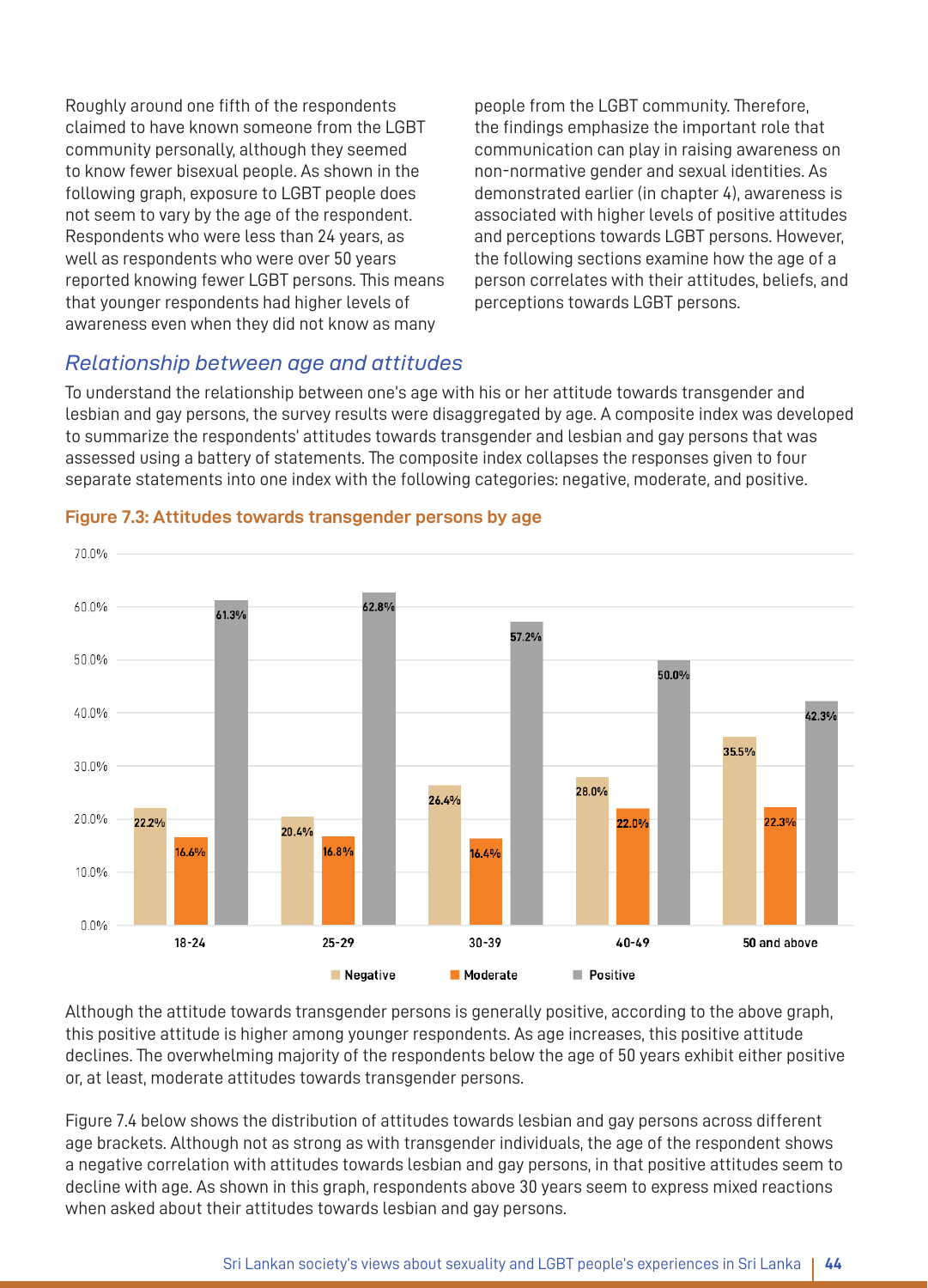

#### **Figure 7.4: Attitudes towards lesbian and gay persons by age**

The following table provides a detailed picture of the age disaggregation of attitudes towards transgender and lesbian and gay persons. This table confirms the broader pattern discussed above, namely that the relationship between age and attitudes toward transgender persons is comparatively stronger than the one between age and lesbian and gay persons. As we have seen in the previous sections, despite this generally positive attitude, people seem to be somewhat hesitant to associate with transgender and lesbian and gay persons. Irrespective of the age bracket, a sizeable percentage of respondents expressed agreement with the statement that 'I will be ashamed if someone sees me speaking to a transgender/ lesbian and gay person in public'.

#### **Table 7.1: Attitudes by age**

|                                                                                                                | <b>Agree with the statement</b> |           |           |           |                        |  |
|----------------------------------------------------------------------------------------------------------------|---------------------------------|-----------|-----------|-----------|------------------------|--|
| Attitudes towards transgender                                                                                  | $18 - 24$                       | $25 - 29$ | $30 - 39$ | $40 - 49$ | <b>50 and</b><br>above |  |
| 1. It will not be shameful if a transgender<br>person were to be President of Sri Lanka                        | 54.9%                           | 54.6%     | 47.9%     | 44.4%     | 35.7%                  |  |
| 2. I will be ashamed of travelling next to a<br>transgender person on public transport<br>(such as bus, train) | 24.6%                           | 22.7%     | 28.6%     | 33.8%     | 36.2%                  |  |
| 3. I will be ashamed if someone sees me<br>speaking to a transgender person in public                          | 34.9%                           | 27.9%     | 33.1%     | 36.9%     | $42.1\%$               |  |
| 4. I will not be ashamed if my neighbour were<br>a transgender person                                          | 69.8%                           | 68.0%     | 65.0%     | 59.1%     | 53.8%                  |  |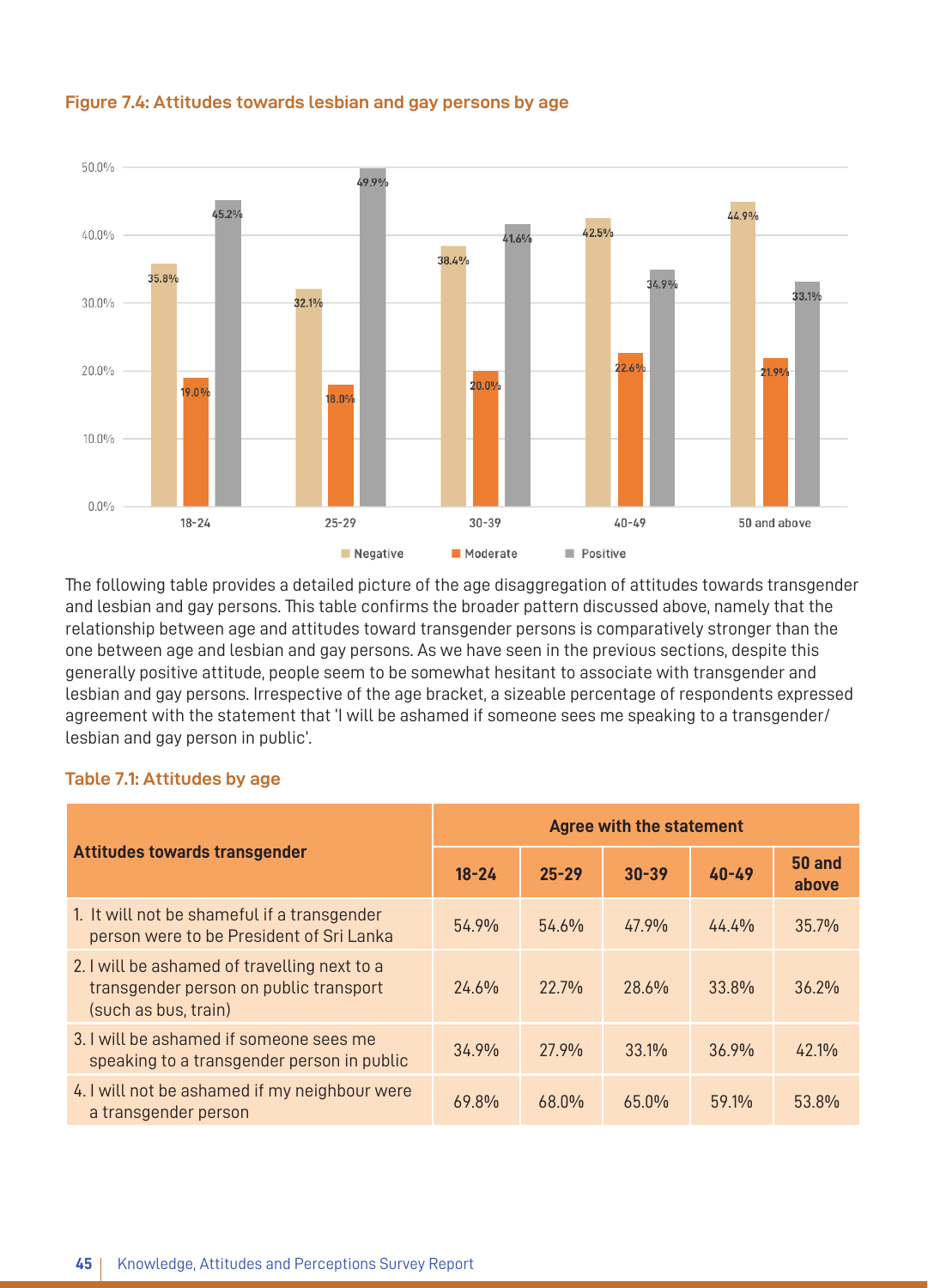| Attitudes towards lesbian and gay                                                                                 |       |       |          |          |       |
|-------------------------------------------------------------------------------------------------------------------|-------|-------|----------|----------|-------|
| 5. It will not be shameful if a lesbian or gay<br>person were to be President of Sri Lanka                        | 41.3% | 41.2% | $36.7\%$ | $32.8\%$ | 27.4% |
| 6. I will be ashamed of travelling next to a<br>lesbian or gay person on public transport<br>(such as bus, train) | 37.9% | 30.9% | $40.0\%$ | 43.7%    | 40.3% |
| 7. I will be ashamed if someone sees me<br>speaking to a lesbian or gay person in public                          | 45.5% | 38.9% | 47.3%    | 52.2%    | 50.7% |
| 8. I will not be ashamed if my neighbour were a<br>lesbian or gay person                                          | 58.3% | 58.8% | 55.5%    | 48.5%    | 45.6% |

#### **Subscribing to prejudices**

According to the findings of the survey, the older the person, greater the potential to subscribe to societal prejudices about the LGBT community. However, more than half of the men and women below 24 years of age subscribed to most of the listed statements about social prejudices on the LGBT community. While less than half of this group was ready to subscribe to the beliefs that 'these sexualities are illnesses', 'these sexualities go against my religion', and 'they become LGBT due to karma/sin', more than 60% of the men and women above 50 years subscribed to all the prejudices tested in this survey.

#### **Table 7.2: Agreement with societal beliefs about LGBT people vs. age of respondents**

|                                                                             | <b>Agree with the statement</b> |           |           |           |                        |
|-----------------------------------------------------------------------------|---------------------------------|-----------|-----------|-----------|------------------------|
|                                                                             | $18 - 24$                       | $25 - 29$ | $30 - 39$ | $40 - 49$ | <b>50 and</b><br>above |
| 1. These are Western concepts                                               | 61.6%                           | 56.7%     | 66.8%     | 67.6%     | 71.8%                  |
| 2. They go against nature                                                   | 52.2%                           | 48.2%     | 56.7%     | 64.6%     | 72.2%                  |
| 3. These are illnesses                                                      | 43.3%                           | 45.7%     | 53.3%     | 64.7%     | 63.7%                  |
| 4. These go against my religion                                             | 49.5%                           | 45.2%     | 56.6%     | 67.7%     | 60.6%                  |
| 5. They become so due to karma/sin/satan                                    | 49.6%                           | 47.6%     | 56.4%     | 63.8%     | 67.2%                  |
| 6. They are threat to our culture                                           | 65.4%                           | 64.3%     | 73.4%     | 78.4%     | 78.7%                  |
| 7. Association with them encourages a<br>person to become someone like them | 52.3%                           | 50.9%     | 57.0%     | 64.8%     | 66.0%                  |
| 8. There are more STDs among them<br>compared to others                     | 72.8%                           | 73.2%     | 81.2%     | 83.1%     | 85.9%                  |
| 9. Sexual relation should only be between a<br>man and a woman              | 85.0%                           | 81.8%     | 90.8%     | 90.1%     | 93.3%                  |
| 10. Marriage should only be between a man<br>and a woman                    | 87.1%                           | 84.0%     | $91.7\%$  | 92.4%     | 94.8%                  |
| <b>Base</b>                                                                 | 512                             | 423       | 345       | 248       | 274                    |

The following table illustrates a comparison between the order of importance of younger and older respondents in terms of their subscription to various societal prejudices against the LGBT community. As table 7.2 depicts, there is hardly a difference between younger (less than 25 years) and older (50 years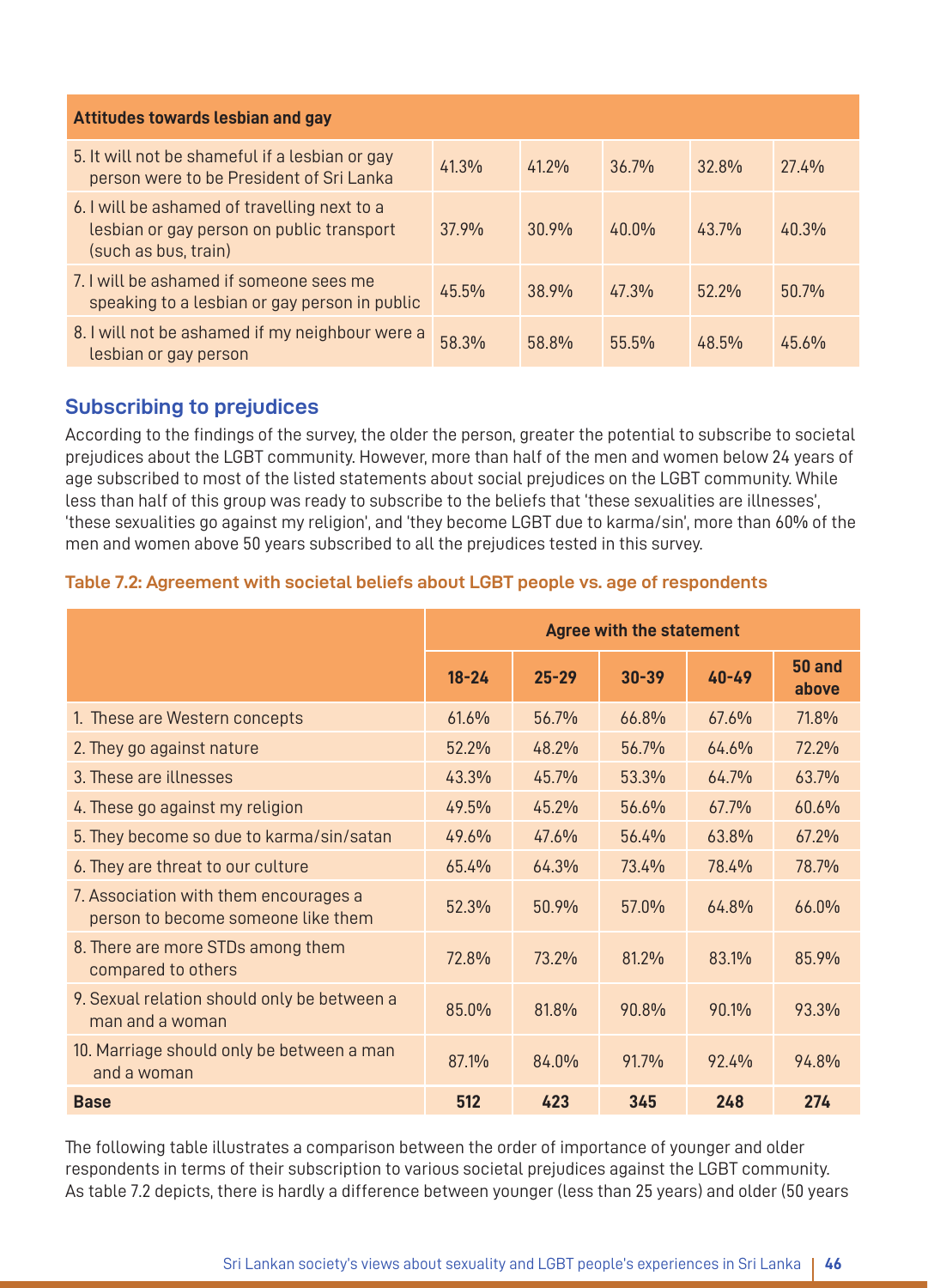and above) respondents in terms of the attention they give to various social prejudices against LGBT. Both categories were worried about a perceived threat to their culture that they believed defines how the nature of civil unions and sexual relationships ought to be. Similarly, both age groups expressed serious reservations with ideas such as 'these sexualities are illnesses' and 'these sexualities go against my religion'.

| Subscribing to prejudices according to order of preference                  |                                                                             |  |  |  |
|-----------------------------------------------------------------------------|-----------------------------------------------------------------------------|--|--|--|
| 18 to 24 years old                                                          | 50 years and above                                                          |  |  |  |
| 1. Marriage should only be between a man and a<br>woman                     | 1. Marriage should only be between a man and a<br>woman                     |  |  |  |
| 2. Sexual relations should only be between a man<br>and a woman             | 2. Sexual relations should only be between a man<br>and a woman             |  |  |  |
| 3. There are more STDs among them compared to<br>others                     | 3. There are more STDs among them compared to<br>others                     |  |  |  |
| 4. They are a threat to our culture                                         | 4. They are a threat to our culture                                         |  |  |  |
| 5. These are Western concepts                                               | 5. They go against nature                                                   |  |  |  |
| 6. Association with them encourages a person to<br>become someone like them | 6. These are Western concepts                                               |  |  |  |
| 7. They go against nature                                                   | 7. They become so due to karma/sin/satan                                    |  |  |  |
| 8. They become so due to karma/sin/satan                                    | 8. Association with them encourages a person to<br>become someone like them |  |  |  |
| 9. These go against my religion                                             | 9. These are illnesses                                                      |  |  |  |
| 10. These are illnesses                                                     | 10. These go against my religion                                            |  |  |  |

#### **Table 7.3: Subscribing to social prejudices: a comparison of two age cohorts**

#### *Perceptions of youth and adults:*

The survey shows that negative perceptions of LGBT persons are strongly correlated to the age of the respondent. Respondents were asked to express their agreement or disagreement with 17 statements that represented current perceptions towards LGBT persons. Agreement/ disagreement with each statement was combined and collapsed into one composite index for further analysis. As figure 7.5 shows, negative perceptions of LGBT persons increase with the age of the respondent. On the other hand, young men and women seemed to perceive LGBT persons more positively or at least moderately. Two possible explanations can be offered for the correlation between age and perceptions of the LGBT community. The

first among them is that people start their adult life with considerable openness but become less open further down the line due to societal pressure that forces them to perform certain societal roles – as spouses, parents, teachers, leaders, or grandparents. The second is that new generations have more access to information about different sexualities outside of cultural institutions such as church, temple, schools, and elders. It is also possible that both explanations are true. Irrespective of what explanation is more plausible, the findings signal the potential of youth to become strong catalysts for democratic social change.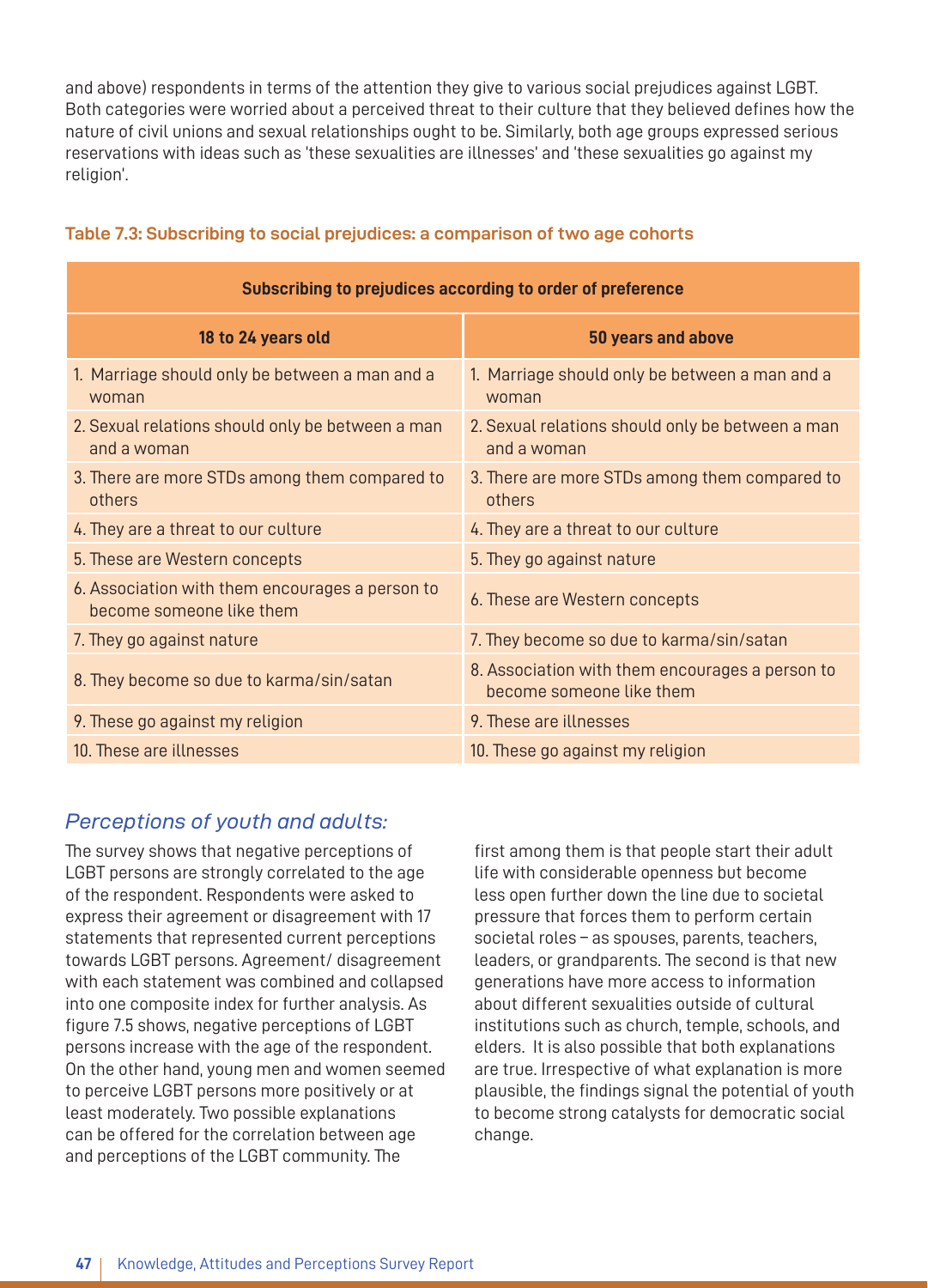

#### **Figure 7.5: Perceptions of the LGBT community by age**

As already noted, in general people acknowledge that the LGBT community is subject to various forms of discrimination in our society. The following table illustrates the summarized responses to various statements about existing forms of discrimination against them. Although acknowledgment is slightly higher among younger men and women, all respondents generally acknowledged the prevalence of discrimination against LGBT persons in different spheres of life.



#### **Figure 7.6: Acknowledgment of discrimination against LGBT persons by age**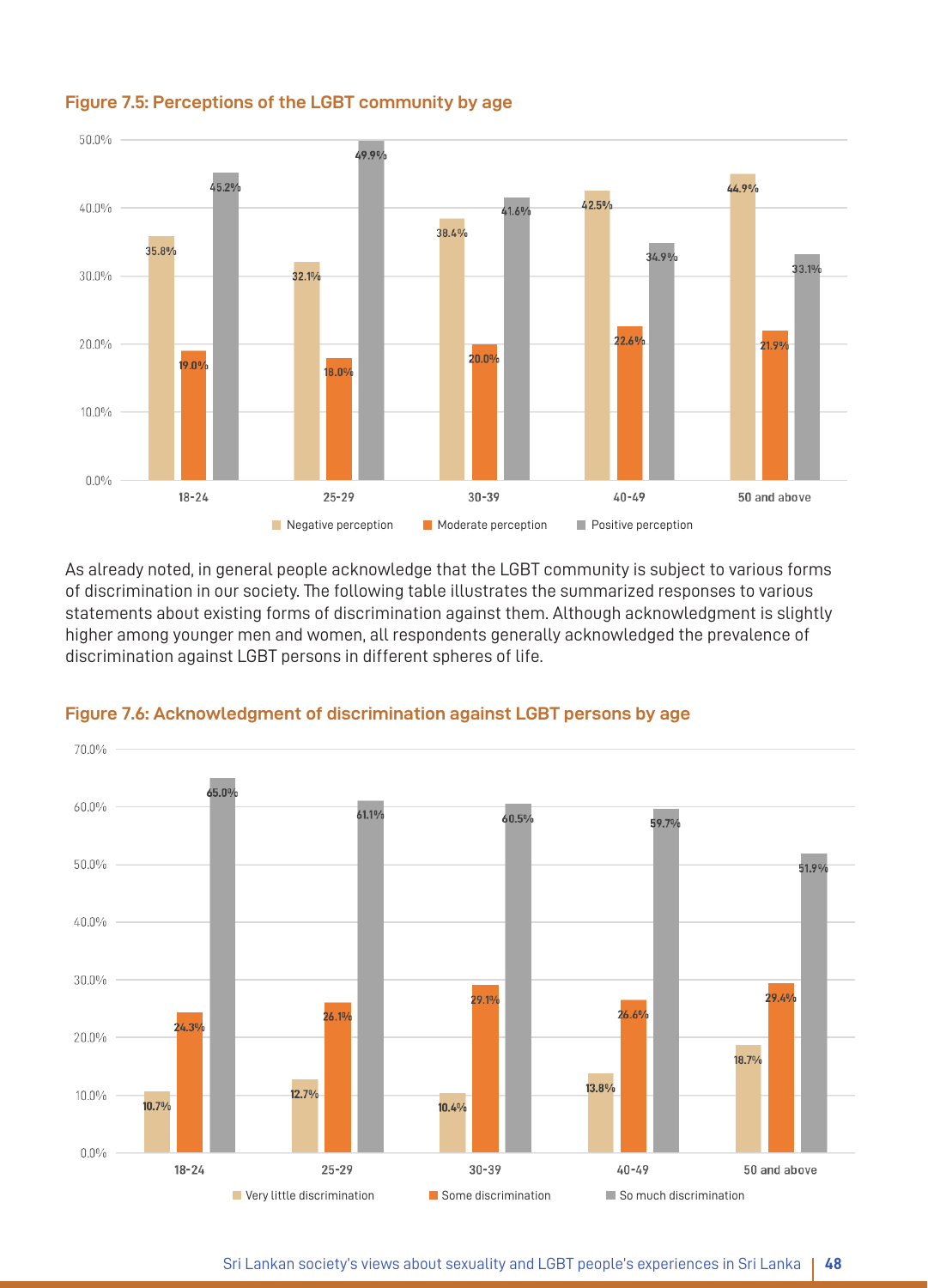#### **Education as a catalyst for social transformation**

The survey results clearly demonstrate the important role education plays in achieving a society with more tolerance towards diverse genders and sexualities. Those who have received education beyond the Advanced Level showed a clear openness to diversity in gender and sexualities. They seemed to: possess a higher degree of awareness (of terminology related to gender and sexual orientation and their meanings); accommodate more positive attitudes towards lesbian, gay and transgender persons and less prejudices; perceive LGBT people more positively and were more inclined to acknowledge existing discrimination against LGBT people in our society. Unlike age, education is a condition that can be changed by human intervention. Therefore, this survey highlights not only the available potential in our society, but also avenues through which we can transform it to a better and more tolerant one.

#### *Level of education and awareness:*

The level of education has an impact on familiarity with the terms 'gay and lesbian', 'bisexual', and 'transgender'. Higher the level of education, the percentage of respondents who were familiar with these terms gradually increased. The percentages of the respondents who had received education up to the Ordinary Level examination who were familiar with the terms 'gay and lesbian', 'bisexual', and 'transgender' were 18, 12, and 40 respectively. Respondents who had received their education up to the Advanced Level examination showed more familiarity with the terms, with 34% having heard of the term 'gay and lesbian', and 20% and 47% having heard the terms 'bisexual' and 'transgender' respectively. The gradual increase continues in the same direction among respondents in different stages of their higher education. While 53% of the respondents who have the qualification of a diploma or professional degree said they were familiar with the term 'gay and lesbian', an even higher percentage of 58% of those with a postgraduate degree were familiar with the term. This trend could be seen in the familiarity with the term 'bisexual and transgender as well. Of the respondents with a diploma or professional degree, 33% had heard of the term 'bisexual', as

compared to 44% with postgraduate qualifications. Many of the respondents had heard of the term 'transgender' and a higher level of awareness was recorded. Familiarity with the term 'transgender' according to each education level was as follows: Ordinary Level examination– 40%, Advanced Level examination - 47%, Diploma and Professional degree - 66%, Postgraduate degree – 78%. This is a clear indication that although the term 'transgender' is widely heard of when compared to the other two terms, it varies according to the level of education. That is, when the level of education is higher, the percentage of respondents who have heard of the term 'transgender' also correspondingly increases. Not all who were familiar with the terminology knew the meanings of lesbian and gay, bisexual, and transgender identities, however. This report uses the term 'aware' to indicate 'familiarity with the term, with knowledge of its meaning'. As discussed earlier, a majority who participated in this survey were not aware of any of the three aforementioned identities. The following graph clearly shows that men and women with higher education experience are the ones who possess higher levels of awareness of such identities.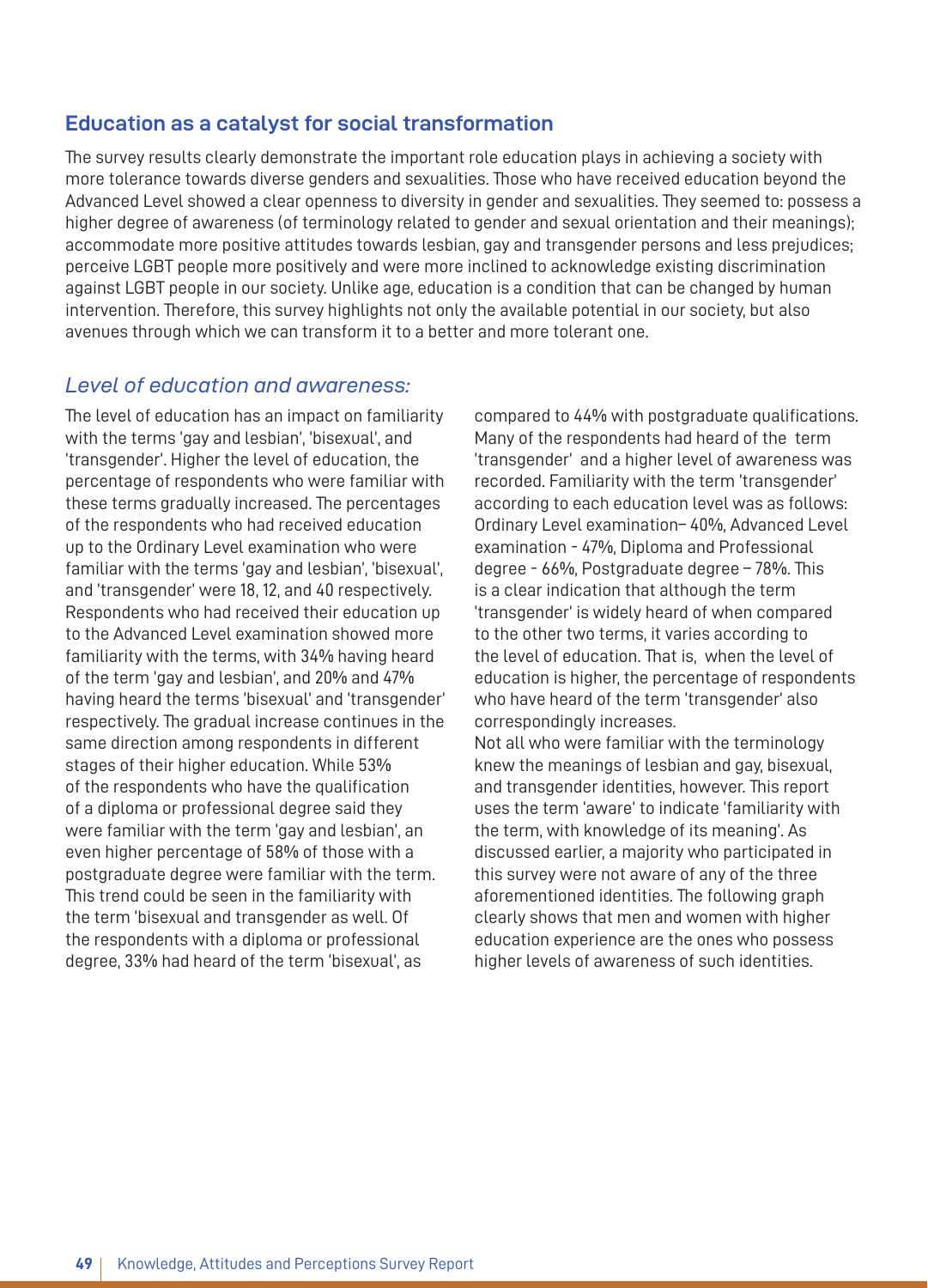#### **Figure 7.7: Level of awareness by education**



It is also evident that higher the respondent's educational level, it is more likely that they personally know someone from the LGBT community. The following table shows the percentage of each educational group who knew someone from the lesbian and gay, bisexual and transgender communities.

#### **Table 7.4: Knowing someone personally from the LGBT community vs. respondents' level of education**

| <b>Educational qualification</b>   | <b>Known personally</b> |                 |                    |  |  |
|------------------------------------|-------------------------|-----------------|--------------------|--|--|
|                                    | <b>Lesbian and Gay</b>  | <b>Bisexual</b> | <b>Transgender</b> |  |  |
| 1. Up to $O/L$                     | 17.4%                   | $18.5\%$        | 27.4%              |  |  |
| $2.0/L - A/L$                      | 21.4%                   | $19.7\%$        | 25.2%              |  |  |
| 3. Diploma and Professional degree | 33.9%                   | 20.5%           | 29.8%              |  |  |
| 4. Postgraduate degree             | 35.9%                   | 32.2%           | 30.7%              |  |  |

As shown in the above table, about one third of the men and women who have postgraduate qualifications claimed to know someone from the LGBT community. Those with up to Ordinary Level education showed relatively fewer connections to the LGBT community. However, they seemed to know more people from the transgender community than the other two groups.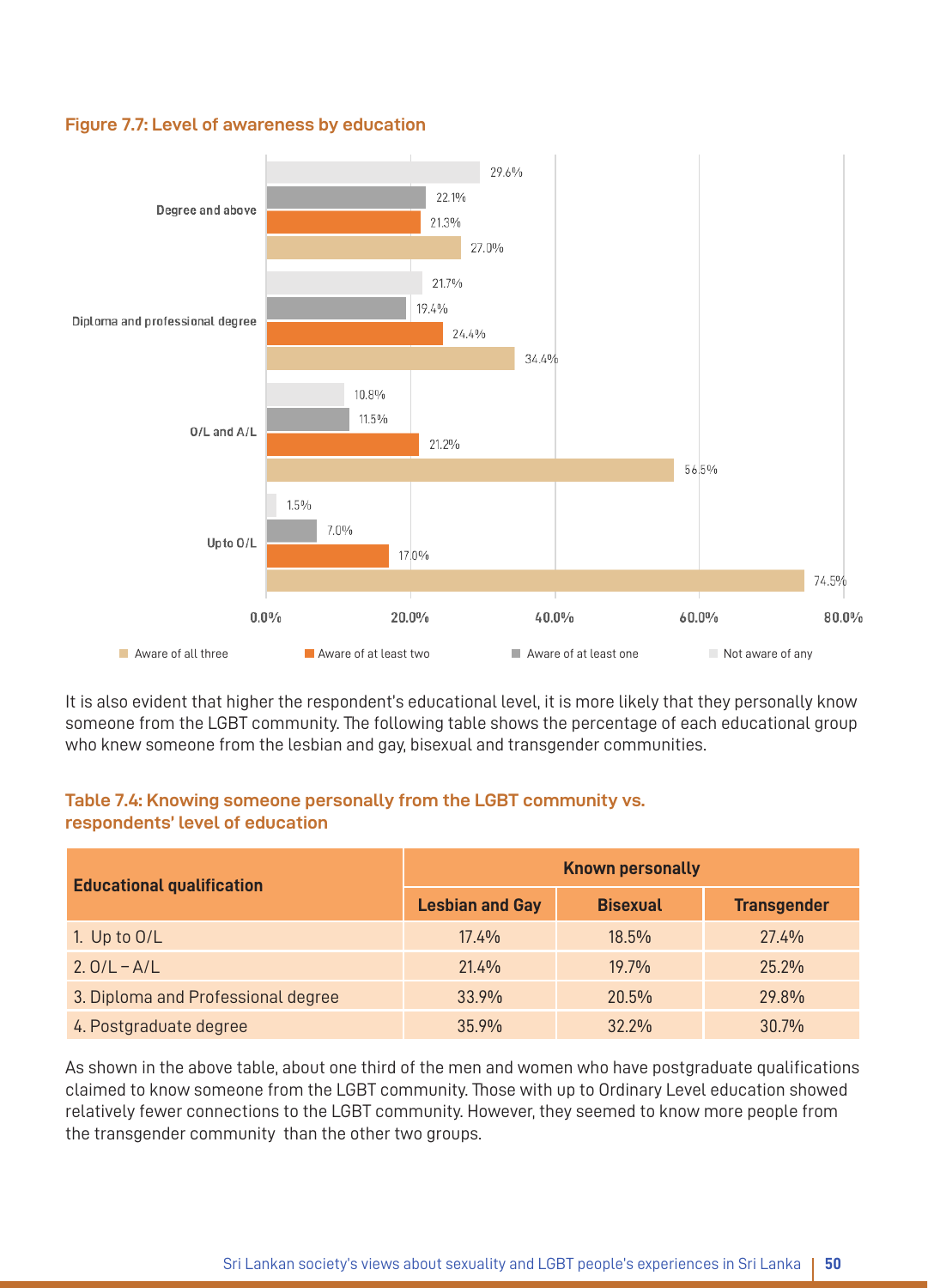#### *Education and attitudes*

According to the findings of the survey, education clearly contributes to positive attitudes towards transgender and lesbian and gay persons. Attitudes towards transgender people are strongly correlated with the respondents' level of education. Although education shows a positive correlation with the respondents' attitudes towards lesbian and gay persons, this correlation is not as strong

as the correlation between education and positive attitudes towards transgender persons. While 9% of those who possess postgraduate qualification expressed negative attitudes towards transgender persons, 26% of the same group expressed negative attitudes towards the lesbian and gay community.



#### **Figure 7.8: Attitudes towards transgender, lesbian, and gay persons by education**

#### *Impact of education on beliefs*

The survey findings demonstrate that education also influences one's beliefs about the LGBT community. People with relatively low levels of educational seemed to have more propensity to subscribe to social prejudices against LGBT persons. Similarly, people with graduate and post-graduate educational qualifications were less like to agree with existing social prejudices against the LGBT community. More than half of those with graduate and post-graduate educational qualifications refused to agree to six out of ten social prejudices tested in this survey. However, even among the educated respondents, there was

significant acceptance of ideas such as 'there are more STDs among them compared to others', 'sexual relations should only be between a man and a woman', and 'marriage should only be between a man and a woman'. Except for one statement, there were more than 20 points of difference between the opinions of those who have 'up to O/L' and 'graduate and above' level qualifications. Irrespective of the respondents' education level, a significant majority agreed that 'there are more STDs among them (LGBT people) compared to others.'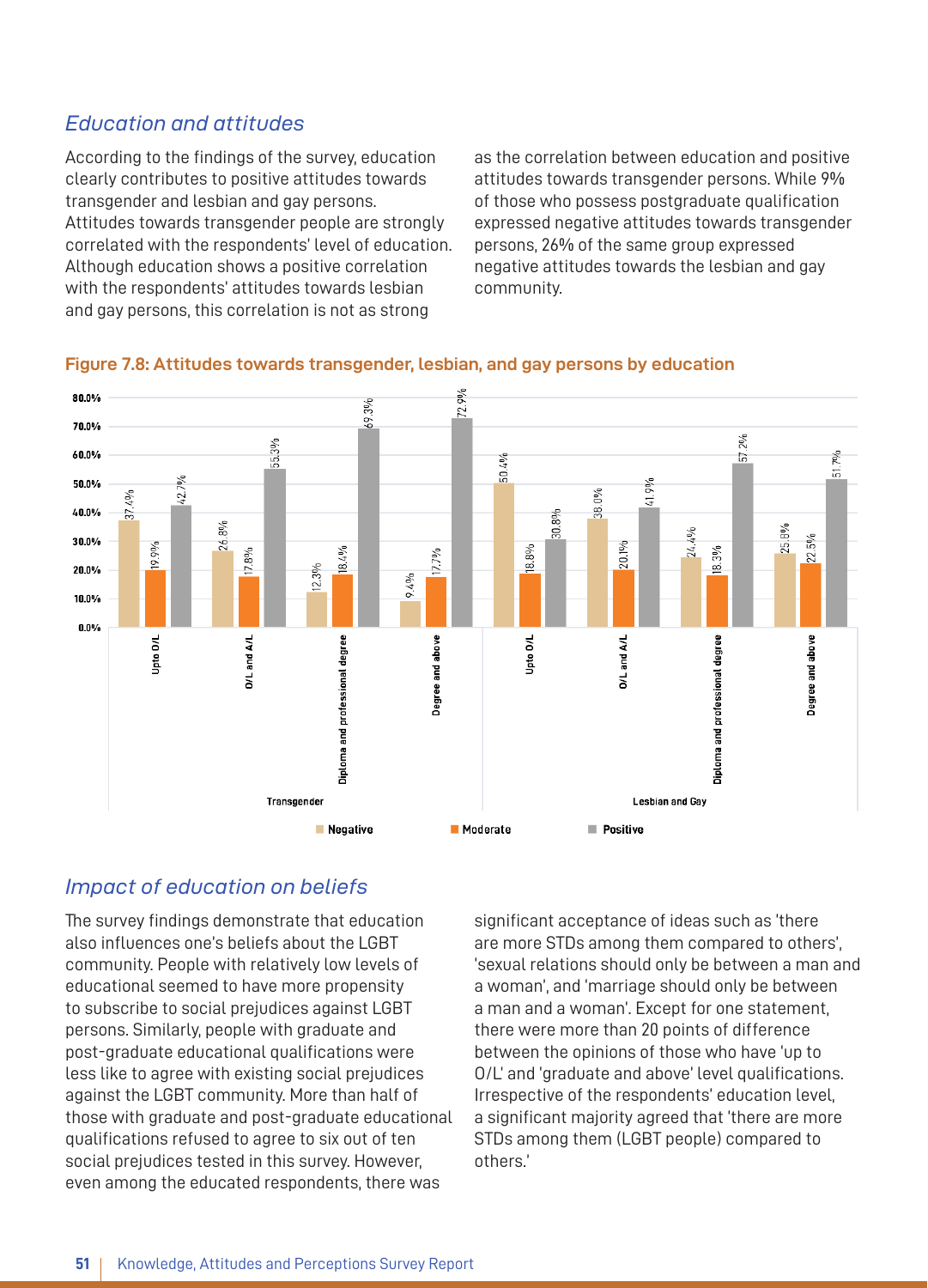|                                                                            | Up to O/L | $O/L$ and $A/L$ | <b>Diploma and</b><br>professional<br>degree | <b>Degree and</b><br>above |
|----------------------------------------------------------------------------|-----------|-----------------|----------------------------------------------|----------------------------|
| 1. These are Western concepts                                              | 72.9%     | 65.5%           | 57.0%                                        | 49.4%                      |
| 2. They go against nature                                                  | 69.4%     | 58.5%           | 47.1%                                        | 39.5%                      |
| 3. These are illnesses                                                     | 65.8%     | 54.6%           | 31.5%                                        | 34.1%                      |
| 4. These go against my religion                                            | 70.0%     | 53.2%           | 40.6%                                        | 42.6%                      |
| 5. They become so due to karma/sin/satan                                   | 68.6%     | 56.4%           | 38.0%                                        | 40.9%                      |
| 6. They are threat to our culture                                          | 83.7%     | 70.6%           | 59.9%                                        | 57.3%                      |
| 7. Association with them encourage a<br>person to become someone like them | 67.4%     | 58.3%           | 48.8%                                        | 39.4%                      |
| 8. There are more STDs among them<br>compared to others                    | 80.1%     | 80.4%           | 69.8%                                        | 70.7%                      |
| 9. Sexual relation should only be a man<br>and a woman                     | 95.5%     | 89.7%           | 77.7%                                        | 70.8%                      |
| 10. Marriage should only be a man and a<br>woman                           | 97.0%     | 91.4%           | 78.9%                                        | 73.9%                      |
| <b>Base</b>                                                                | 471       | 2212            | 180                                          | 267                        |

#### **Table 7.5: Subscription to societal prejudices against the LGBT community by education**

#### *Education and perceptions of the LGBT community*

Education is a powerful means by which to influence the way people view the outside world. The survey results have shown that the percentage of the respondents with negative perceptions gradually declined with their educational qualifications. For example, while 65% of the respondents who have pursued their education up to the Ordinary Level examination had negative perceptions towards the LGBT community, only 26% of the respondents with a postgraduate degree held negative perceptions. This is proven further as a higher percentage of 42% with a degree and postgraduate level educational qualifications had positive perceptions of the LGBT community, while only 13% of the respondents with Ordinary Level qualifications had positive perceptions.

Therefore, the survey findings confirm the potential of education to be a catalyst for the liberal democratic transformation of our society. The main dividing line here is school education.

These findings suggest that those who only had a primary and/or secondary school education tend to be less tolerant towards diverse genders and sexualities than those who have a professional and university education. This difference could be the result not only of what one learns, but also how s/he experiences education. For instance, school education usually does not require one to step outside of their comfort zone, because many receive it while still being based at home. The maximum exposure this experience enables is through peer interaction. Since the school curriculum largely upholds the status quo, and students are not exposed to exogenous elements much, school education can be seen as largely contributing to the nurturing of a society that is not very receptive to non-normative genders and sexualities. Post-secondary education such as vocational and university education, on the other hand, usually requires students to relocate to an outside environment where they have more space to interact with people of all walks of life.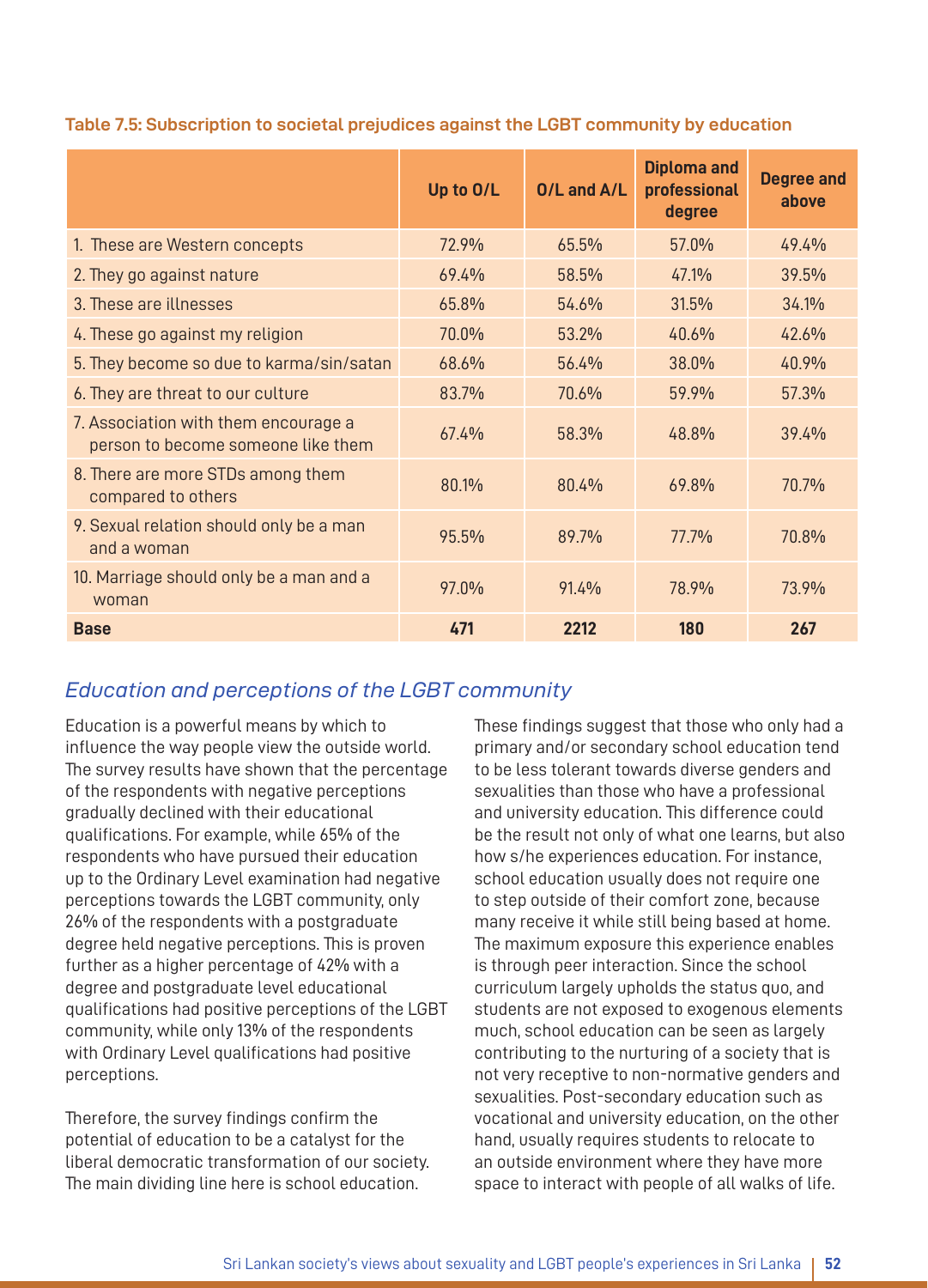This could partially account for the greater tolerance among those with higher education that is clearly visible in this survey. The good news is that if one initiates an effective process of reform for primary and secondary education as recommended by the proposal for Comprehensive Sexuality Education<sup>16</sup>, there is a great deal of potential for changing societal attitudes towards accepting diverse gender and sexual identities from a very early age.



#### **Figure 7.9: Composite index for perceptions by education**

**D** D

*<sup>16</sup> UNFPA, 2019. Population Matters, Policy Issue 08: UNFPA. https://srilanka.unfpa.org/sites/default/files/pub-pdf/Policy\_ Brief\_08-FINAL\_0.pdf*